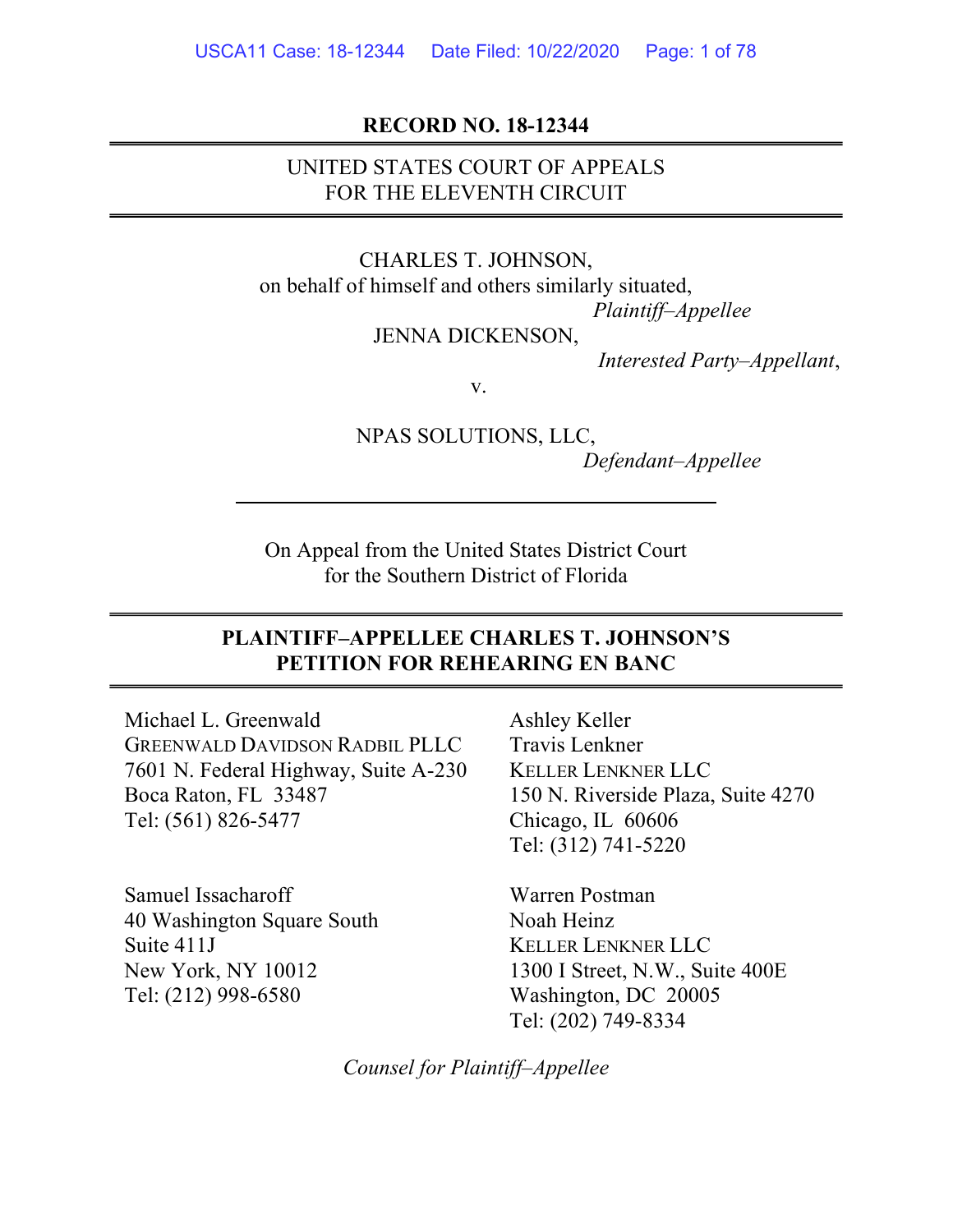USCA11 Case: 18-12344 Date Filed: 10/22/2020 Page: 2 of 78

# Johnson v. NPAS Solutions, LLC, No. 18-12344 CERTIFICATE OF INTERESTED PERSONS AND CORPORATE DISCLOSURE STATEMENT

 Pursuant to Eleventh Circuit Rule 26.1-1, counsel for Appellee Charles T. Johnson hereby certifies that the following is a complete list of the trial judge(s), all attorneys, persons, associations of persons, firms, partnerships, or corporations that have an interest in the outcome of the particular case on appeal, including subsidiaries, conglomerates, affiliates, and parent corporations, including any publicly held corporation that owns 10% or more of the party's stock, and other identifiable legal entities related to a party:

- Davidson, James L. Counsel for Plaintiff-Appellee
- Davis, John W. Counsel for Appellant Jenna Dickenson
- Debevoise & Plimpton  $LLP$  Counsel for Defendant-Appellee
- Dickenson, Jenna Appellant
- Ehren, Michael L. Counsel for Defendant-Appellee
- Goldberg, Martin B. Counsel for Defendant-Appellee
- Greenwald Davidson Radbil PLLC Counsel for Plaintiff-Appellee
- Greenwald, Michael L. Counsel for Plaintiff-Appellee
- Heinz, Noah S. Counsel for Plaintiff-Appellee
- Hopkins, Honorable James M. Magistrate Judge
- Isaacson, Eric Alan Counsel for Appellant Jenna Dickenson

### C-1 of 3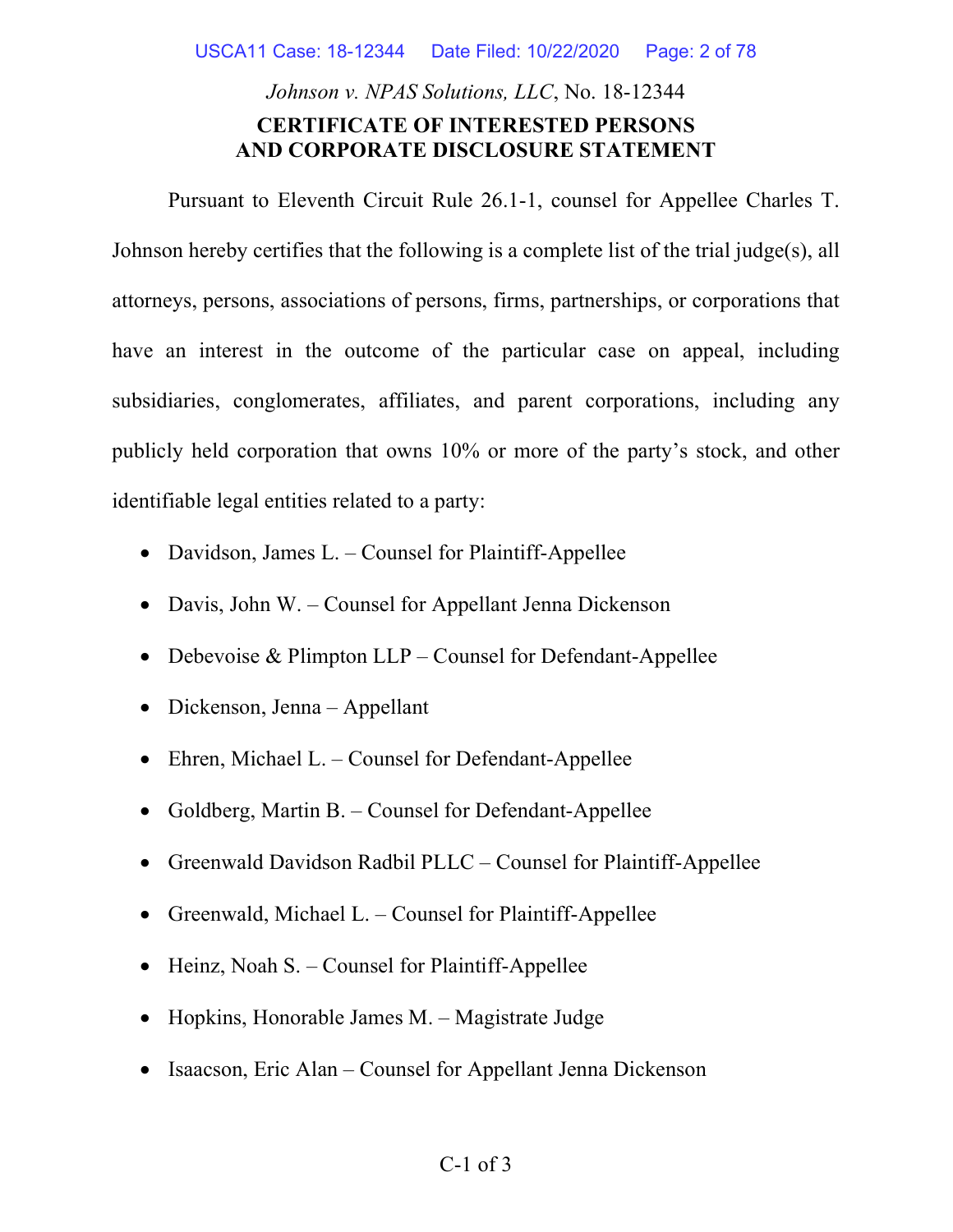Johnson v. NPAS Solutions, LLC, No. 18-12344

- Issacharoff, Samuel Counsel for Plaintiff-Appellee
- Johnson, Charles T. Plaintiff-Appellee
- Johnson, Jesse S. Counsel for Plaintiff-Appellee
- Keller, Ashley C. Counsel for Plaintiff-Appellee
- Keller Lenkner  $LLC -$ Counsel for Plaintiff-Appellee
- Lash, Alan David Counsel for Defendant-Appellee
- Lash & Goldberg LLP Counsel for Defendant-Appellee
- Law Office of John W. Davis Counsel for Appellant Jenna Dickenson
- Lenkner, Travis D. Counsel for Plaintiff-Appellee
- Monaghan, Maura K. Counsel for Defendant-Appellee
- NPAS Solutions, LLC Defendant-Appellee
- Nutley, C. Benjamin Counsel for Appellant Jenna Dickenson
- Postman, Warren D. Counsel for Plaintiff-Appellee
- Radbil, Aaron D. Counsel for Plaintiff-Appellee
- Rosenberg, Honorable Robin L. District Court Judge
- Stahl, Jacob W. Counsel for Defendant-Appellee
- Van Wey, Lorelei Jane Counsel for Defendant-Appellee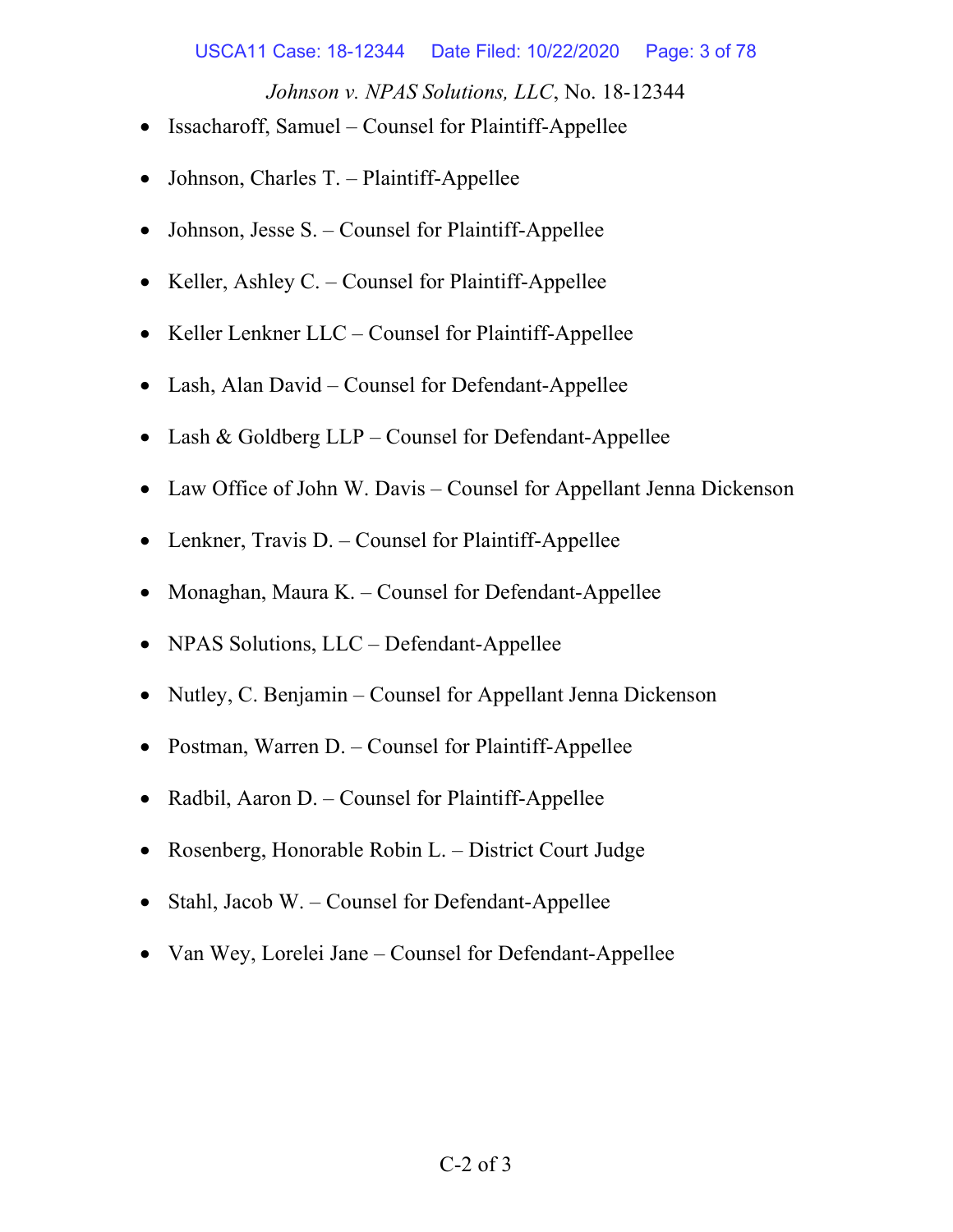# Johnson v. NPAS Solutions, LLC, No. 18-12344 USCA11 Case: 18-12344 Date Filed: 10/22/2020 Page: 4 of 78

1. NPAS Solutions, LLC is wholly owned by National Patient Accounts Services, Inc., which is wholly owned by Parallon Business Solutions, LLC. The ultimate parent of Parallon Business Solutions, LLC is HCA Healthcare, Inc., a publicly-traded company.

2. No publicly held corporation owns 10% or more of NPAS Solutions' stock.

Dated: October 22, 2020 Respectfully submitted,

/s/ Michael L. Greenwald Michael L. Greenwald

Counsel for Plaintiff–Appellee Charles T. Johnson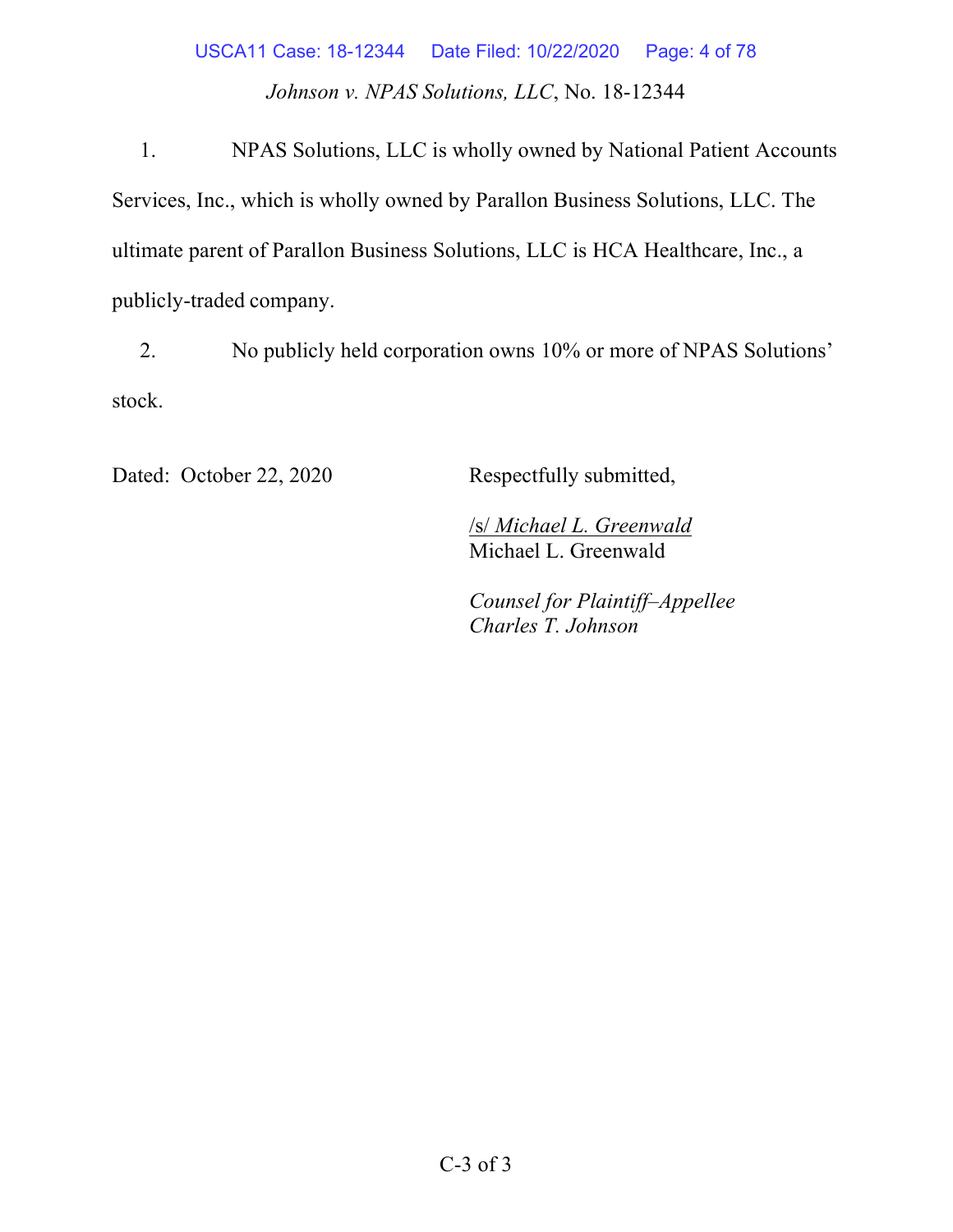### RULE 35 STATEMENT OF COUNSEL

I express a belief, based on a reasoned and studied professional judgment, that this appeal involves the following question of exceptional importance: Whether the common practice of awarding incentive payments to named plaintiffs to compensate them for their efforts protecting absent class members' interests is per se unlawful.

I further express a belief, based on a reasoned and studied professional judgment, that the panel decision is contrary to the following decisions of this circuit: Holmes v. Continental Can Co., 706 F.2d 1144 (11th Cir. 1983); Carter v. Forjas Taurus, S.A., 701 F. App'x 759, 763 (11th Cir. 2017); Poertner v. Gillette Co., 618 F. App'x 624 (11th Cir. 2015); Nelson v. Mead Johnson & Johnson Co., 484 F. App'x 429 (11th Cir. 2012).

Consideration by the full Court is necessary to secure and maintain the uniformity of decisions within this Circuit.

Dated: October 22, 2020 Respectfully submitted,

/s/ Michael L. Greenwald Michael L. Greenwald

Counsel for Plaintiff–Appellee Charles T. Johnson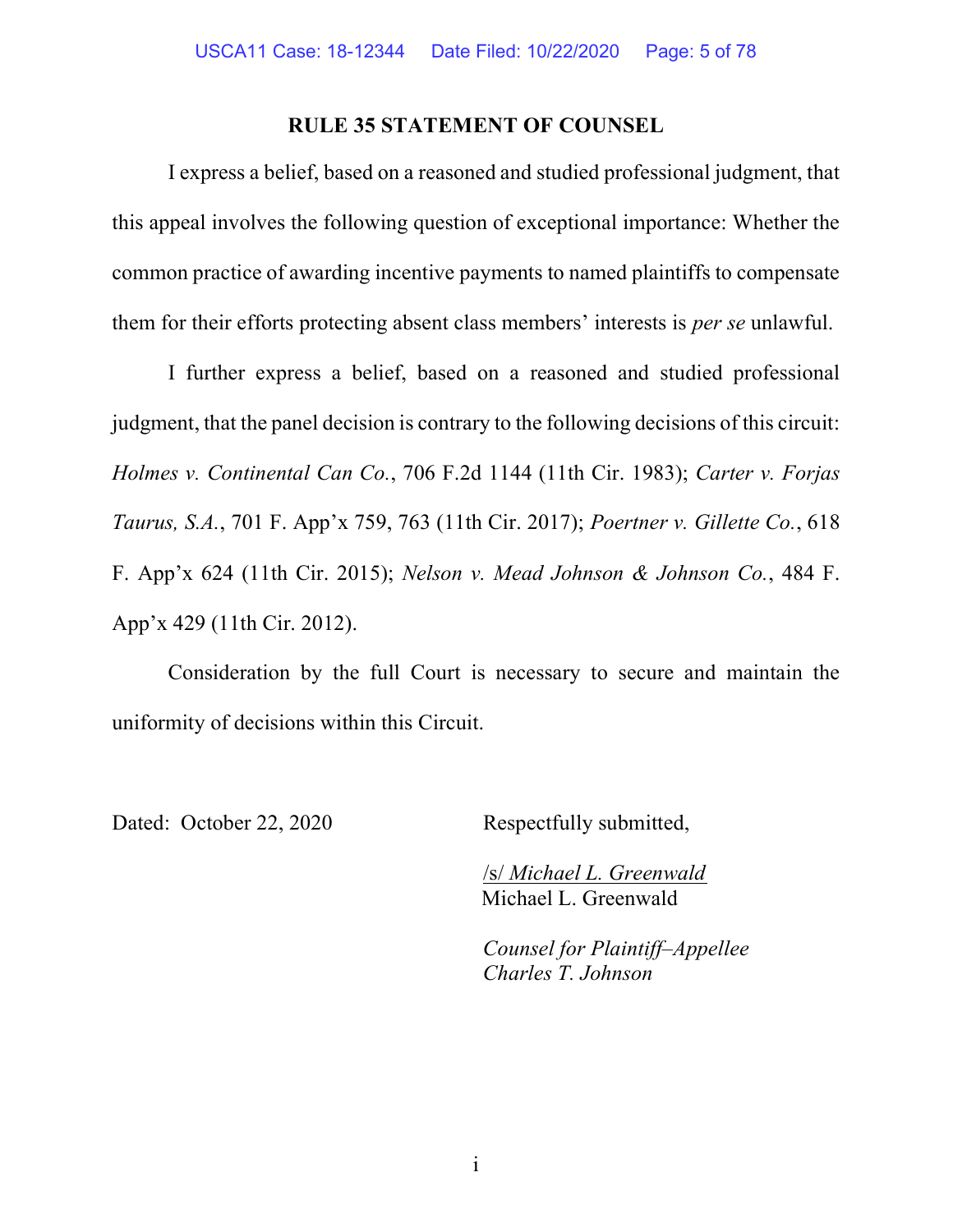# TABLE OF CONTENTS

|                |                                                                        | STATEMENT OF ISSUE WARRANTING EN BANC CONSIDERATION1                   |  |
|----------------|------------------------------------------------------------------------|------------------------------------------------------------------------|--|
|                |                                                                        |                                                                        |  |
|                |                                                                        |                                                                        |  |
| $\mathbf{I}$ . | The Panel's Categorical Prohibition on Incentive Awards Is an Issue of |                                                                        |  |
|                | A.                                                                     | The panel opinion effects a sea change in class-action practice5       |  |
|                | <b>B.</b>                                                              |                                                                        |  |
|                | $C$ .                                                                  |                                                                        |  |
| II.            |                                                                        | The Panel Decision Is in Tension with Decisions from This Circuit11    |  |
| III.           |                                                                        |                                                                        |  |
|                | A.                                                                     | Greenough is not analogous because the plaintiff there was not a       |  |
|                | Β.                                                                     | <i>Greenough</i> is not analogous because the parties did not settle14 |  |
|                | $C$ .                                                                  | Greenough applied pre-Erie general federal common law, which is        |  |
|                |                                                                        |                                                                        |  |
|                |                                                                        |                                                                        |  |
|                |                                                                        |                                                                        |  |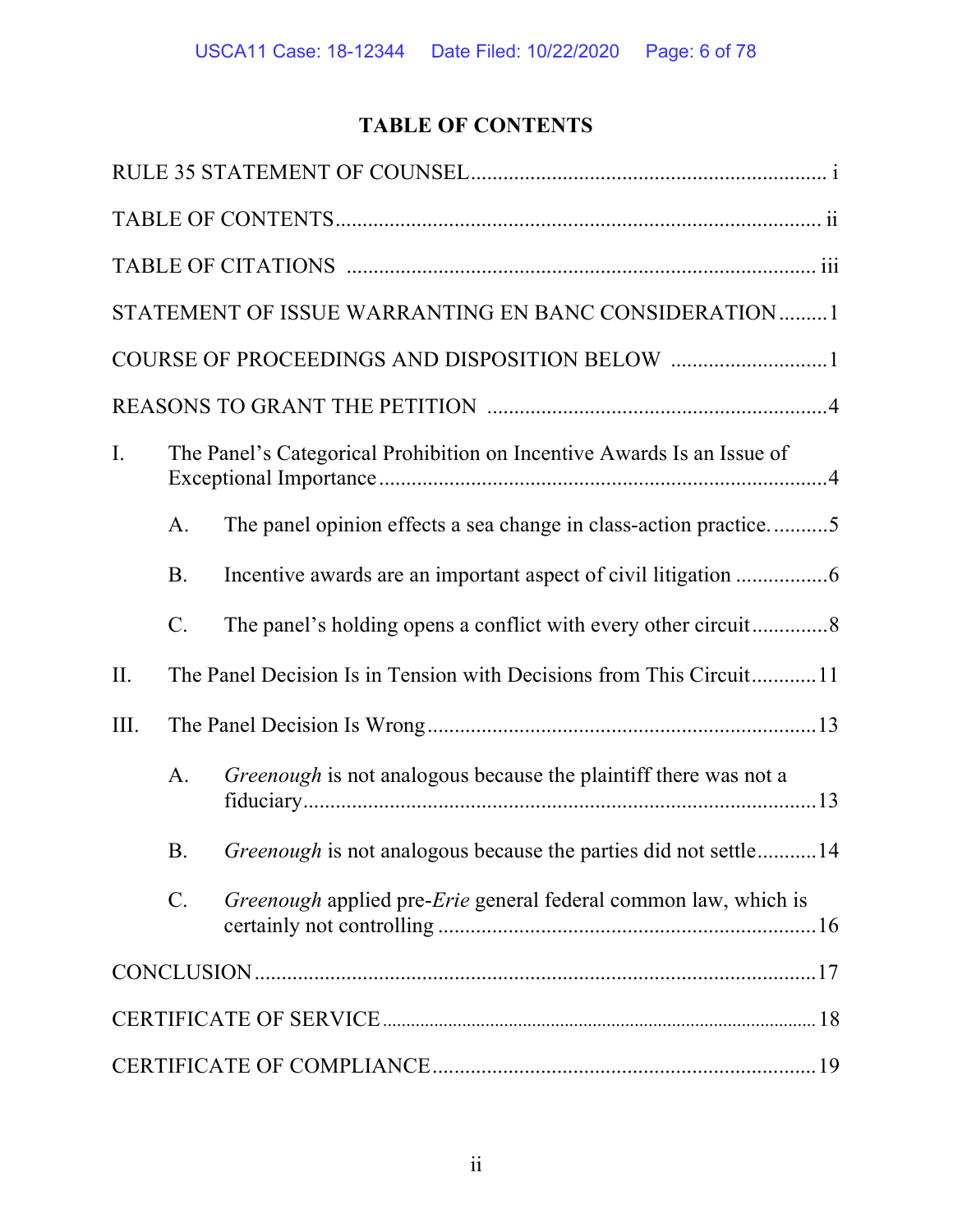# TABLE OF CITATIONS

| Cases<br>Page(s)                                                                      |
|---------------------------------------------------------------------------------------|
| Berry v. Schulman,                                                                    |
| Bezdek v. Vibram USA, Inc.,                                                           |
| Black & White Taxicab & Transfer Co. v. Brown & Yellow Taxicab &<br>Transfer Co.,     |
| $C.I.R. v.$ McCoy,                                                                    |
| Caligiuri v. Symantec Corp.,                                                          |
| *Carter v. Forjas Taurus, S.A.,                                                       |
| Central Railroad & Banking Co. v. Pettus,                                             |
| Chen v. Howard-Anderson,<br>No. 5878-VCL, 2017 WL 2842185 (Del. Ch. June 30, 2017) 17 |
| Chieftain Royalty Co. v. Enervest Energy Instit'l Fund XIII-A, L.P.,                  |
| China Agritech, Inc. v. Resh,                                                         |
| Cobell v. Salazar,                                                                    |
| Cohen v. Beneficial Indus. Loan Corp.,                                                |
| In re Cont'l Ill. Sec. Litig.,                                                        |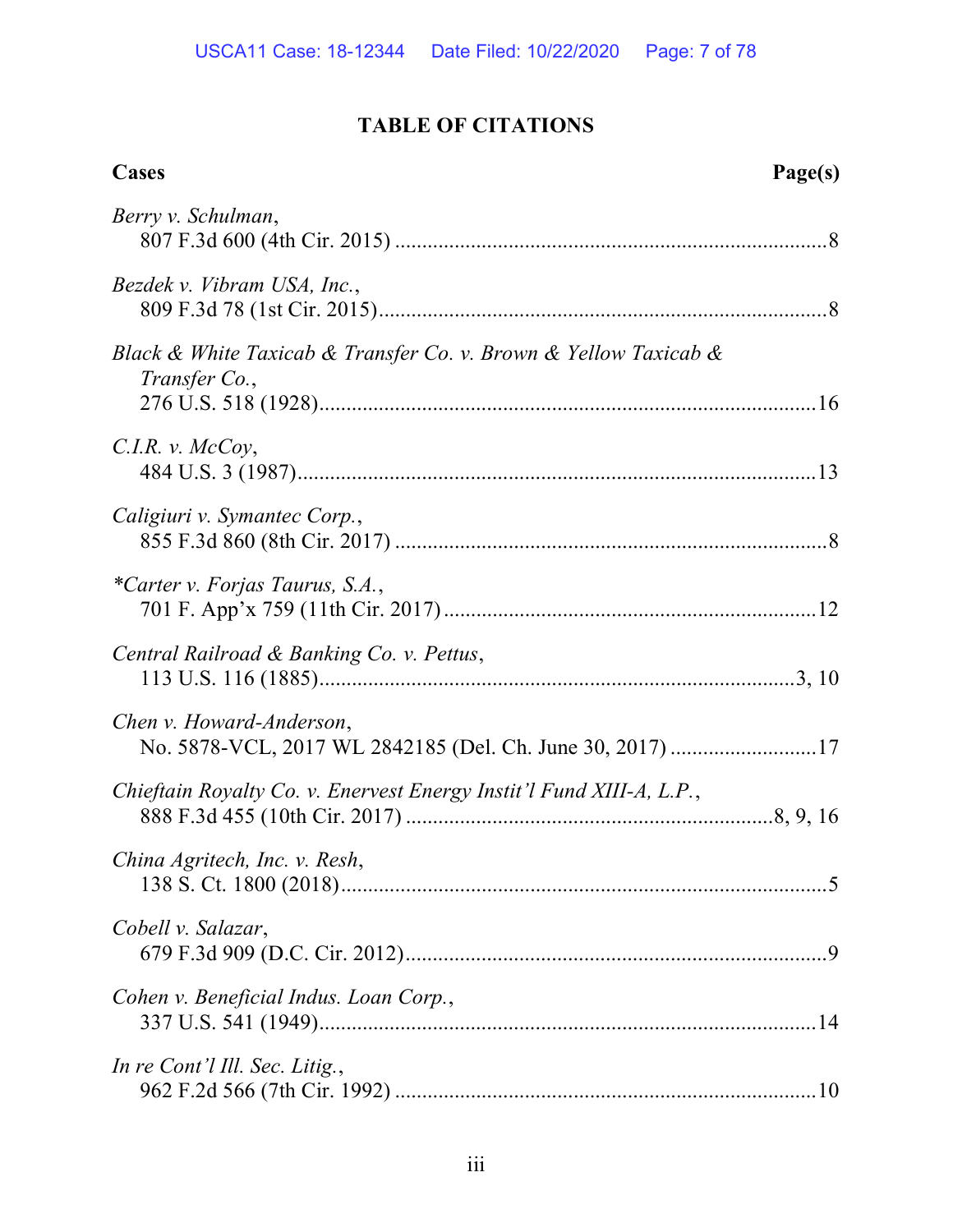| <i>*Cook v. Niedert,</i>                     |
|----------------------------------------------|
| Frank v. Gaos,                               |
| Granada Invs., Inc. v. DWG Corp.,            |
| *Holmes v. Continental Can Co.,              |
| Johnson v. NPAS Sols., LLC,                  |
| Jones v. Singing River Health Servs. Found., |
| Lynce v. Mathis,                             |
| *Melito v. Experian Mktg. Sols., Inc.,       |
| Muransky v. Godiva Chocolatier, Inc.,        |
| *Nelson v. Mead Johnson & Johnson Co.,       |
| In re Online DVD-Rental Antitrust Litig.,    |
| Pelzer v. Vassalle,                          |
| *Poertner v. Gillette Co.,                   |
| <i>*Rodriguez v. W. Publ'g Corp.,</i>        |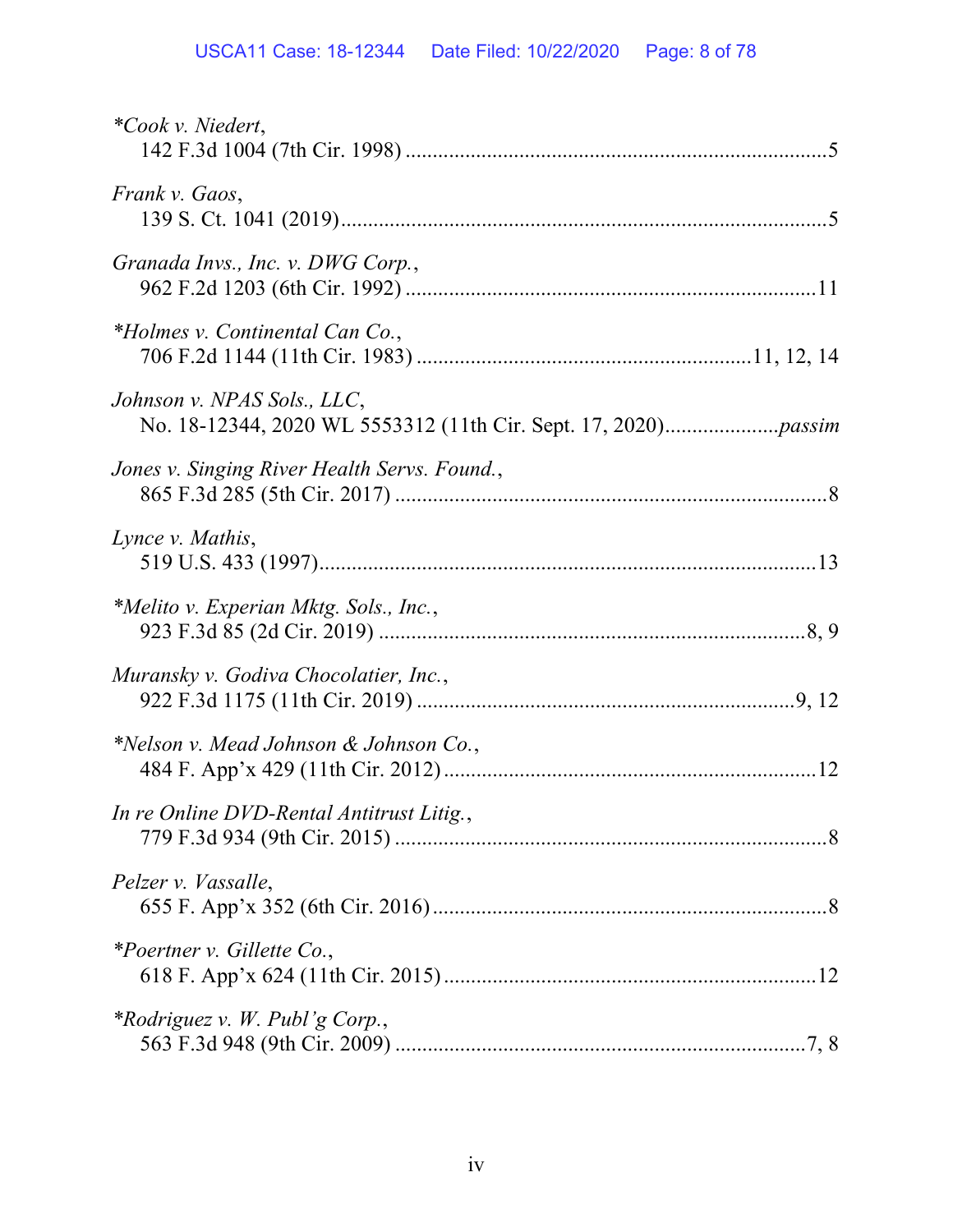| In re S. Ohio Corr. Facility,                          |
|--------------------------------------------------------|
| Shelton v. Pargo, Inc.,                                |
| Sullivan v. DB Invs., Inc.,                            |
| Swift v. Tyson,                                        |
| In re Synthroid Mktg. Litig.,                          |
| Thompson v. Keohane,                                   |
| <i>*Trustees v. Greenough,</i>                         |
| Van Vranken v. Atl. Richfield Co.,                     |
| West v. AK Steel Corp. Ret. Accumulation Pension Plan, |
| <b>Statutes</b>                                        |
|                                                        |
| <b>Rules</b>                                           |
|                                                        |
| <b>Secondary Authorities</b>                           |
|                                                        |
|                                                        |
|                                                        |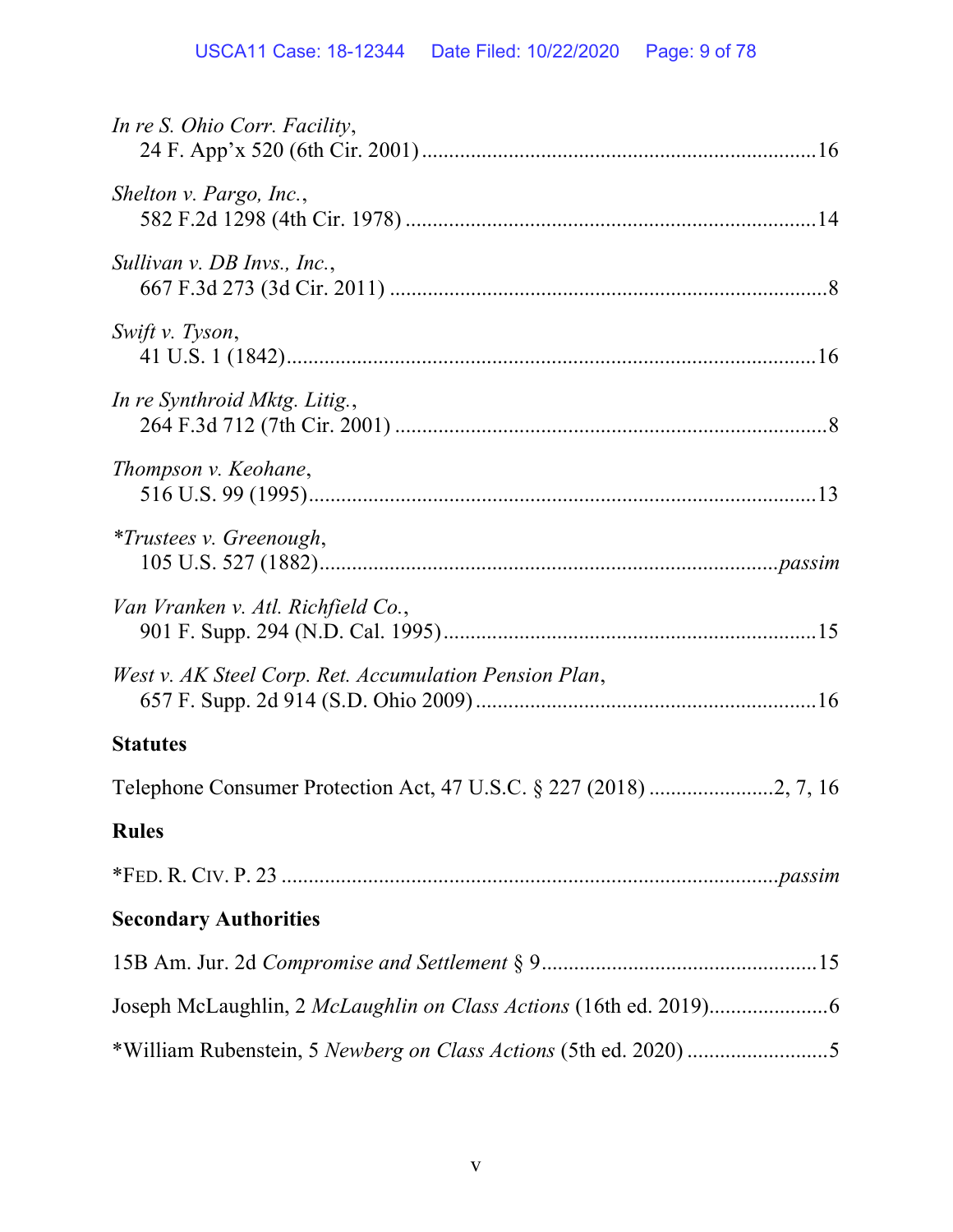# **Other Authorities**

| Stephanie L. Adler-Paindiris, et al., <i>Eleventh Circuit Rejects Incentive</i><br>Awards for Class Plaintiffs, The National Law Review (Sept. 17, |  |
|----------------------------------------------------------------------------------------------------------------------------------------------------|--|
|                                                                                                                                                    |  |
| <i>Public Hr'g on Proposed Ams. to Fed. R. Civ. P., Judicial Conference</i>                                                                        |  |
| Eric J. Troutman, BREAKING TCPA NEWS: This Is Huge! Eleventh<br>Circuit Holds Incentive Award Payments to Class Representatives Are                |  |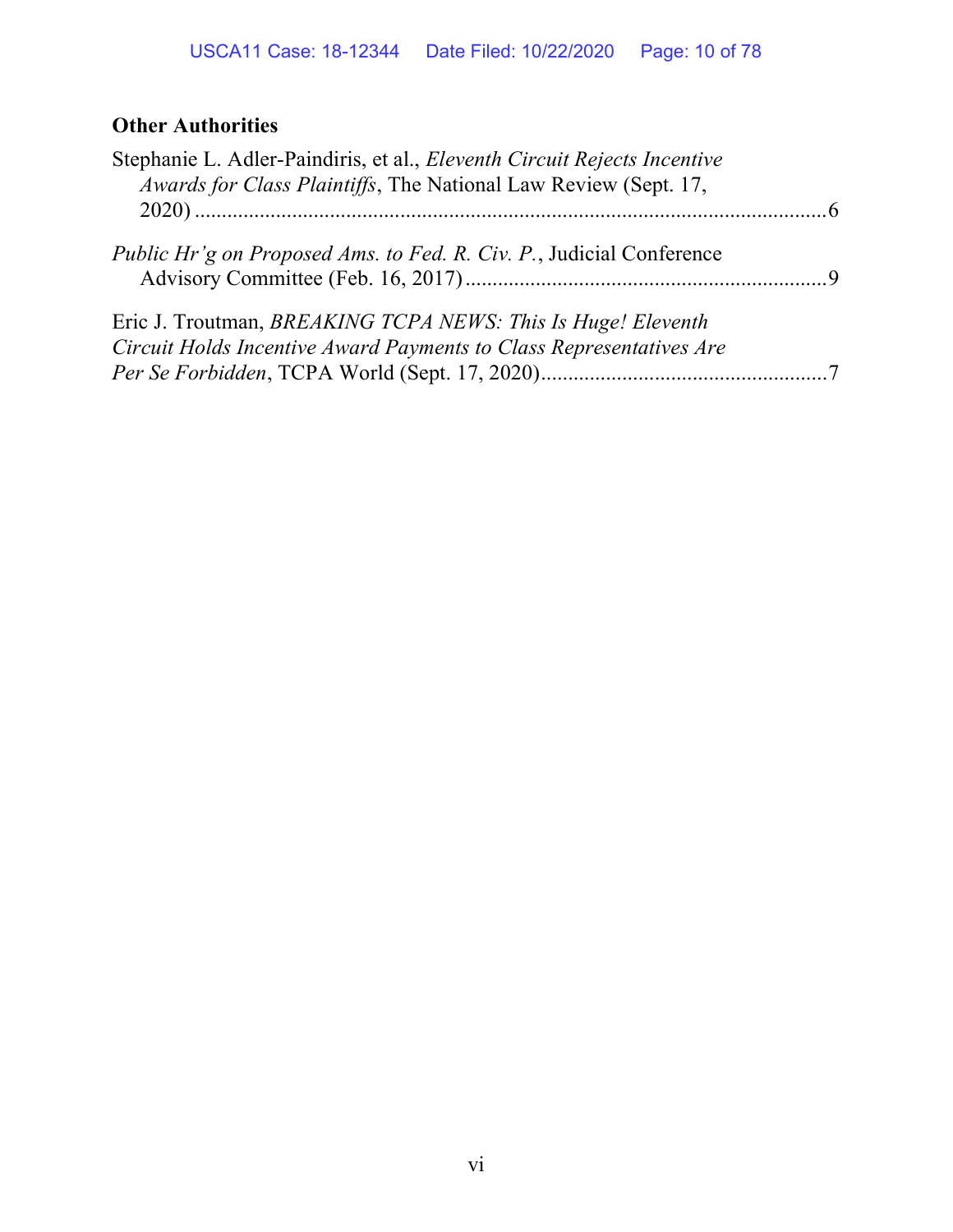## STATEMENT OF THE ISSUE WARRANTING EN BANC CONSIDERATION

Class-action settlement agreements routinely contain a negotiated term providing, subject to court approval under Rule 23, for incentive payments to named plaintiffs to compensate them for their efforts protecting absent class members' interests. Are such payments per se unlawful?

# COURSE OF PROCEEDINGS AND DISPOSITION BELOW

Reviewing a class-action settlement "like so many others that have come before," a panel of this Court did what no court of appeals has done before: it categorically barred incentive awards. Johnson v. NPAS Sols., LLC, No. 18-12344, 2020 WL 5553312, at \*1 (11th Cir. Sept. 17, 2020). Every court of appeals, including this court, has repeatedly approved settlements with incentive awards. For this reason, Appellees devoted just one paragraph to the issue and did not address it in any depth at oral argument.

The panel's reasoning was as novel as its result. It held that courts for decades have overlooked "on-point Supreme Court precedent" from the 1880s. Id. But the two 19th Century cases on which the panel relied are general common law trust cases; they do not involve settlement contracts, fiduciary duties, or Rule 23 determinations. As such, they provide no authority for the panel's vacatur of the parties' settlement.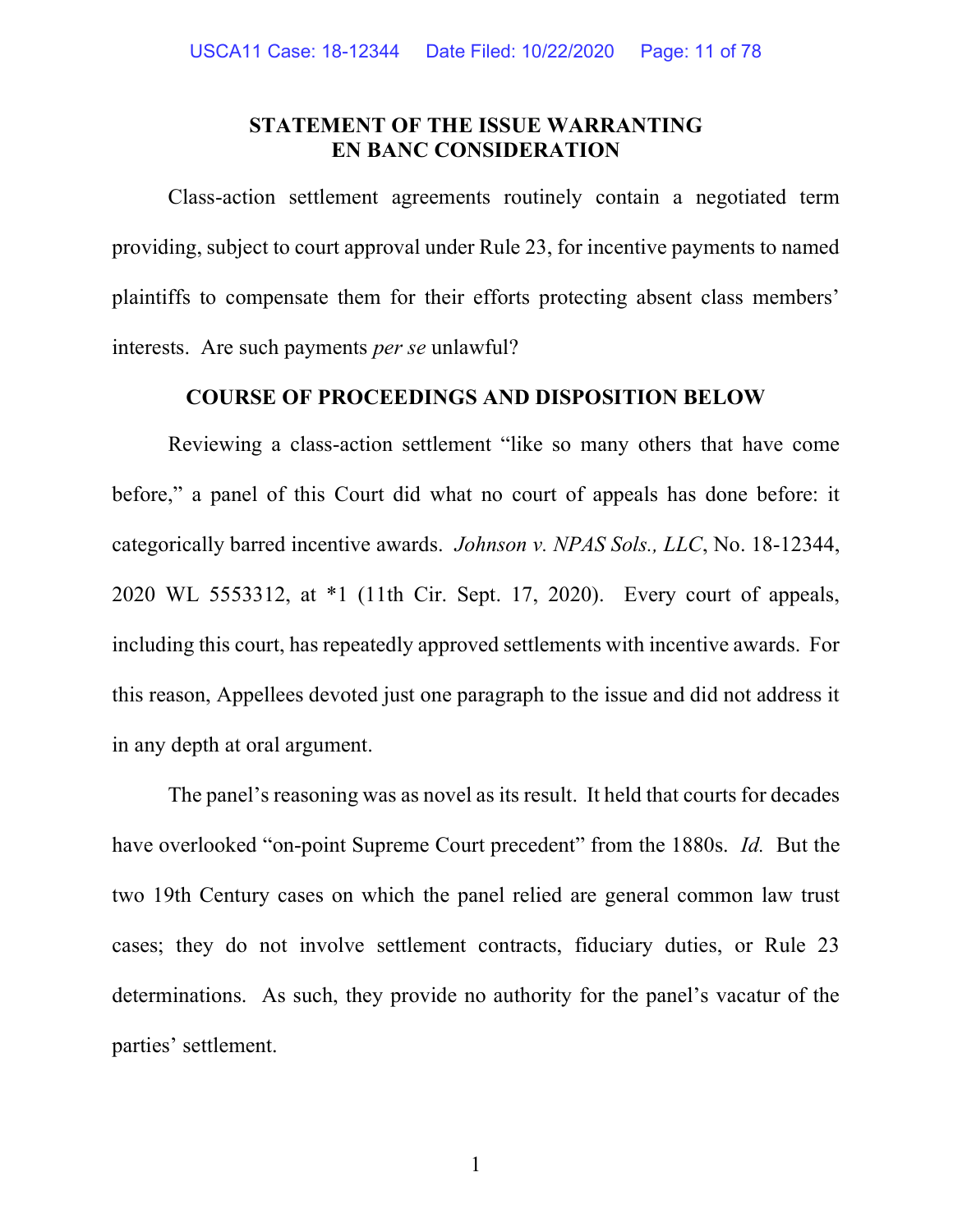A categorical ban on incentive payments is no trifling matter. The class-action device exists to enable redress for widespread harm that is inflicted in small increments on each individual class member. No rational plaintiff incurs the time and expense of litigation for the hope of recovering a few dollars in individual damages. A class action is the solution to this collective action problem, permitting—with judicial oversight—a small number of class representatives to vindicate the rights of a great number of absent parties. But class representatives are no more immune than absent parties to the constraints of economic reality. If few plaintiffs would suffer litigation for the hope of a tiny recovery, fewer still would do so for the same possible award alongside the added burdens—including, potentially, paying a defendant's costs—and fiduciary responsibilities that attend litigating on behalf of a class. Incentive payments help attract class representatives willing to shoulder those burdens. The full Court should address this vital issue with the benefit of full, targeted briefing on a matter that the panel acknowledged is "commonplace in modern class-action litigation." *Id.* at \*12.

\* \* \*

In March 2017, Charles Johnson filed a class-action lawsuit alleging that Defendant NPAS Solutions, LLC placed repeated calls without authorization to thousands of individuals in violation of the Telephone Consumer Protection Act (TCPA), 47 U.S.C. § 227 (2018). NPAS vigorously litigated the claims. The parties

2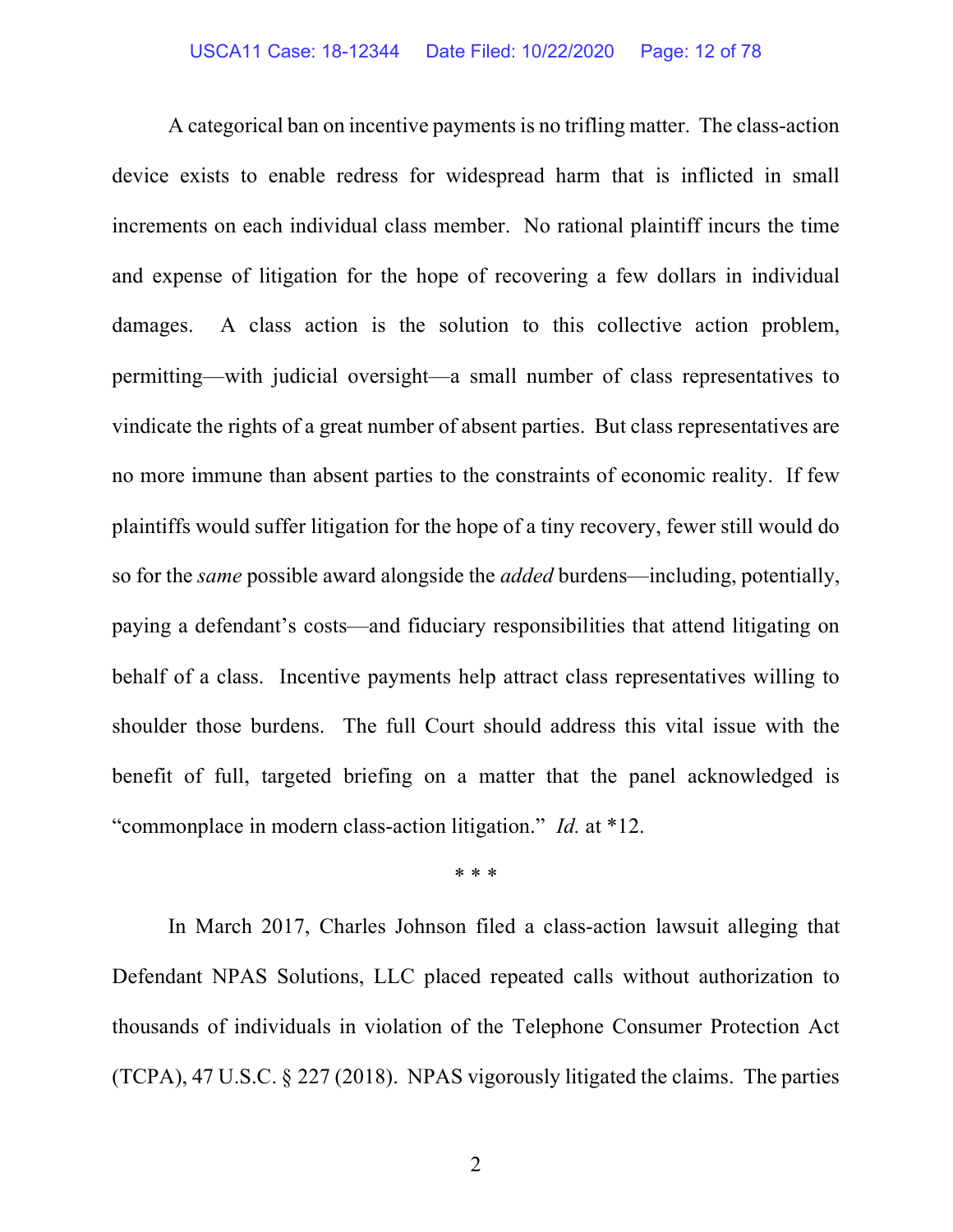#### USCA11 Case: 18-12344 Date Filed: 10/22/2020 Page: 13 of 78

ultimately entered a settlement agreement, which the district court preliminarily approved in December 2017.

Under the agreement, NPAS would contribute \$1,432,000 to a settlement fund to be distributed pro rata to class members after certain deductions. Among other deductions, the settlement provided "an incentive award to Mr. Johnson, not to exceed \$6,000 and subject to Court approval." DE37-1:6. No class members opted out, and only one objected. That Objector, Appellant Jenna Dickenson, considered the settlement amount too low, the attorneys' fees too high, and the incentive award both too high and unlawful altogether. The district court considered and rejected those objections. Applying the approval standard set out in Rule 23, the court found that the settlement—including the proposed attorneys' fee and incentive award was fair, reasonable, and adequate.

Dickenson appealed, seeking reversal on five different grounds. As relevant here, Dickenson argued that the \$6,000 incentive award created a conflict of interest, contravened Rule 23, and was foreclosed by Trustees v. Greenough, 105 U.S. 527 (1882), and Central Railroad & Banking Co. v. Pettus, 113 U.S. 116 (1885).

In a divided opinion by Judge Newsom and joined by Judge Baldock (sitting by designation from the Tenth Circuit), the panel reversed, holding that incentive awards, though "commonplace in modern class-action litigation," are categorically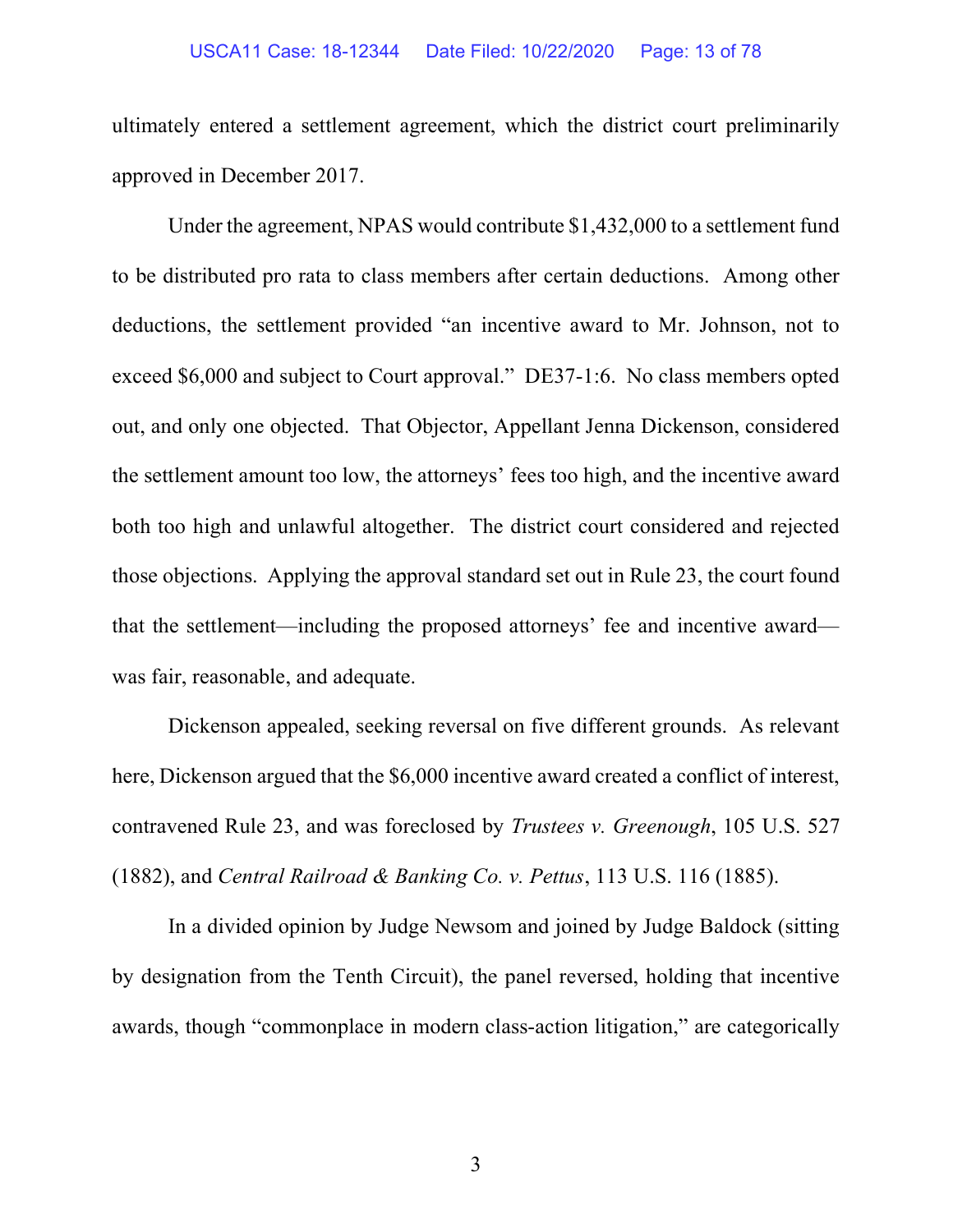unlawful.<sup>1</sup> NPAS Sols., LLC, 2020 WL 5553312, at \*12. The majority reasoned that "the modern-day incentive award for a class representative is roughly analogous to a salary—in Greenough's terms, payment for 'personal services.'" Id. at \*9. The majority acknowledged that Greenough was not a class-action case, but it found that "irrelevant," since Rule 23 has nothing "to say about incentive awards." Id. at  $*10$ .

Judge Martin dissented in part because she "disagree[d] with the majority's decision to take away the incentive award." *Id.* at \*15. Her opinion contended that Rule 23's fairness-based standard for approval of class settlements should control the permissibility of an incentive award. This flexible inquiry was not only compelled by circuit precedent, but also would better address the conflict-of-interest concerns raised by opponents of excessive incentive awards.

## REASONS TO GRANT THE PETITION

# I. The Panel's Categorical Prohibition on Incentive Awards Is an Issue of Exceptional Importance.

The panel opinion invalidates a widespread practice in one of the most consequential areas of civil litigation that, until now, has been universally accepted in every circuit.

<sup>&</sup>lt;sup>1</sup> The majority faulted the district court for setting a schedule that required objections to be lodged before class counsel had filed its fee petition and for insufficiently explaining some of its decisions. This petition does not challenge those holdings.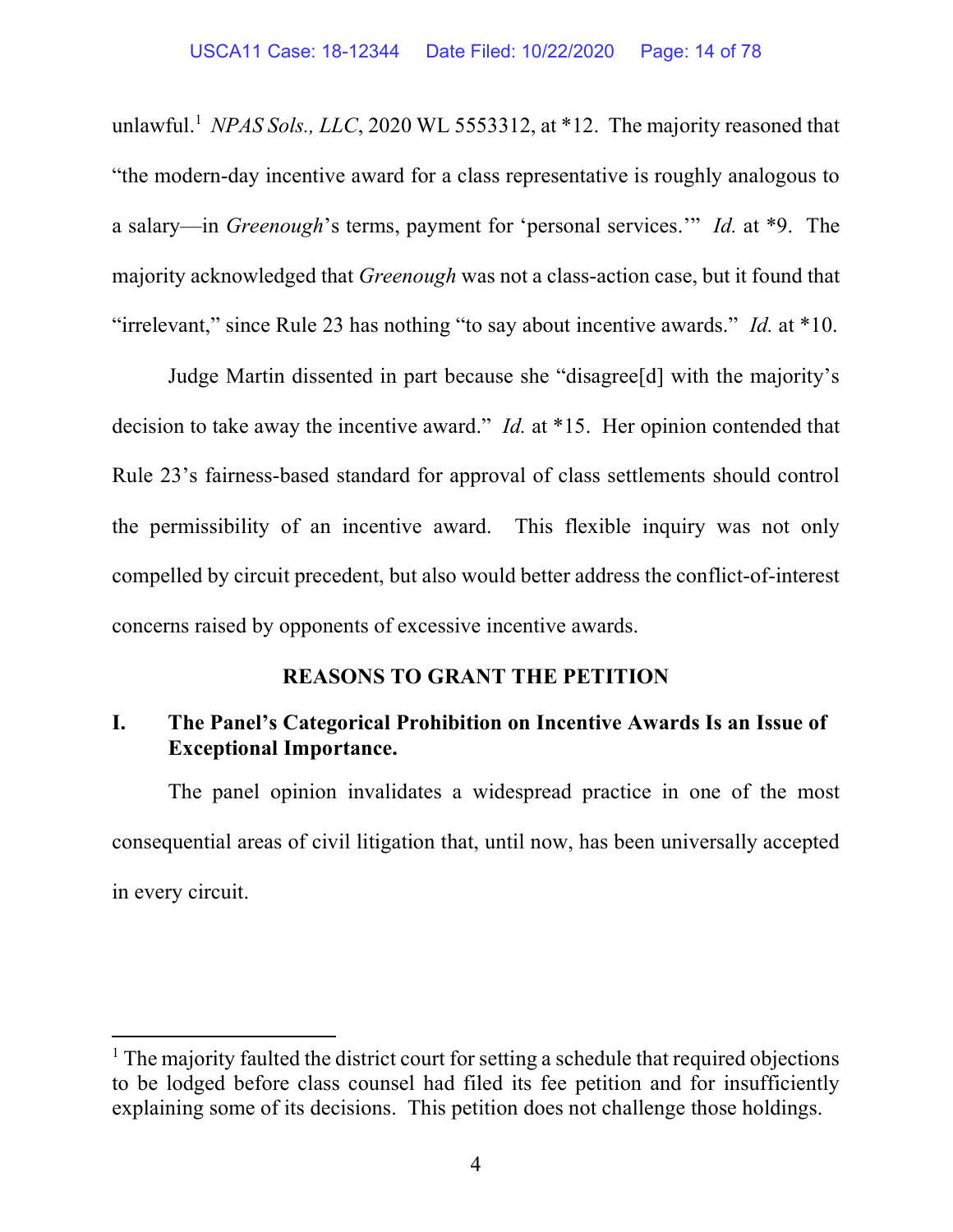### A. The panel opinion effects a sea change in class-action practice.

Under the panel's analysis, hundreds if not thousands of decisions that authorize incentive awards in this circuit and around the country are unlawful. The most recent study from Professor Rubenstein found that from 2006–2011 more than 71% of settlements provided an incentive award, and the number trended upwards. William Rubenstein, 5 Newberg on Class Actions § 17:7 (5th ed. 2020). The panel opinion itself recognized the "ubiquity" of incentive awards, which are "commonplace in everyday class-action practice." *Id.* at  $*11$ ,  $*1$ ,  $*12$ . And the Supreme Court has recognized incentive awards as a reality of class litigation. See China Agritech, Inc. v. Resh, 138 S. Ct. 1800, 1811 n.7 (2018) ("The class representative might receive a share of class recovery above and beyond her individual claim. See, e.g., Cook v. Niedert, 142 F.3d 1004, 1016 (C.A.7 1998) (affirming class representative's \$25,000 incentive award)."); Frank v. Gaos, 139 S. Ct. 1041, 1045 (2019) (noting incentive payment).

No court in the last century has ever held that incentive awards are categorically impermissible. Accord NPAS Sols., LLC, 2020 WL 5553312, at \*15 (Martin, J.) ("the majority takes a step that no other court has taken"). Indeed, the Supreme Court has repeatedly acknowledged the practice of incentive awards, e.g., China Agritech, 138 S. Ct. at 1811 n.7, and no Justice has suggested any problem with them. All major treatises describe incentive awards as an accepted practice.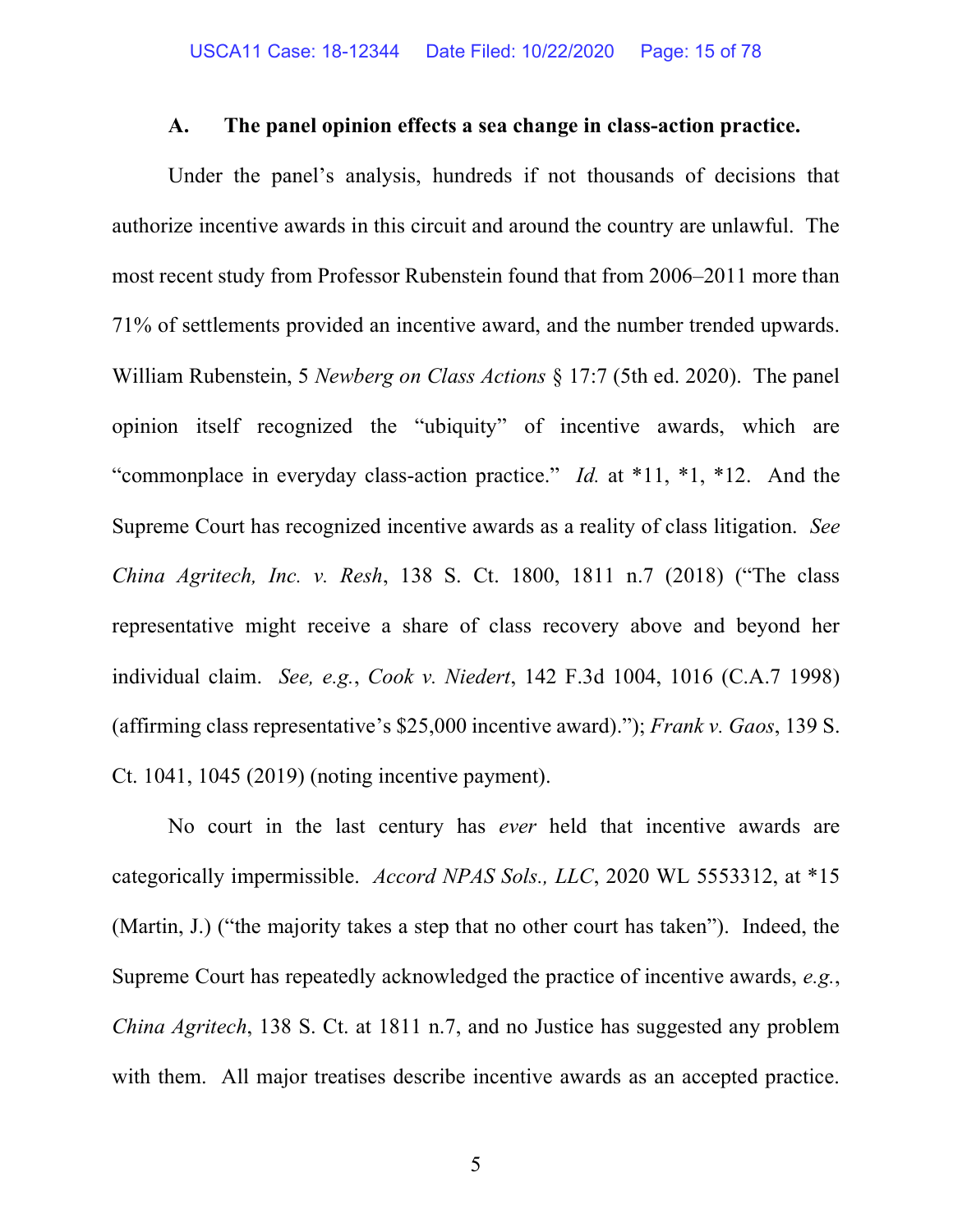#### USCA11 Case: 18-12344 Date Filed: 10/22/2020 Page: 16 of 78

The Newberg treatise—which the panel opinion repeatedly cites—dedicates an entire chapter to incentive awards. See generally, 5 Newberg on Class Actions §§ 17:1–21 (5th ed. 2020). It finds "strong support for the conclusion that incentive awards are a quite common part of class-action practice today." Id. § 17:7. Similarly, the McLaughlin treatise includes an extended discussion of incentive awards in its chapter on settlements. Joseph McLaughlin, 2 McLaughlin on Class Actions § 6:28 (16th ed. 2019). Though it explains that a "very small minority of courts" sometimes question incentive awards on suspicion of collusion or unfairness, it finds "near-universal recognition that it is appropriate for the court to approve an incentive award payable from the class recovery, usually within the range of \$1,000–  $$20,000."$  *Id.* 

As the panel correctly noted, that "everyone does it" is no reason to abandon a contrary legal conclusion. But that incentive awards are a universally accepted practice provides ample reason for the full Court to consider whether such an established aspect of class-action settlements should be held per se unlawful.

#### B. Incentive awards are an important aspect of civil litigation.

The sea change wrought by the panel's decision is not in some arcane area, but one of the most common and consequential ones. The decision has already drawn commentary from around the legal profession. E.g., Stephanie L. Adler-Paindiris et al, Eleventh Circuit Rejects Incentive Awards for Class Plaintiffs, The

6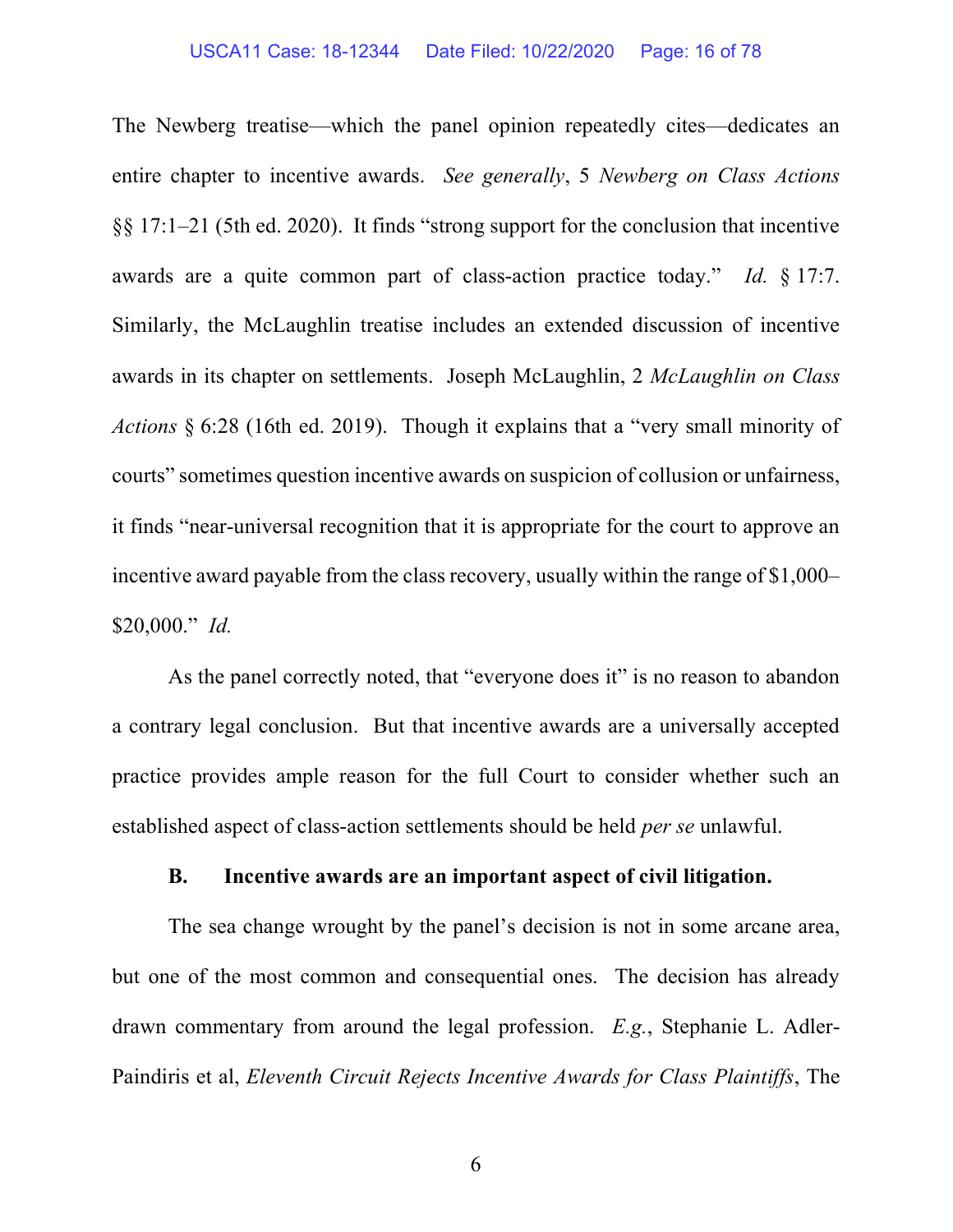National Law Review (Sept. 17, 2020), https://www.natlawreview.com/article/ eleventh-circuit-rejects-incentive-awards-class-plaintiffs (calling the decision an "outlier," and predicting it "will impact the resolution of class actions within the Eleventh Circuit"); Eric J. Troutman, BREAKING TCPA NEWS: This Is Huge! Eleventh Circuit Holds Incentive Award Payments to Class Representatives Are Per Se Forbidden, TCPA World (Sept. 17, 2020), https://tcpaworld.com/2020/09/17/ breaking-tcpa-news-this-is-huge-eleventh-circuit-holds-incentive-award-paymentsto-class-representatives-are-per-see-forbidden/ ("[T]the Eleventh Circuit has made it pretty clear it does not want any more TCPA class actions."). Numerous amici are expected to support this petition.

Incentive awards implicate fundamental issues of fairness and policy. A lead plaintiff takes on fiduciary duties and responsibilities. He performs more work, takes on more risk, and delivers more value than absent class members. Incentive payments are "intended to compensate class representatives for work done on behalf of the class, to make up for financial or reputational risk undertaken in bringing the action, and, sometimes, to recognize their willingness to act as a private attorney general." Rodriguez v. W. Publ'g Corp., 563 F.3d 948, 958–59 (9th Cir. 2009). Rule 23 serves an important purpose and critically depends on lead plaintiffs' willingness to represent a class. The panel's holding that lead plaintiffs cannot ever be compensated undermines the policy of Rule 23. To be sure, free-floating policy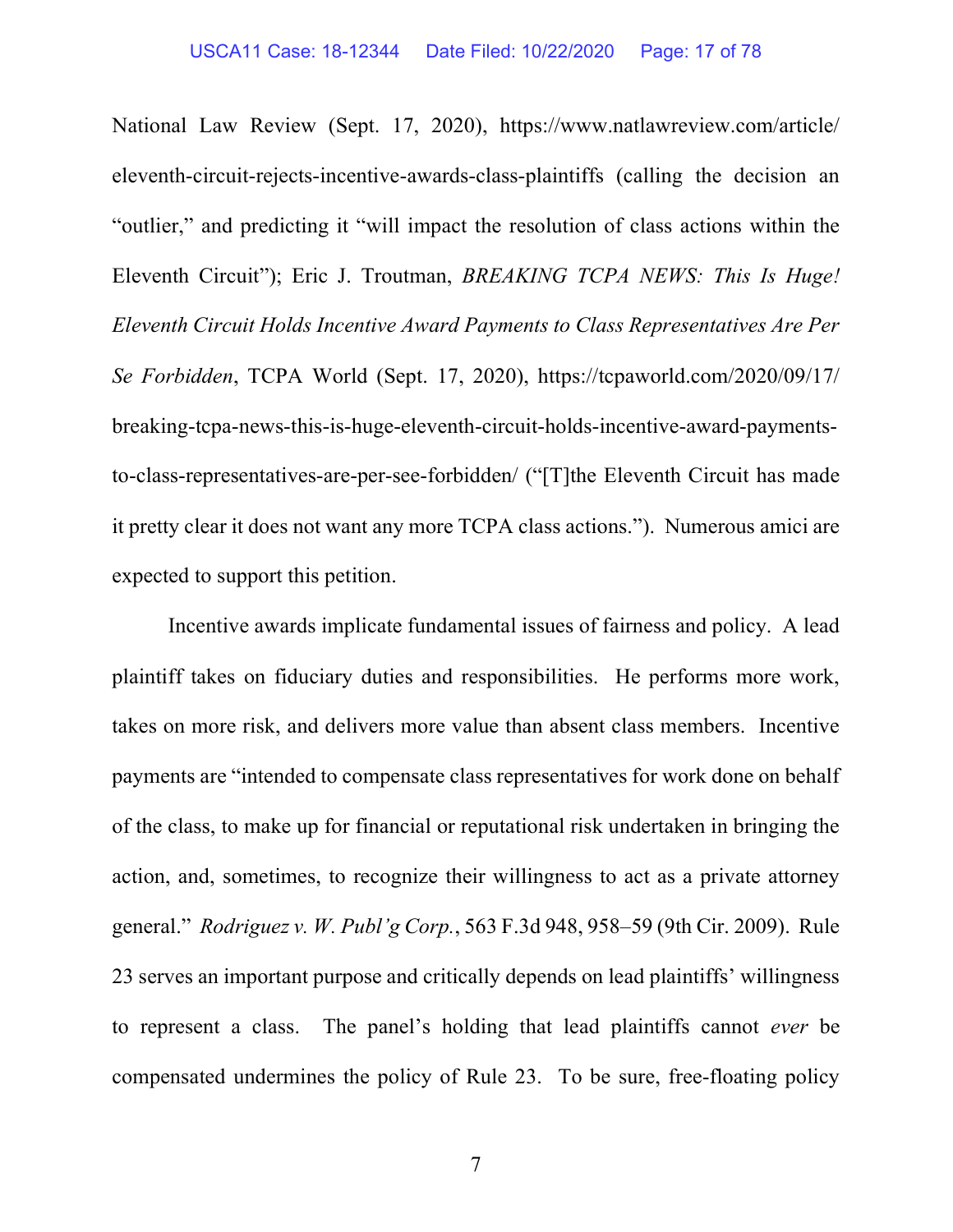considerations do not establish that the panel decision is incorrect. But policy implications do confirm that the panel's decision is important and worth examining en banc.

### C. The panel's holding opens a conflict with every other circuit.

Decisions in *every* other circuit have approved of incentive awards. See, e.g., Bezdek v. Vibram USA, Inc., 809 F.3d 78, 82 (1st Cir. 2015); Melito v. Experian Mktg. Sols., Inc., 923 F.3d 85, 96 (2d Cir. 2019); Sullivan v. DB Invs., Inc., 667 F.3d 273, 290 (3d Cir. 2011) (en banc); Berry v. Schulman, 807 F.3d 600, 613 (4th Cir. 2015); Jones v. Singing River Health Servs. Found., 865 F.3d 285, 290 (5th Cir. 2017) (vacating settlement with \$12,500 incentive award on other grounds), in subsequent proceedings 742 F. App'x 846 (5th Cir. 2018) (affirming same settlement after district court provided further explanation); Pelzer v. Vassalle, 655 F. App'x 352, 360 (6th Cir. 2016) (affirming incentive awards); In re Synthroid Mktg. Litig., 264 F.3d 712, 722 (7th Cir. 2001) (Easterbrook, J.) ("Incentive awards are justified when necessary to induce individuals to become named representatives."); Caligiuri v. Symantec Corp., 855 F.3d 860, 867–68 (8th Cir. 2017) (Gruender, J.) (\$10,000 service awards); In re Online DVD-Rental Antitrust Litig., 779 F.3d 934, 943 (9th Cir. 2015); Rodriguez, 563 F.3d at 958–59; Chieftain Royalty Co. v. Enervest Energy Instit'l Fund XIII-A, L.P., 888 F.3d 455, 468 (10th Cir. 2017) ("courts regularly give incentive awards"); Cobell v. Salazar, 679 F.3d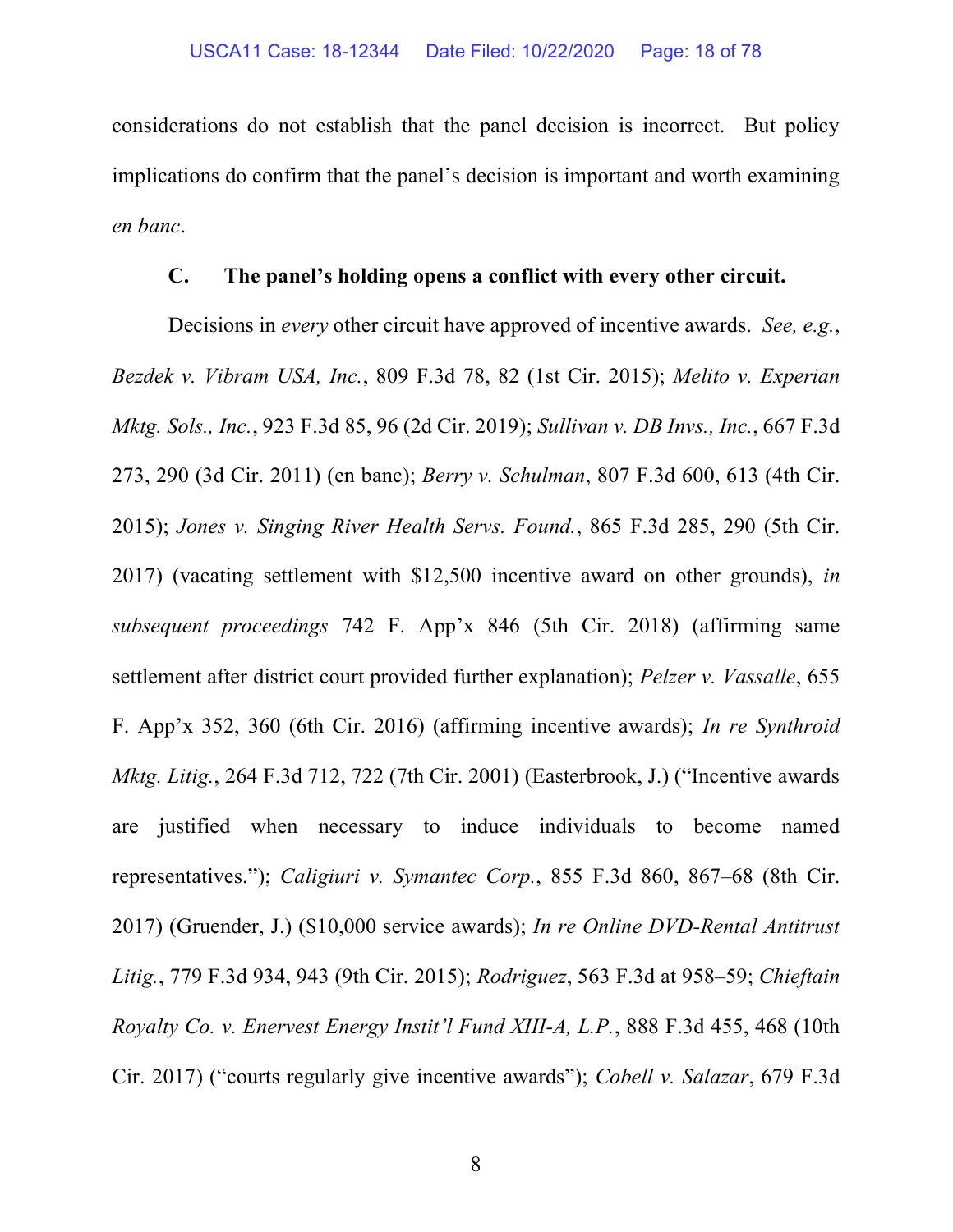909, 922–23 (D.C. Cir. 2012). Although not every circuit has addressed the panel majority's reasoning, each has upheld incentive awards.

Several circuits have expressly disagreed with the panel majority's reasoning. The panel majority acknowledged a clear split with the Second Circuit, which "directly confronted" but "summarily dismissed" the same argument. NPAS Sols., 2020 WL 5553312, at \*9, n.8. Moreover, Objector's counsel has repeatedly raised the Greenough argument without success, not only in the Second Circuit, Melito, 923 F.3d at 96 (rejecting this argument), but also in the Tenth Circuit, Chieftain, 888 F.3d at 466 (argument was forfeited), and before the Civil Rules Advisory Committee, Pub. Hr'g on Proposed Ams. to Fed. R. Civ. P., (Feb. 16, 2017), https://www.uscourts.gov/sites/default/files/2017-02-10-

testimony and comment handout.pdf. Counsel has even pressed the argument unsuccessfully in a previous case in this Court that recently was reviewed en banc. See Muransky v. Godiva Chocolatier, Inc., 922 F.3d 1175, 1196 (11th Cir.) (rejecting the argument), reh'g en banc granted, opinion vacated, 939 F.3d 1278 (11th Cir. 2019) (reconsidering standing).

The panel majority stated that the Sixth and Seventh Circuits "recognized the continuing vitality of Greenough." NPAS Sols., 2020 WL 5553312, at \*9, n.8. But both circuits distinguished Greenough. By way of background, in Greenough, a bondholder (Vose) sued trustees, a corporation, and directors alleging wasteful trust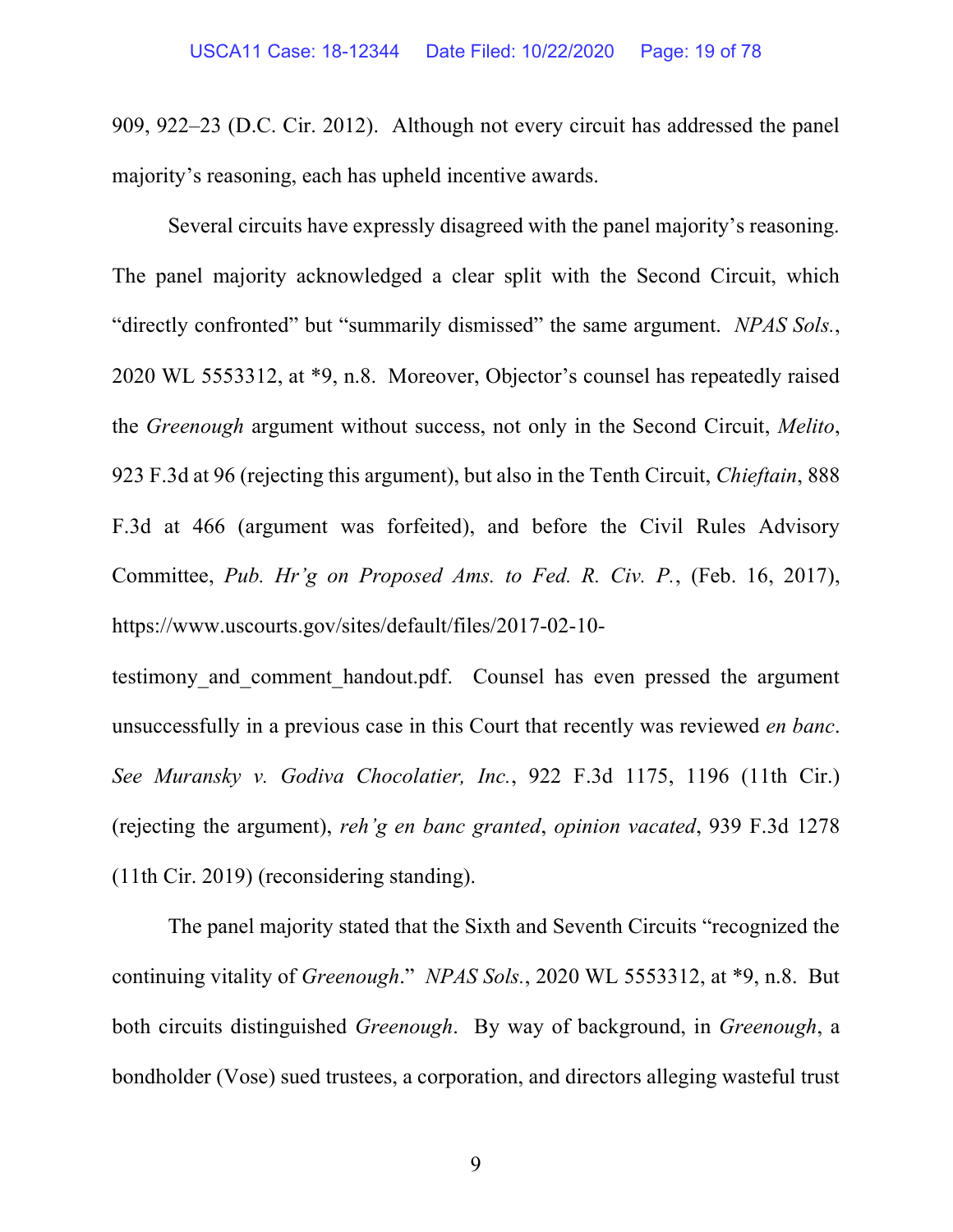#### USCA11 Case: 18-12344 Date Filed: 10/22/2020 Page: 20 of 78

administration. The district court found for Vose and took control of the fund, greatly improving the bond value. Vose petitioned the district court for—and received—reimbursement from the fund for attorneys' fees, private costs for travel and lodging, and personal services for 10 years. Applying principles of restitution, the Supreme Court affirmed reimbursement of the fees but disallowed the private costs and personal services. The Supreme Court extended Greenough in Pettus, holding that attorneys could petition for fees directly (rather than requiring reimbursement through a plaintiff).

The Seventh Circuit explained that an incentive award "necessary to induce [the plaintiff] to participate in the suit could be thought the equivalent of the lawyers' nonlegal but essential case-specific expenses." In re Cont'l Ill. Sec. Litig., 962 F.2d 566, 571 (7th Cir. 1992), as amended on denial of reh'g (May 22, 1992) (Posner, J.).

The Sixth Circuit provided more detail:

[In Greenough, Plaintiff] Vose sought \$34,625 for personal services undertaken to improve the health of the trust. . . . The Supreme Court separated Vose's litigation expenses from his personal costs. . . . The Court disallowed only the cost of personal services and private expenses. Vose's remaining costs were paid in full.... The money [Grenada] spent on accountants and investment bankers was related to the claims pursued by Granada on behalf of all DWG shareholders. This expenditure was not "private" in the sense found objectionable in Greenough.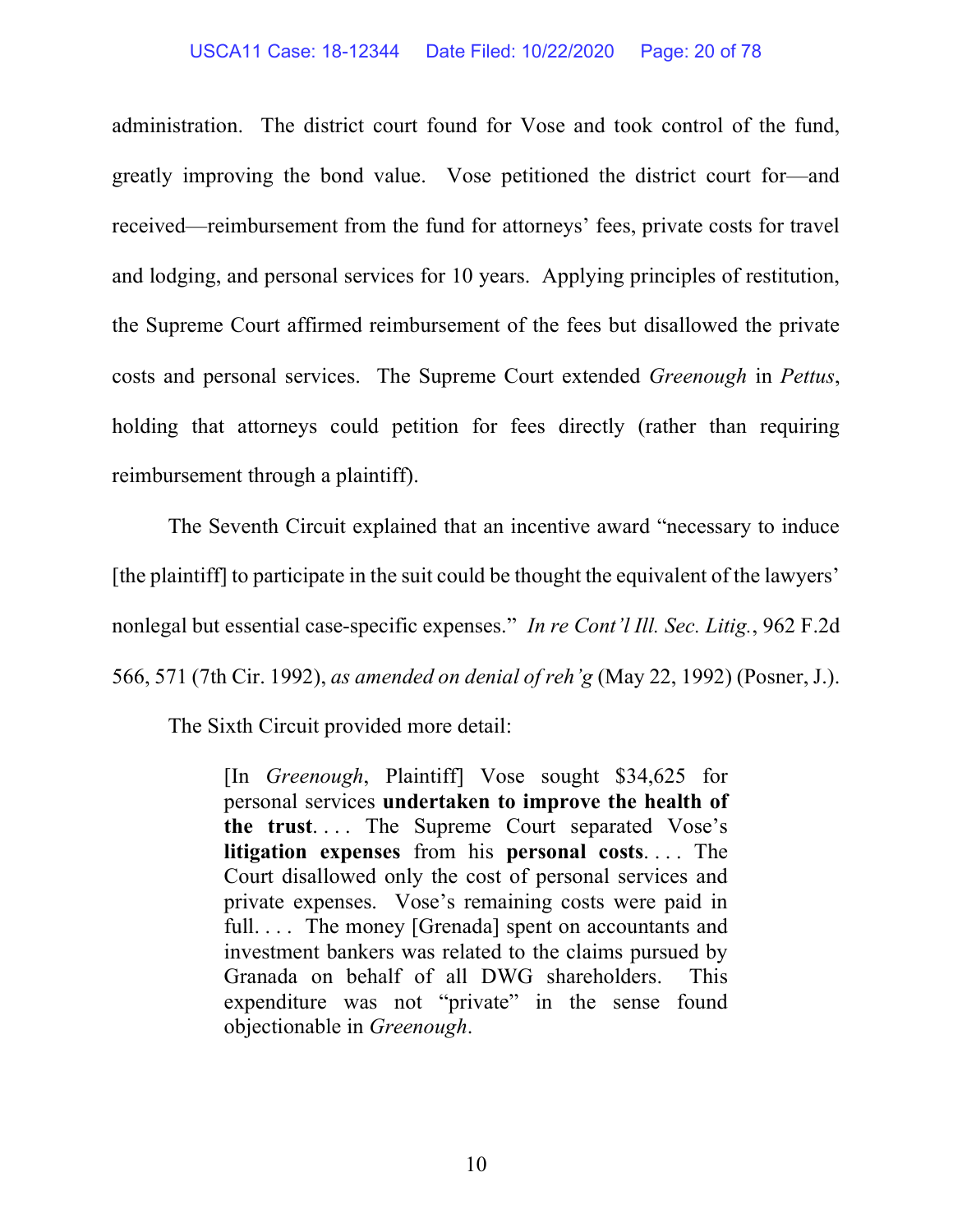Granada Invs., Inc. v. DWG Corp., 962 F.2d 1203, 1207–08 (6th Cir. 1992) (emphasis added). Under this standard, incentive fees are not private, since they are always related to advancing the litigation on behalf of all class members.

The majority opened a broad split with other circuits and rejected the consensus of scholars across the country. Because the issue was one of numerous grounds presented to the panel (and had never been accepted by any court), the parties addressed it breezily, with combined briefing of barely six pages. The importance of this issue and considerable contrary authority justifies full briefing and argument before the entire Court.

### II. The Panel Decision Is in Tension with Decisions from This Circuit.

As Judge Martin's dissent explained, Holmes v. Continental Can Co., 706 F.2d 1144 (11th Cir. 1983), already set out a legal standard for incentive payments: fairness. The district court relied on this standard in approving the incentive award. DE53:4. This standard requires courts to examine any "disparity in benefits" between named plaintiffs and absent class members, searching for "substantive unfairness or inadequate representation." 706 F.2d at 1148. "When a settlement explicitly provides for preferential treatment for the named plaintiffs in a class action, a substantial burden falls upon the proponents of the settlement to demonstrate and document its fairness," *id.* at 1147, but proponents can carry that burden "by a factual showing that the higher allocations to certain parties are

11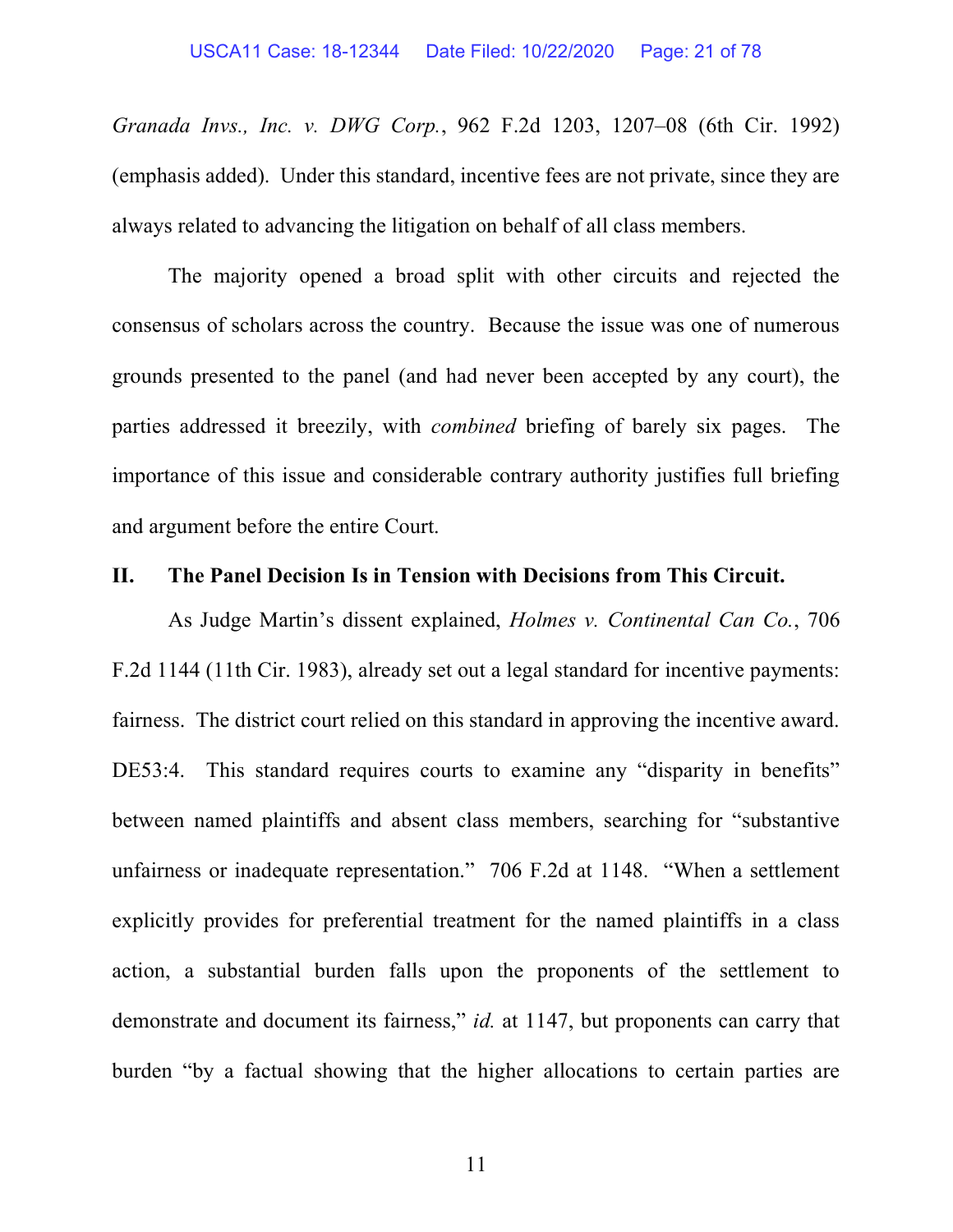#### USCA11 Case: 18-12344 Date Filed: 10/22/2020 Page: 22 of 78

rationally based on legitimate considerations," id. at 1148. Consent is critical: "at some point objections from the class may become so numerous that in a very real sense it can be said that 'the class' has not agreed to the proposal, that counsel's perceptions of the best interests of the class are faulty, and that approval of the settlement by the district court constitutes an abuse of discretion." *Id.* at 1149.

Holmes did not approve a settlement on the facts—partly because many class members objected and sought to opt-out—but it laid out a legal test, and, relying on that test, subsequent Eleventh Circuit cases have upheld incentive awards. See Carter v. Forjas Taurus, S.A., 701 F. App'x 759, 763 (11th Cir. 2017) (upholding \$15,000 incentive award); Poertner v. Gillette Co., 618 F. App'x 624, 626 (11th Cir. 2015) (\$1,500 incentive award); Nelson v. Mead Johnson & Johnson Co., 484 F. App'x 429, 433 (11th Cir. 2012) (\$10,000 incentive award); Muransky, 922 F.3d 1175, reh'g en banc granted, opinion vacated, 939 F.3d 1278 (decision on standing pending). These opinions are irreconcilable with the panel's categorical ruling.<sup>2</sup> The intra-circuit (and intra-panel) conflict further supports en banc review.

<sup>&</sup>lt;sup>2</sup> This Court has not explained how it weighs conflicting unpublished cases in deciding whether to rehear a case *en banc*, but the Supreme Court's practice is to consider unpublished decisions in assessing circuit splits, which should be persuasive. See C.I.R. v. McCoy, 484 U.S. 3, 7 (1987) ("[T]he fact that the Court of Appeals' order under challenge here is unpublished carries no weight in our decision to review the case."); see also, Lynce v. Mathis, 519 U.S. 433, 436 (1997) (granting certiorari to resolve the conflict between a Tenth Circuit opinion and an Eleventh Circuit "unpublished order"); Thompson v. Keohane, 516 U.S. 99, 106 (1995)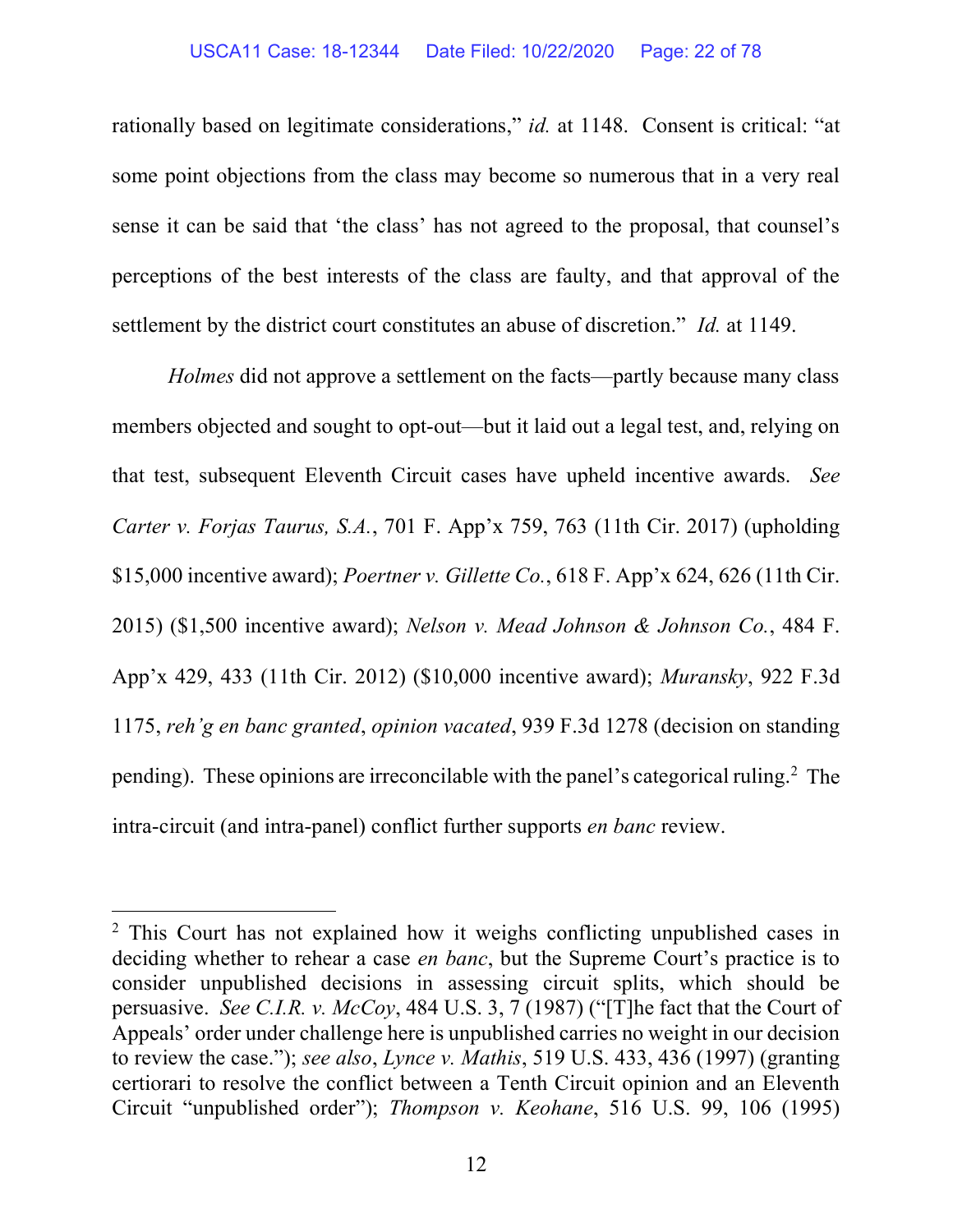#### III. The Panel Decision Is Wrong.

The panel majority relied on *Greenough* by analogy, but the analogy does not hold. Moreover, it skipped over two critical threshold questions: what source of law authorized judicial review of the settlement, and what source of law imposed a limit on that authority? Had it asked those questions, it would have seen that Greenough provides little guidance. Because it overlooked those matters, it failed to identify any text in Rule 23—or any body of substantive law—that supports its result.

# A. Greenough is not analogous because the plaintiff there was not a fiduciary.

Greenough expressly distinguished Vose, an ordinary creditor, from a trustee. The latter could be paid to "induce persons of reliable character and business capacity to accept the office of trustee." 105 U.S. at 537–38. But "[t]hese considerations have no application to the case of a creditor seeking his rights." Id. A class representative is more analogous to a trustee than an ordinary creditor. For more than half a century, the Supreme Court has made class representatives fiduciaries. See Cohen v. Beneficial Indus. Loan Corp., 337 U.S. 541, 549–50 (1949). This prevents them from settling without review:

> The parties, who are settling their individual claims, are not merely members of a putative class; they are the representative parties, without whose presence as plaintiffs the case could not proceed as a class action. Had

<sup>(</sup>granting certiorari "to end the division of authority" between published and unpublished opinions).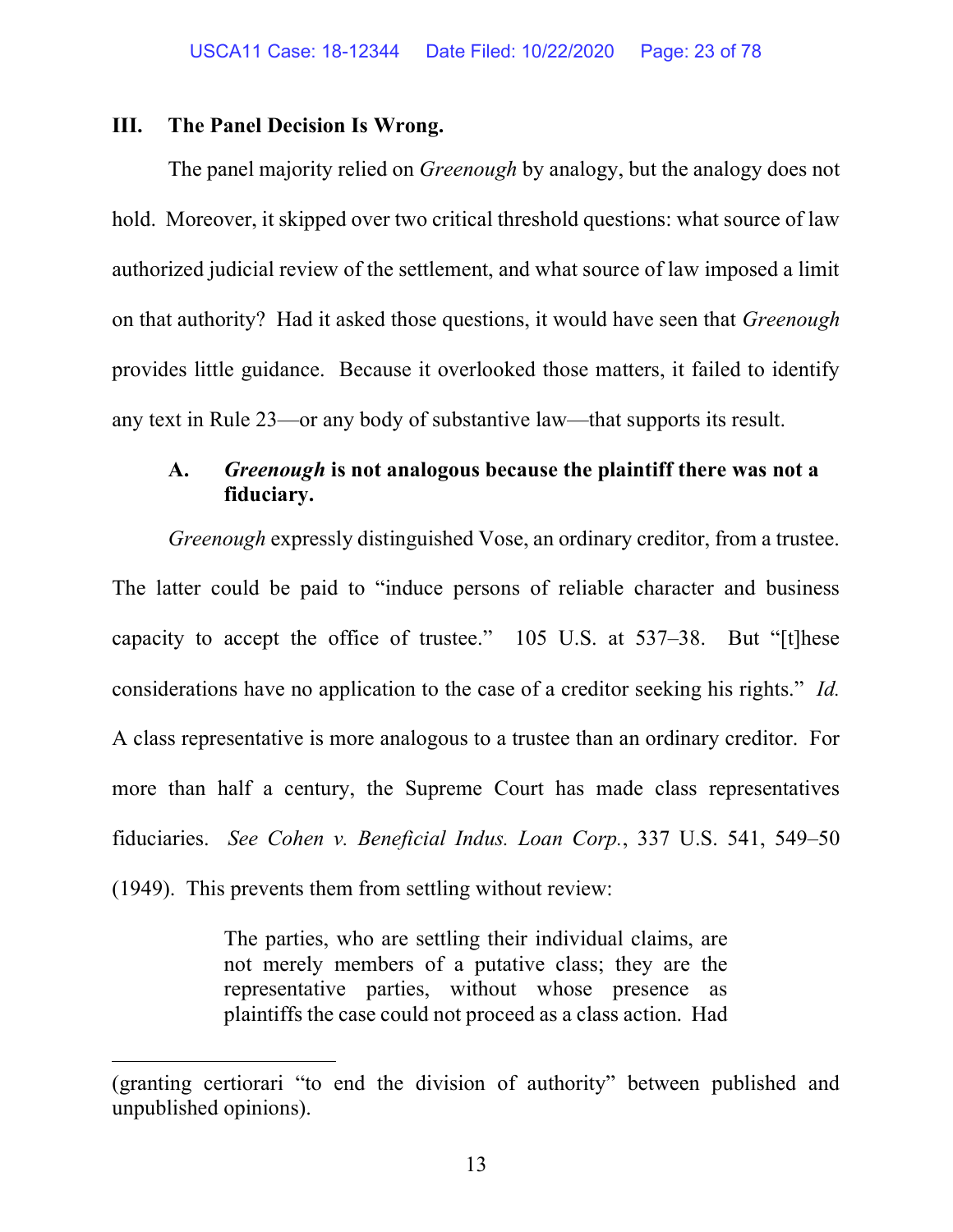the appellees been other than the representative parties, there would be no objection to a voluntary settlement of their claim. But, by asserting a representative role on behalf of the alleged class, these appellees voluntarily accepted a fiduciary obligation towards the members of the putative class they thus have undertaken to represent. They may not abandon the fiduciary role they assumed at will or by agreement with the appellant . . . .

Shelton v. Pargo, Inc., 582 F.2d 1298, 1305 (4th Cir. 1978) (citations omitted). Even if Greenough applied, its rationale authorizes payments to "induce persons" (such as Johnson) to seek a fiduciary role, even as it excludes Vose, who owed no duties to the other bondholders.

Compensating a class representative can be fair and reasonable in light of the crucial role they perform, the efforts they engage in, and the fiduciary duties placed upon them by class-action doctrine. As this Court explained in Holmes, 706 F.2d 1144, judicial review is still essential to ensure incentive awards are not collusive, but the flexible inquiry of Rule 23(e) fits that task. District courts do not hesitate to reduce incentive awards where appropriate. E.g., Van Vranken v. Atl. Richfield Co., 901 F. Supp. 294, 299–300 (N.D. Cal. 1995) (awarding half of the proposed incentive award as "just and reasonable" in light of "the actual time spent on the case" and "out-of-pocket expenditures").

## B. Greenough is not analogous because the parties did not settle.

Greenough applied pre-*Erie* federal common law to determine whether a creditor could claim reimbursement from a trust after prevailing in a suit seeking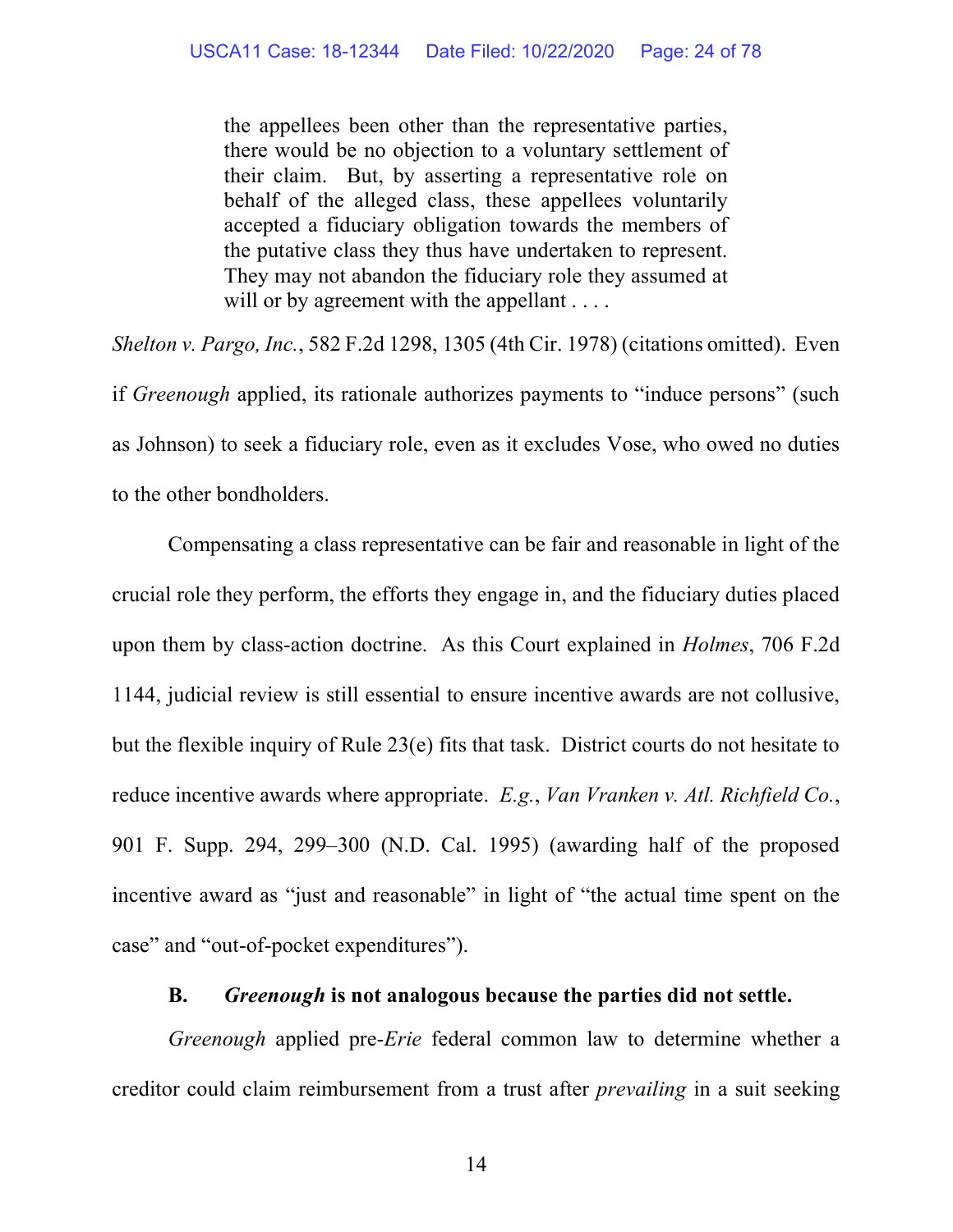#### USCA11 Case: 18-12344 Date Filed: 10/22/2020 Page: 25 of 78

preservation of trust property. Greenough involved no settlement or agreement. Consequently, it did not impose a limit on settlement contracts under any body of law, let alone state law or Rule 23. Had Vose settled, the case would not have arisen, since the settlement would not have been subject to judicial review at all.

Background state law empowers parties to make contracts, and "[g]enerally, as a valid, binding contract, a settlement agreement does not need to be approved, ratified or adopted by the court in order to be enforceable in court." 15B Am. Jur. 2d Compromise and Settlement § 9. Rule 23(e) codifies an exception, mandating judicial review of class settlements under a "fair, reasonable, and adequate" standard. The panel reasoned that because "Rule 23 has [no]thing to say about incentive awards," they must be *ultra vires.* 2020 WL 5553312, at \*10. This gets things backwards. Settling parties need no affirmative authority from Rule 23 to include any particular "fair, reasonable, and adequate" term in their agreements—it was the panel that needed a source of law imposing limits beyond those of Rule 23. Since Greenough did not involve a settlement, it had none.

The Rule 23(e) standard gives district courts discretion to assess what is fair. In principle, a court might choose to look to the 1880s common law of trusts in assessing fairness. But a decision to apply the fairness standard in that way is not required under *stare decisis*, and cannot supplant the Rule's plain text. To grant an incentive award after verdict may well require different authority, and courts are yet

15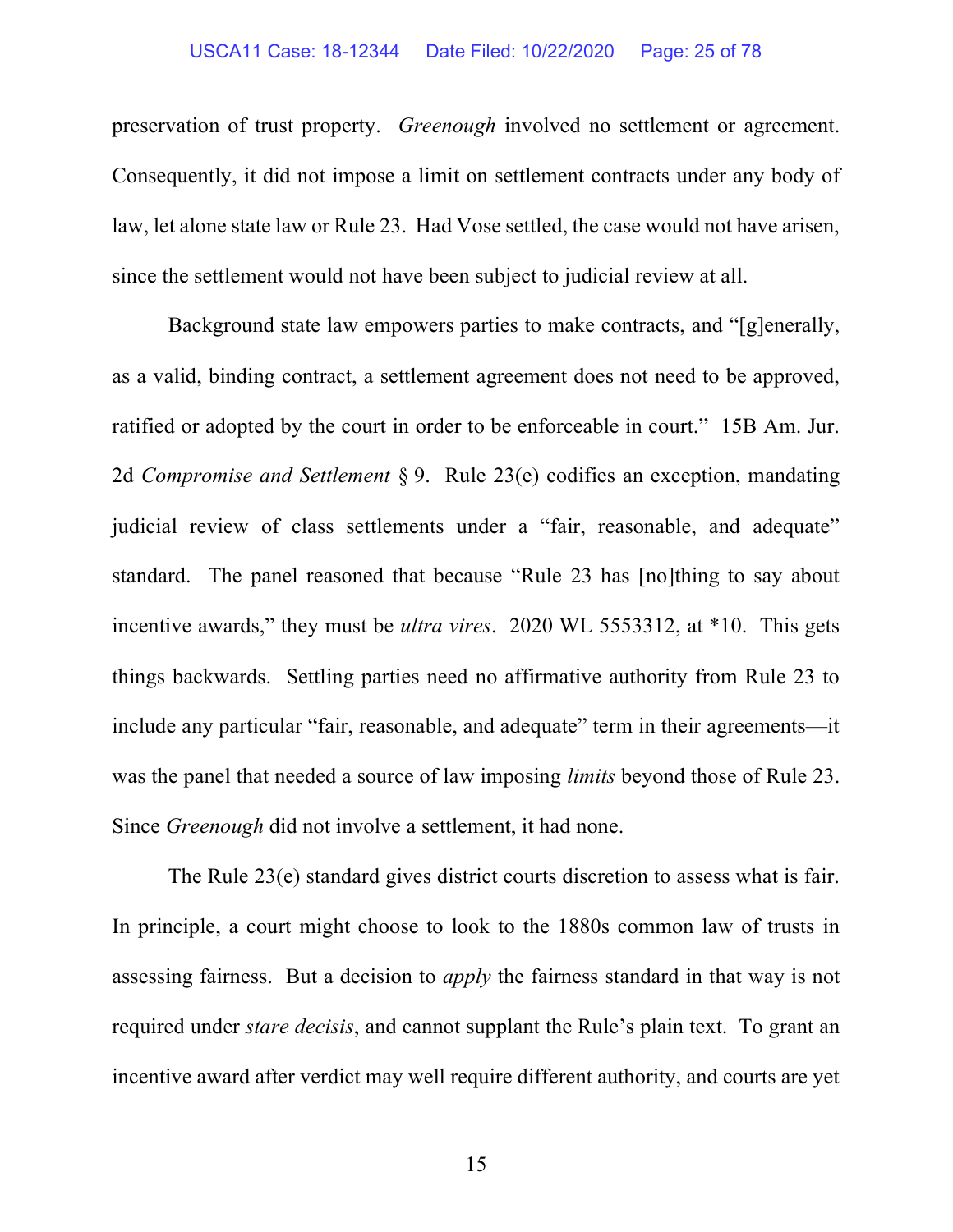to resolve the issue. See, e.g., West v. AK Steel Corp. Ret. Accumulation Pension Plan, 657 F. Supp. 2d 914, 938–39 (S.D. Ohio 2009) ("an incentive award is not appropriate unless there is a settlement fund from which that award would be paid"); cf. In re S. Ohio Corr. Facility, 24 F. App'x 520, 529 (6th Cir. 2001) (rejecting incentive award not "authorized by the parties' contract").

## C. Greenough applied pre-Erie general federal common law, which is certainly not controlling.

The *Greenough* Court, consistent with *Swift v. Tyson*, 41 U.S. 1 (1842), "cite[d] cases . . . from the State Courts, from England, and the Colonies of England indiscriminately." Black & White Taxicab & Transfer Co. v. Brown & Yellow Taxicab & Transfer Co., 276 U.S. 518, 533 (1928) (Holmes, J., dissenting). Under modern doctrine, federal courts apply federal procedure but the substantive trust and corporate law at issue in Greenough would be state law. The panel opinion did not consider, in light of these differences, why Greenough's personal services ruling applies under modern federal common law doctrine.<sup>3</sup> For example, some aspects of the law for attorneys' fees and incentive payments may be governed by state law. See Chieftain, 888 F.3d at 469 (Oklahoma law controlled the merits and attorney's fees in a class-action settlement, and perhaps incentive awards as well). Many states have their own precedent on incentive awards, which may apply in federal court.

<sup>&</sup>lt;sup>3</sup> Both the TCPA and Rule 23 are, of course, federal substantive and procedural law, respectively, but the panel did not root its holding in either of those.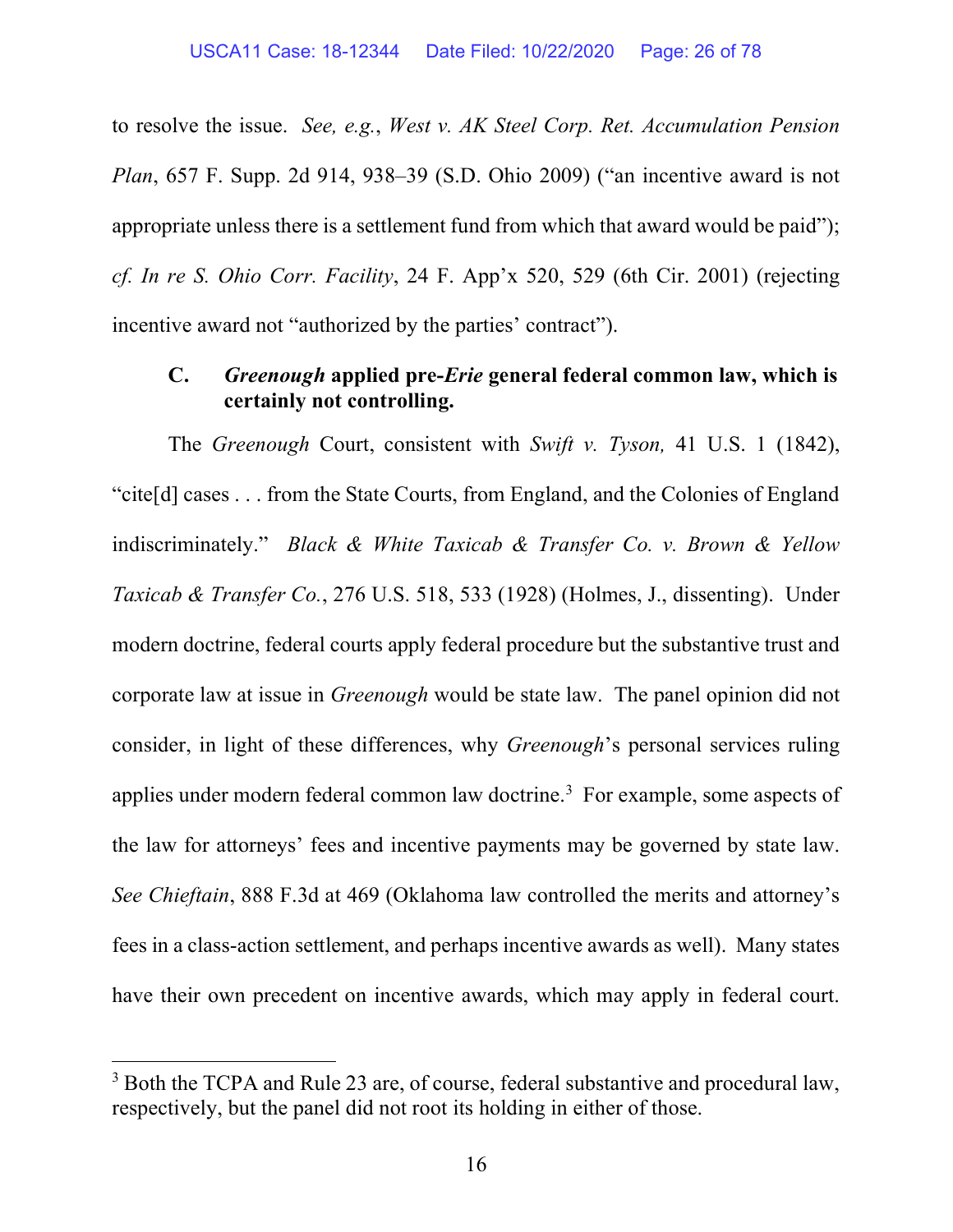E.g., Chen v. Howard-Anderson, 2017 WL 2842185, at \*7 (Del. Ch. June 30, 2017) (granting \$1.25 million incentive award).

## **CONCLUSION**

The panel majority broke from all other circuits and remade the landscape of class-action litigation on the premise that Supreme Court precedent so required. That precedent—if it applies—requires nothing of the sort. This Court should rehear the case.

Dated: October 22, 2020

Ashley Keller Travis Lenkner KELLER LENKNER LLC 150 N. Riverside Plaza, Suite 4270 Chicago, IL 60606 Tel: (312) 741-5220

Warren Postman Noah Heinz KELLER LENKNER LLC 1300 I Street, N.W., Suite 400E Washington, DC 20005 Tel: (202) 749-8334

Respectfully submitted,

/s/ Michael L. Greenwald Michael L. Greenwald GREENWALD DAVIDSON RADBIL PLLC 7601 N. Federal Highway Suite A-230 Boca Raton, FL 33487 Tel: (561) 826-5477

Samuel Issacharoff 40 Washington Square South Suite 411J New York, NY 10012 Tel: (212) 998-6580

Counsel for Plaintiff–Appellee Charles T. Johnson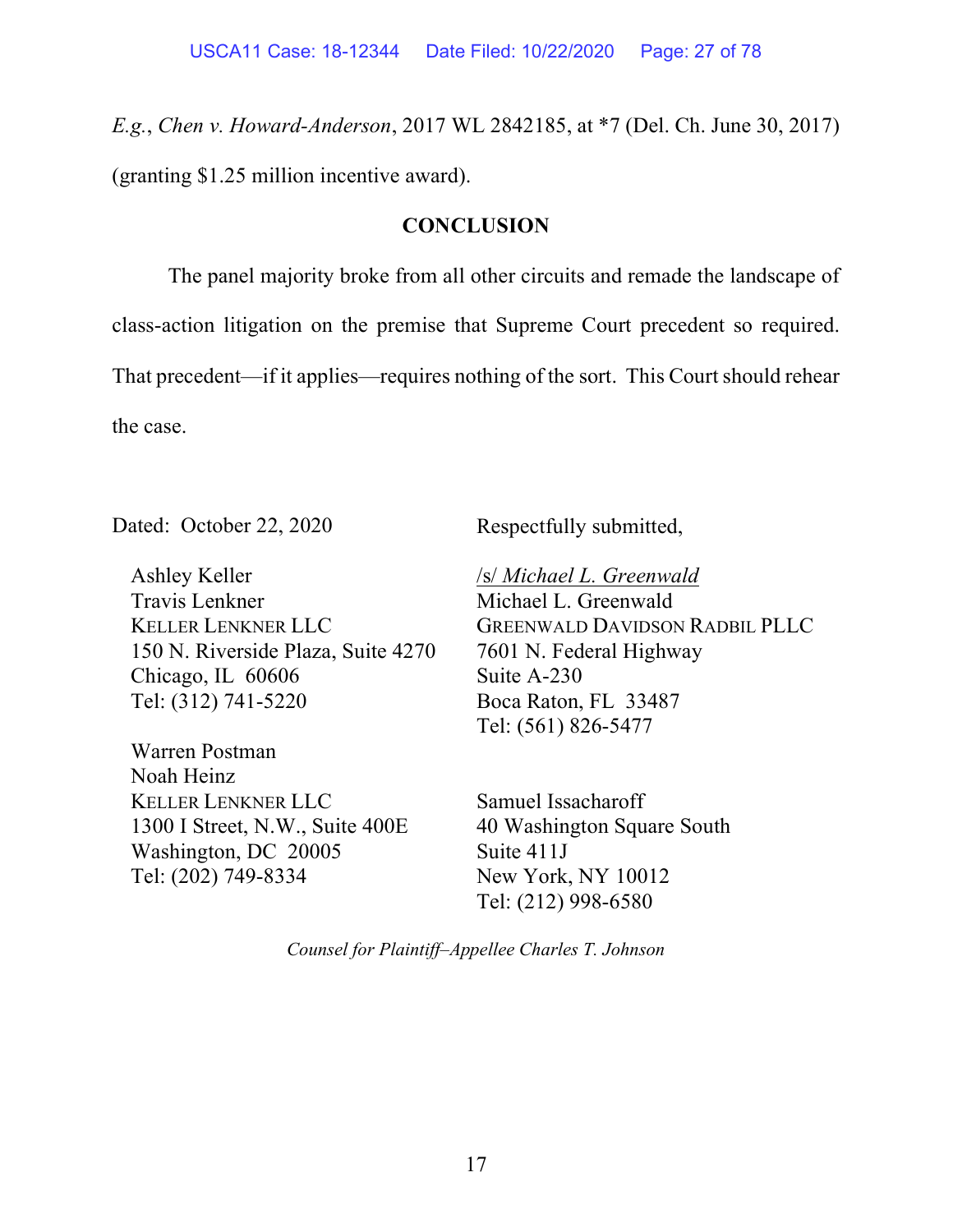### CERTIFICATE OF COMPLIANCE

1. This petition complies with the type-volume limitations of Federal Rule of Appellate Procedure 35(b)(2)(A) because it contains 3,897 words, excluding the parts of the document exempted by Federal Rule of Appellate Procedure 32(f).

2. This brief complies with the typeface requirements of Federal Rule of Appellate Procedure 32(a)(5), and the type-style requirements of Federal Rule of Appellate Procedure  $32(a)(6)$ , because it has been prepared in a proportionally spaced typeface using Microsoft Word for Office 365 in a 14-point Times New Roman font.

Dated: October 22, 2020 /s/ Michael L. Greenwald Michael L. Greenwald Counsel for Plaintiff–Appellee Charles T. Johnson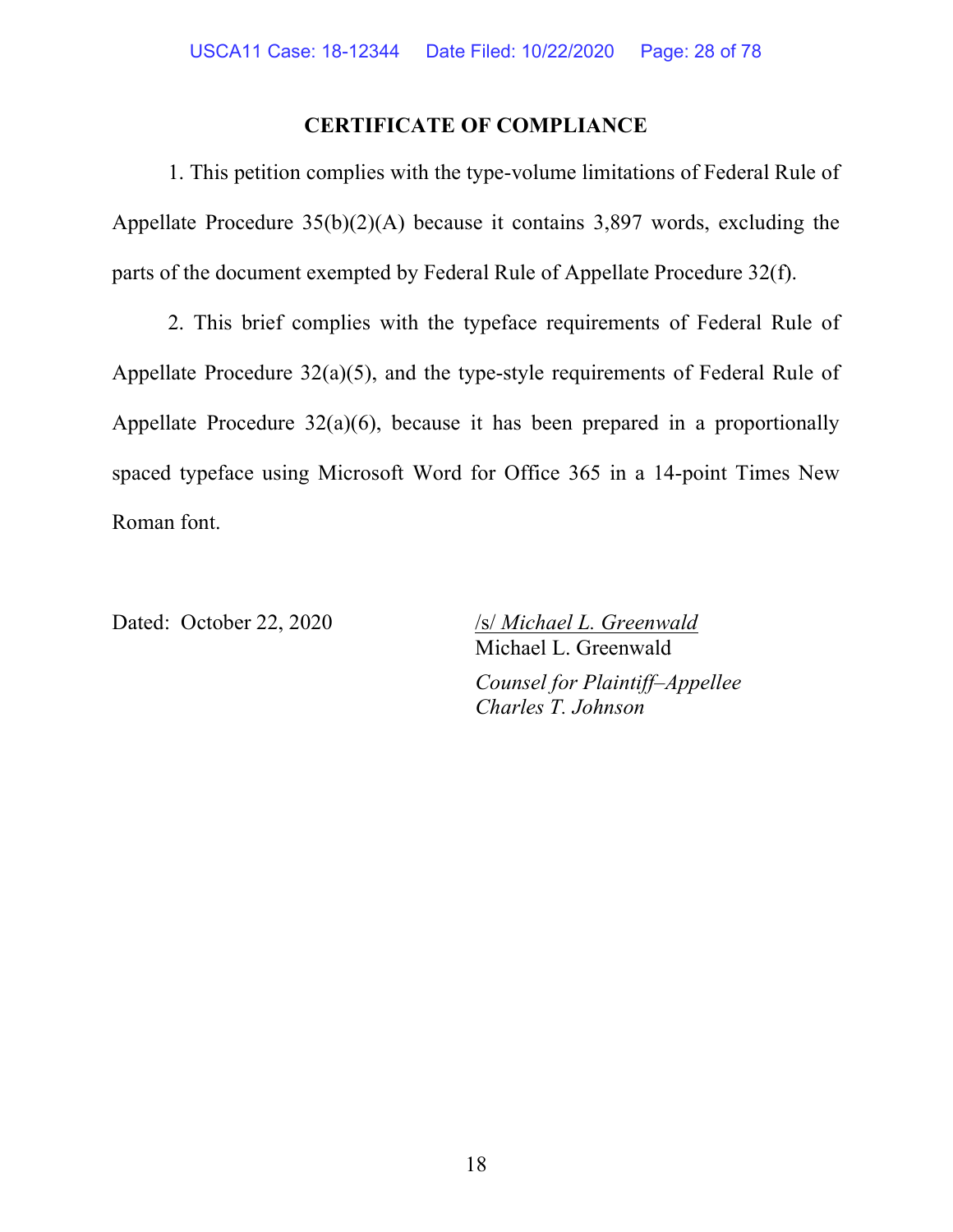# CERTIFICATE OF SERVICE

I hereby certify that on October 22, 2020 I electronically filed the foregoing Petition for Rehearing En Banc using the Court's Appellate PACER system, which will automatically send notification to counsel of record.

Dated: October 22, 2020 /s/ Michael L. Greenwald

Michael L. Greenwald Counsel for Plaintiff–Appellee Charles T. Johnson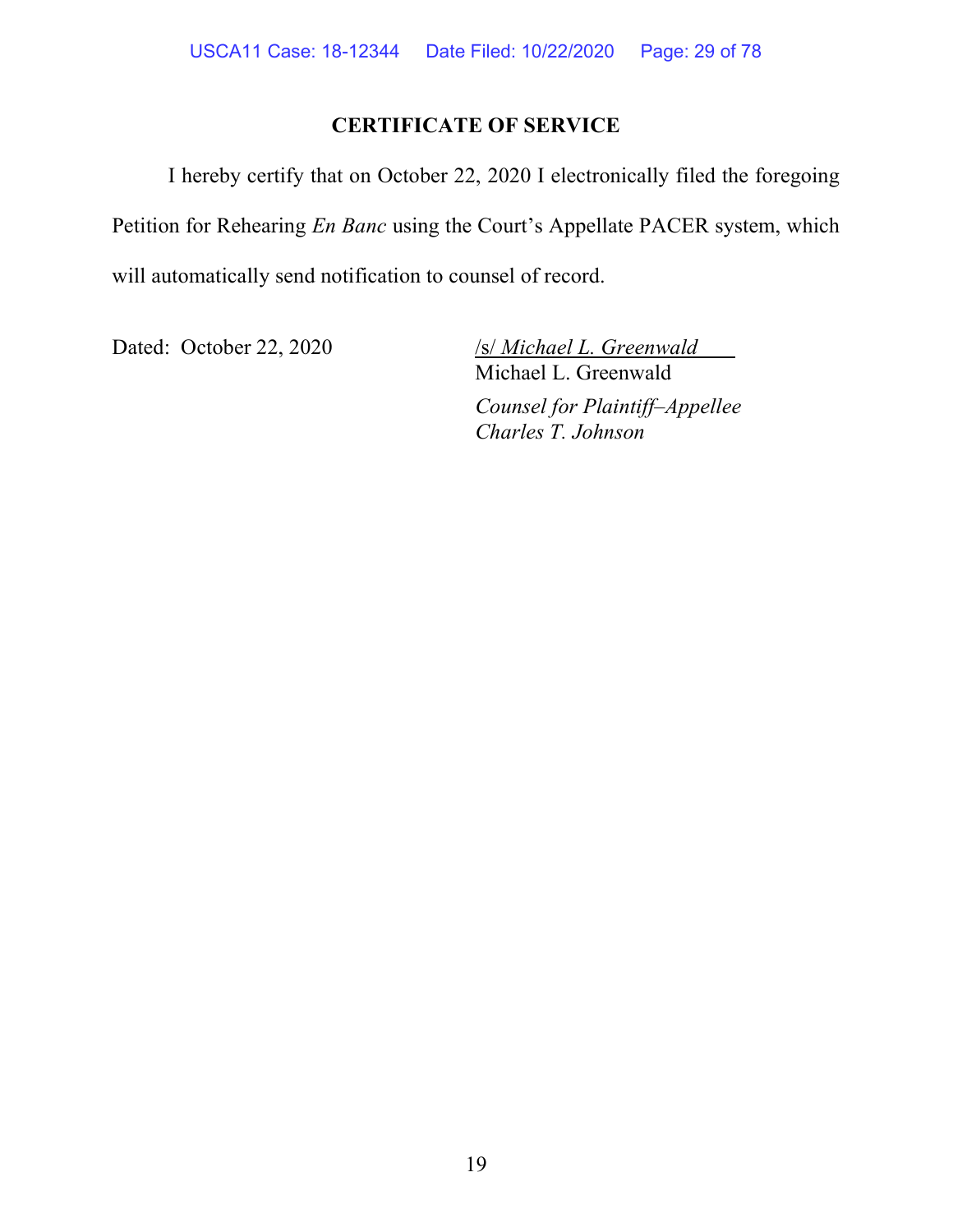# APPENDIX

Johnson v. NPAS Sols., LLC, No. 18-12344, slip opinion \_\_F.3d\_\_, 2020 WL 5553312 (11th Cir. Sept. 17, 2020)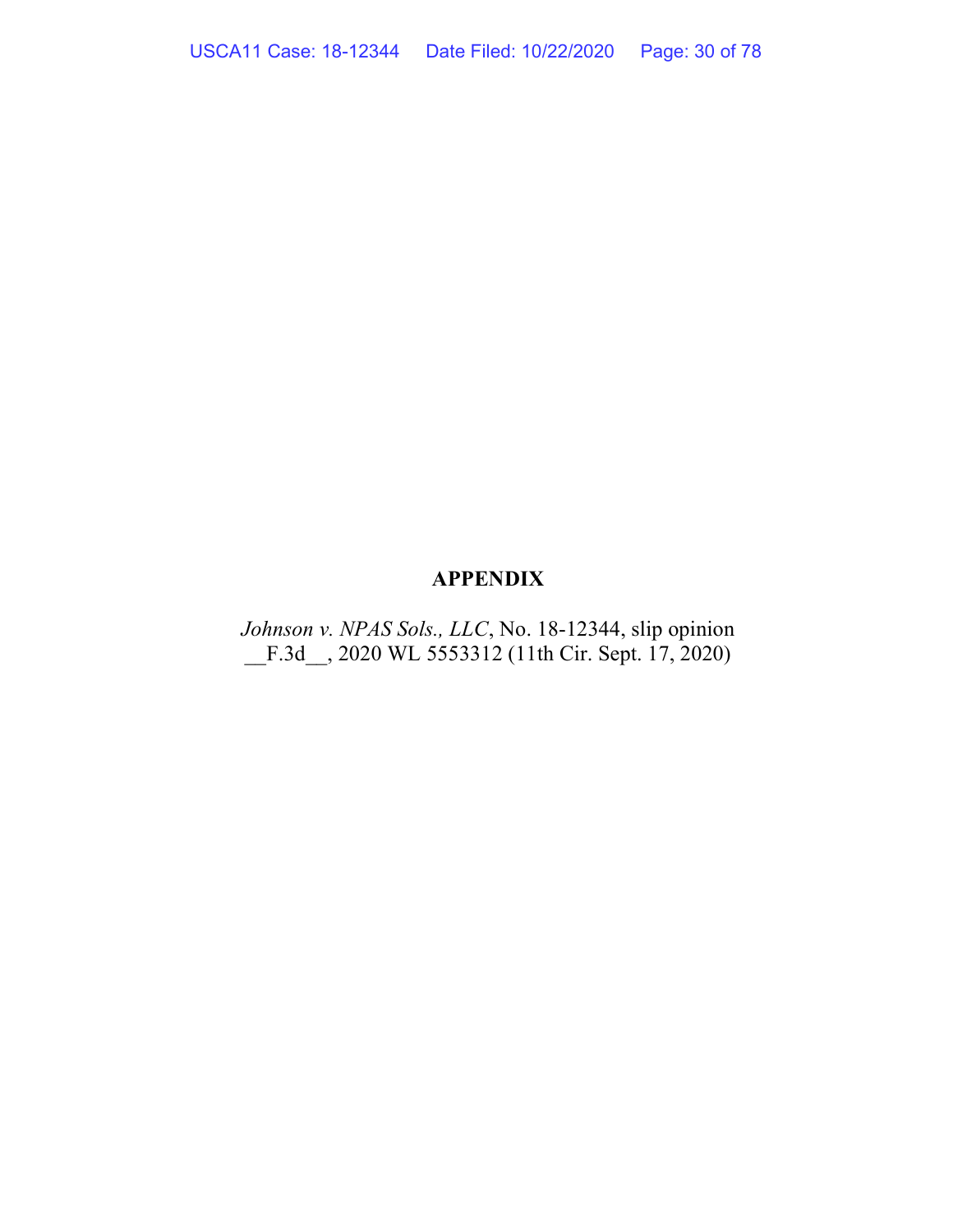[PUBLISH]

# IN THE UNITED STATES COURT OF APPEALS

# FOR THE ELEVENTH CIRCUIT  $\mathcal{L}_\text{max}$  , where  $\mathcal{L}_\text{max}$  and  $\mathcal{L}_\text{max}$

# No. 18-12344

D.C. Docket No. 9:17-cv-80393-RLR

CHARLES T. JOHNSON, on behalf of himself and others similarly situated,

Plaintiff-Appellee,

JENNA DICKENSON,

Interested Party - Appellant,

versus

NPAS SOLUTIONS, LLC,

Defendant - Appellee.

Appeal from the United States District Court for the Southern District of Florida

 $\mathcal{L}_\text{max}$  , where  $\mathcal{L}_\text{max}$  and  $\mathcal{L}_\text{max}$ 

 $\mathcal{L}_\text{max}$  , where  $\mathcal{L}_\text{max}$  and  $\mathcal{L}_\text{max}$ 

(September 17, 2020)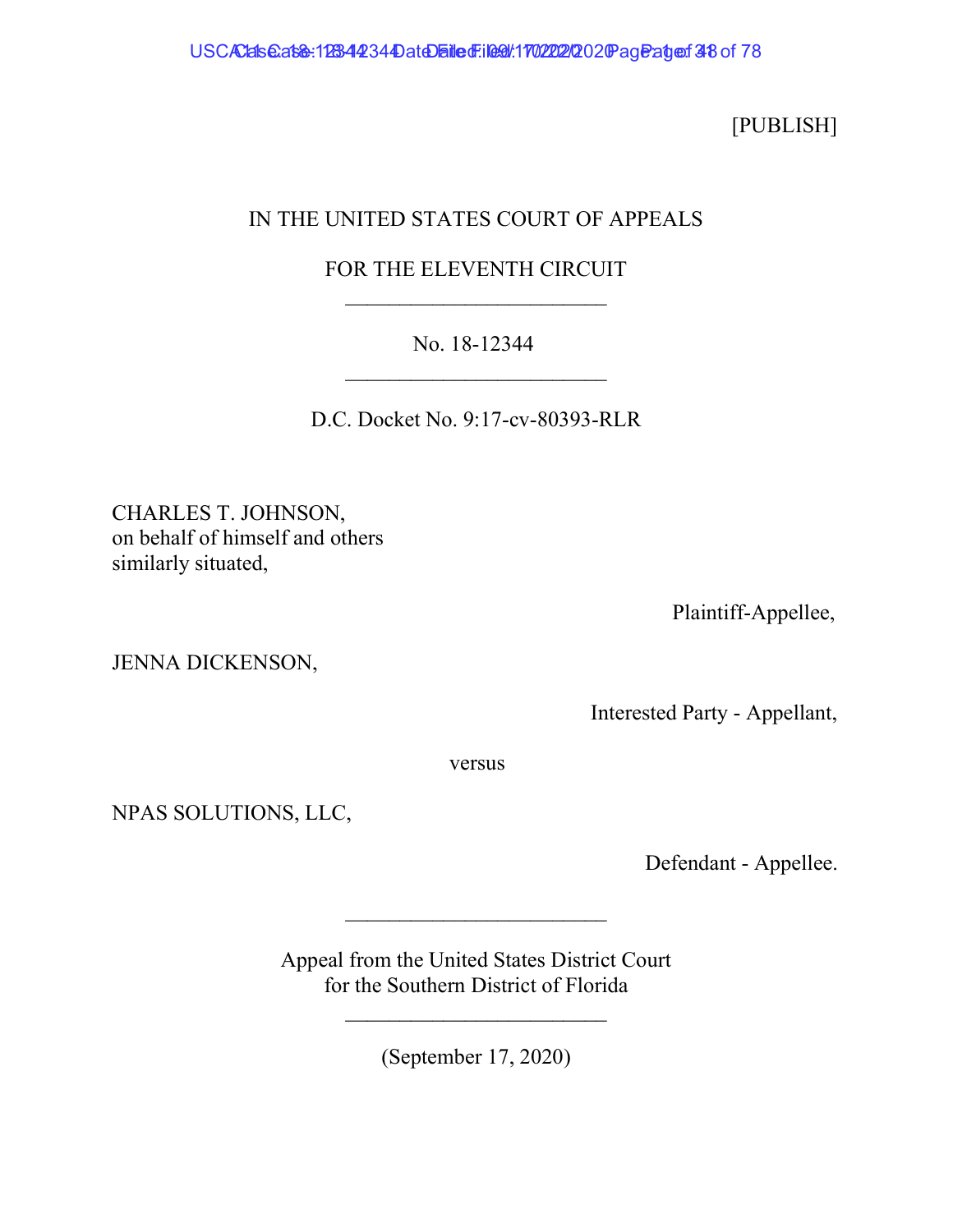Before MARTIN, NEWSOM, and BALDOCK,\* Circuit Judges.

# NEWSOM, Circuit Judge:

The class-action settlement that underlies this appeal is just like so many others that have come before it. And in a way, that's exactly the problem. We find that, in approving the settlement here, the district court repeated several errors that, while clear to us, have become commonplace in everyday class-action practice.

First, the district court set a schedule that required class members to file any objection to the settlement—including any objection pertaining to attorneys' fees—more than two weeks before class counsel had filed their fee petition. In so doing, we hold, the court violated the plain terms of Federal Rule of Civil Procedure 23(h).

Second, in approving the settlement, the district court awarded the class representative a \$6,000 "[i]ncentive [p]ayment," as "acknowledgment of his role in prosecuting th[e] case on behalf of the [c]lass [m]embers." In so doing, we conclude, the court ignored on-point Supreme Court precedent prohibiting such awards.

Finally, in approving class counsel's fee request, overruling objections, and approving the parties' settlement, the district court made no findings or

 Honorable Bobby R. Baldock, United States Circuit Judge for the Tenth Circuit, sitting by designation.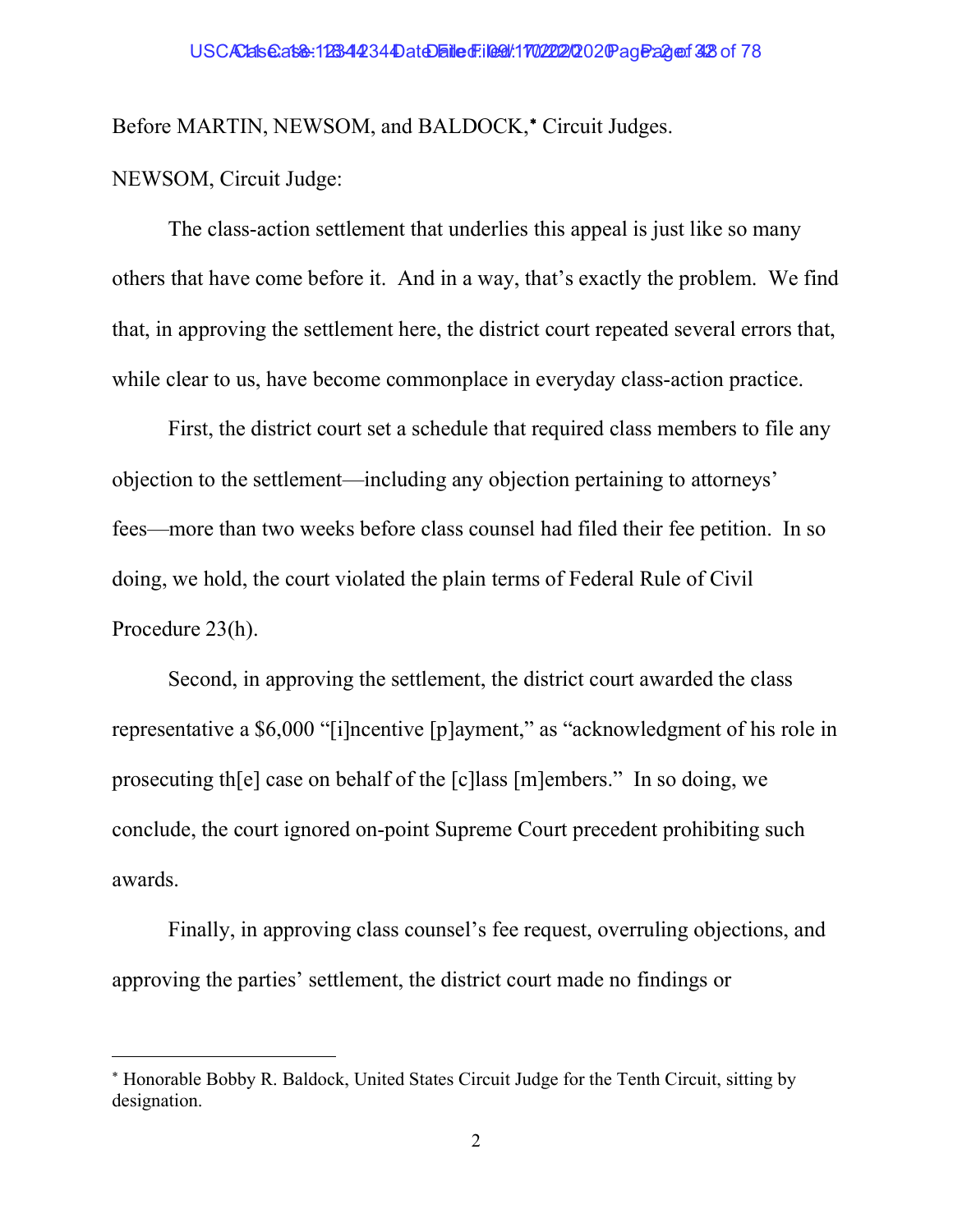#### USCAClals@at&: 1233442344DateDailedFiled: 1702222020 Pageage: 3 3 of 78

conclusions that might facilitate appellate review; instead, it offered only rote, boilerplate pronouncements ("approved," "overruled," etc.). In so doing, we hold that the court violated the Federal Rules of Civil Procedure and our precedents requiring courts to explain their class-related decisions.

We don't necessarily fault the district court—it handled the class-action settlement here in pretty much exactly the same way that hundreds of courts before it have handled similar settlements. But familiarity breeds inattention, and it falls to us to correct the errors in the case before us. We will reverse in part, vacate in part, and remand for further proceedings.

### I

This case began in March 2017, when Charles Johnson—on behalf of both himself and a putative class of similarly situated individuals—sued NPAS Solutions, LLC in the U.S. District Court for the Southern District of Florida, alleging violations of the Telephone Consumer Protection Act, 47 U.S.C. § 227. As relevant here, the TCPA makes it unlawful to "us[e] any automatic telephone dialing system" to call a person without his or her "prior express consent," id.  $\frac{227(b)(1)(A)}{i}$ ; it also provides for statutory damages of "\$500... for each . . . violation" and authorizes up to treble damages against anyone who "willfully or knowingly violate<sup>[s]"</sup> the law, *id.*  $\frac{227(b)(3)}{3}$ . Johnson claimed that NPAS—an entity that collects medical debts—had used an automatic telephone-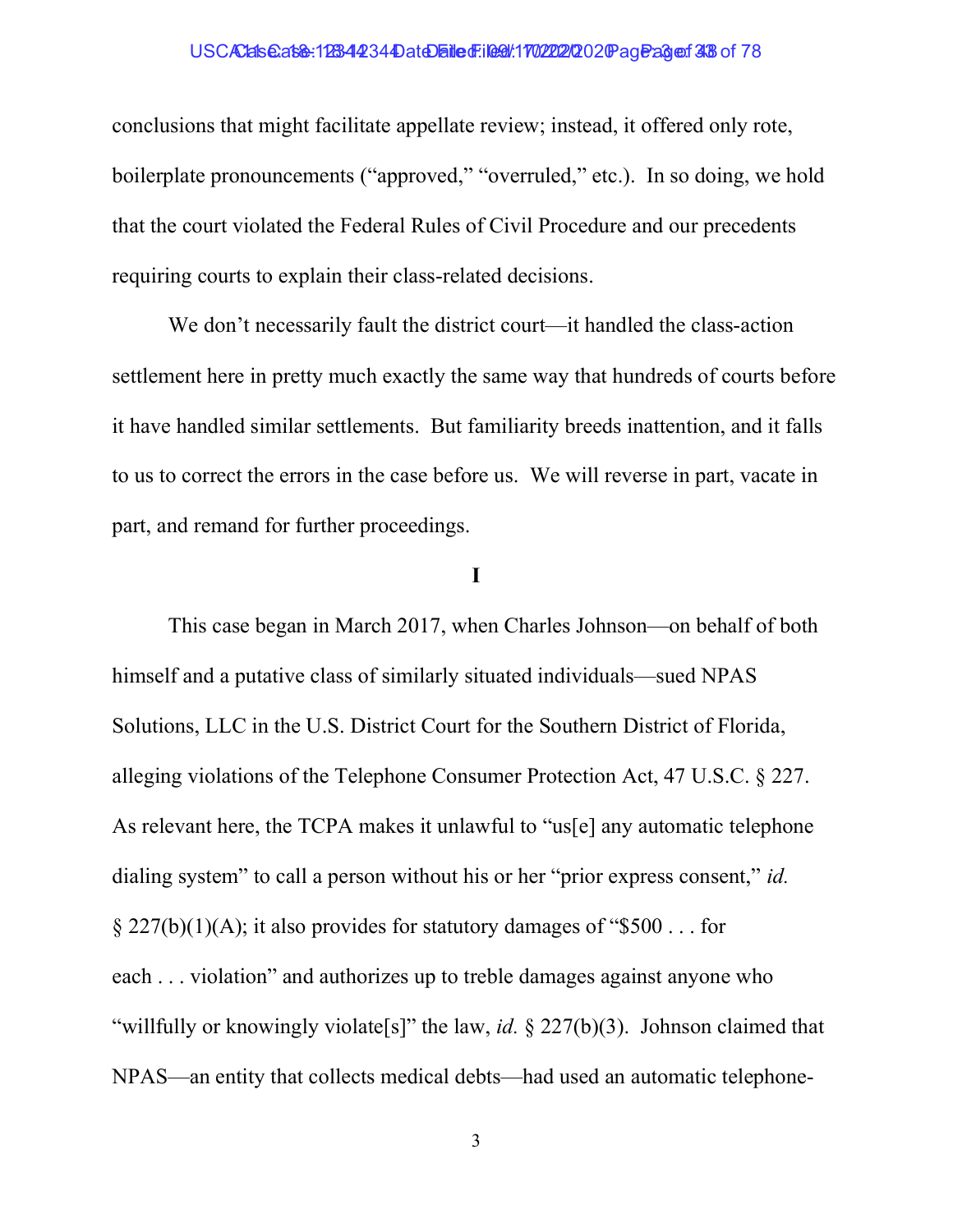#### USCAClals@at&: 1233442344DateDailedFiled: 1702222020 Page: 249 of 78

dialing system to call his cell phone without his consent. In particular, Johnson challenged NPAS's practice of calling "wrong number[s]"—*i.e.*, phone numbers that had originally belonged to consenting debtors but had been reassigned to nonconsenting persons.

The case quickly proceeded to the settlement phase. After some preliminary discovery and motions practice, the parties jointly filed a notice of settlement on November 2—less than eight months after Johnson had filed suit. Not long thereafter, Johnson moved to certify the class for settlement purposes; he argued that settlement was in the class members' best interest because, despite NPAS's possible defenses, he had obtained a meaningful recovery of \$1,432,000.

On December 4, the district court preliminarily approved the settlement and certified the class for settlement purposes.<sup>1</sup> The court appointed Johnson as the class representative and his lawyers as class counsel, and its order stated that Johnson could "petition the Court to receive an amount not to exceed \$6,000 as acknowledgment of his role in prosecuting this case on behalf of the class members." The district court set March 19, 2018 as the deadline for class members to opt out of the settlement and, more importantly for our purposes, to

<sup>&</sup>lt;sup>1</sup> The defined class comprised "[a]ll persons in the United States who (a) received calls from NPAS Solutions, LLC between March 28, 2013 and [December 4, 2017] that (b) were directed to a phone number assigned to a cellular telephone service, (c) for which NPAS Solutions' records contain a 'WN' designation, and (d) were placed using an automatic telephone dialing system." NPAS acknowledged that 179,642 phone numbers fell within that class.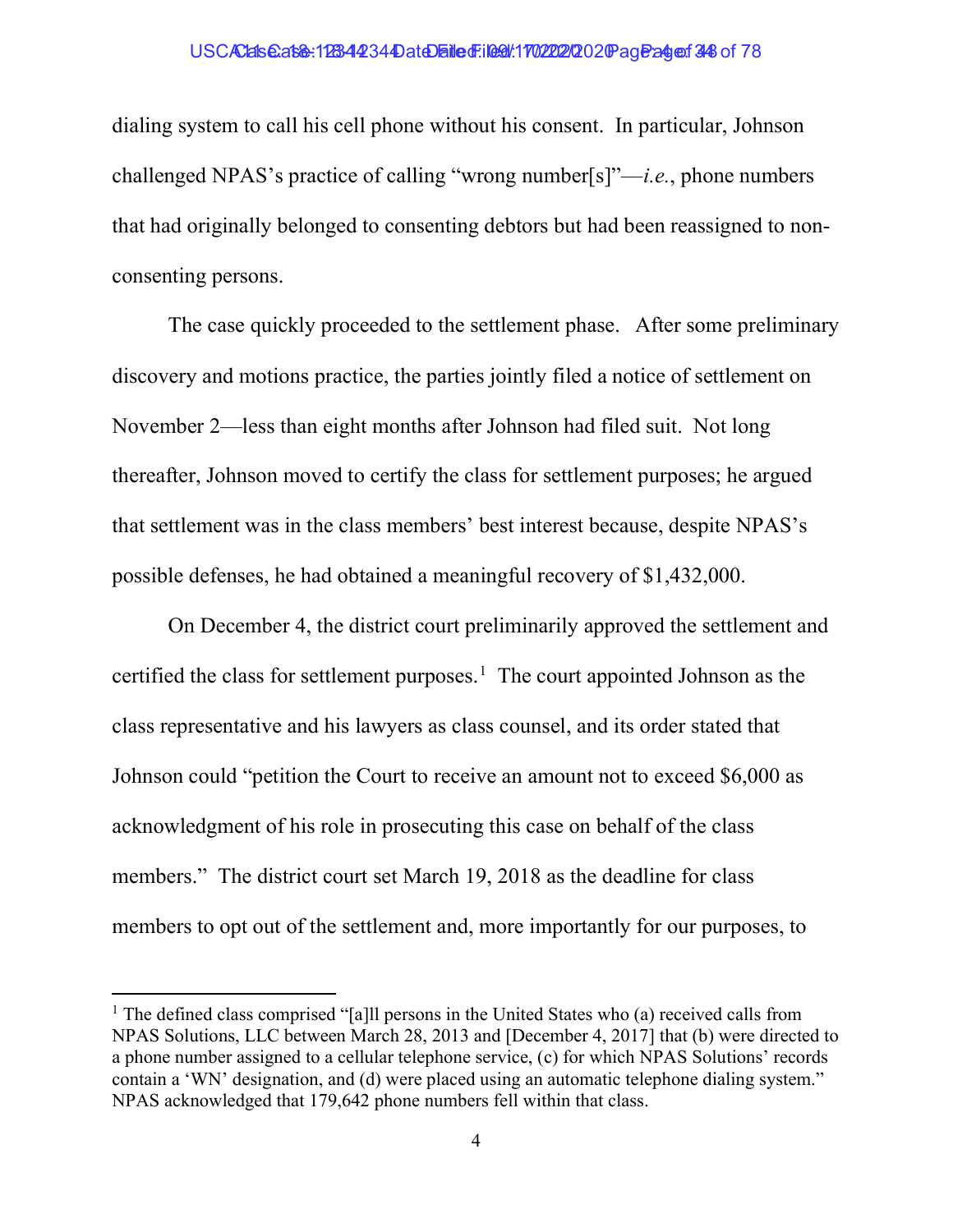#### USCAClals@at&: 1233442344DateDailedFiled: 1702222020 Pageage: 35 of 78

file objections to the settlement. The court set April 6, 2018—18 days after the opt-out/objection deadline—as the date by which Johnson and NPAS had to submit their motion for final approval of the settlement and their responses to objections, and (more importantly) by which class counsel had to submit their petition for attorneys' fees and costs.

The following month, class members were notified about the settlement and informed that NPAS would establish a settlement fund, that class counsel would seek attorneys' fees amounting to 30% of the fund, and that Johnson would seek a \$6,000 incentive award from the fund. In total, 9,543 class members submitted claims for recovery.

When the objection deadline of March 19 arrived, no class member opted out, and only one objected to the settlement—Jenna Dickenson, our appellant. As a procedural matter, Dickenson challenged the district court's decision to set the objection deadline before the deadline for class counsel to file their attorneys'-fee petition, which she contended violated Federal Rule of Civil Procedure 23 and the Due Process Clause. On the merits, Dickenson (1) objected to the amount of the settlement, arguing that it should have been higher; (2) argued that the court should conduct a lodestar calculation in determining reasonable attorneys' fees; and (3) contended that Johnson's \$6,000 incentive award both contravened the Supreme Court's decisions in Trustees v. Greenough, 105 U.S. 527 (1882), and

5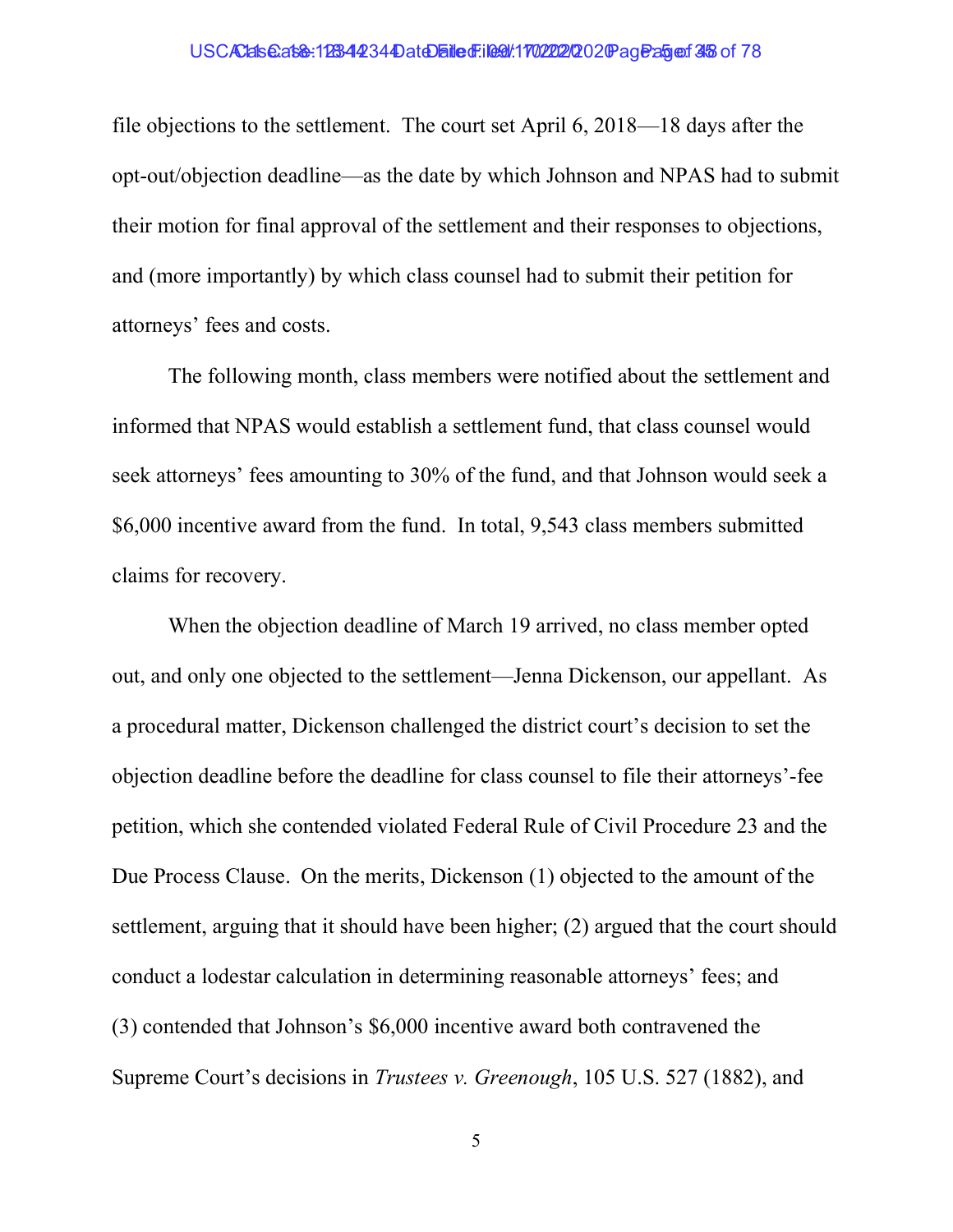Central Railroad & Banking Co. v. Pettus, 113 U.S. 116 (1885), and created a conflict of interest between Johnson and other class members.

On the parties' April 6 filing deadline, Johnson and NPAS opposed Dickenson's objection and urged the district court to approve the settlement as fair, reasonable, and adequate. Johnson also filed a motion for final approval of the settlement and requested attorneys' fees, costs and expenses of the litigation, as well as an incentive award, all of which he said were reasonable and in line with the amounts approved in similar settlements.

About a month later, the district court held a final fairness hearing. After class counsel, NPAS, and Dickenson had presented their arguments, the district court announced its intention to approve the settlement. The court explained that it "ha[d] carefully considered all of the submissions before the Court," including Dickenson's objection. The court stated that it was "going to overrule that objection, but nevertheless appreciate[d] the argument [Dickenson's] counsel ha[d] made."

The same day, the district court entered a brief, seven-page order approving the settlement. The court's evaluation of the fairness of the settlement consisted of the following sentence:

The Court finds that the settlement of this action, on the terms and conditions set forth in the Settlement Agreement, is in all respects fundamentally fair, reasonable, adequate, and in the best interest of the class members, when considering, in their totality, the following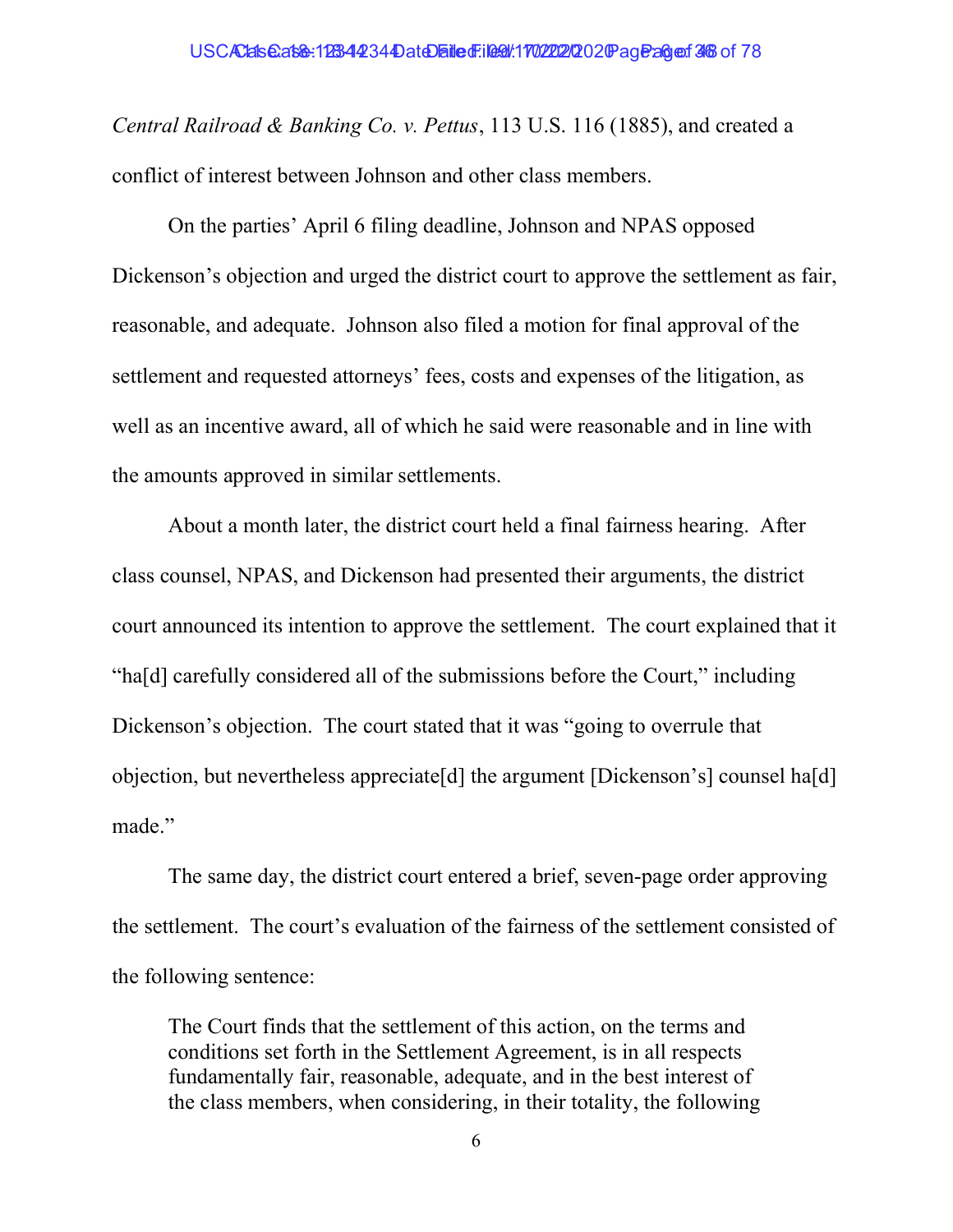factors: (1) the absence of any fraud or collusion behind the settlement; (2) the complexity, expense, and likely duration of the litigation; (3) the stage of the proceedings and the amount of discovery completed; (4) the probability of the Plaintiff's success on the merits; (5) the range of possible recovery; and (6) the opinions of the class counsel, class representatives, and the substance and amount of opposition to the settlement.

Dist. Ct. Order at 4 (citing Leverso v. SouthTrust Bank of Ala., 18 F.3d 1527, 1530 (11th Cir. 1994)).

The order specified that NPAS would create a non-reversionary \$1,432,000 settlement fund, from which the following would be deducted before class members received any payout: (1) costs and expenses disbursed in administering the settlement and providing notice to the class; (2) attorneys' fees in the amount of 30% of the fund (or \$429,600), as well as \$3,475.52 for class counsel's litigation costs and expenses; and (3) a \$6,000 "[i]ncentive [p]ayment" to Johnson, "as acknowledgment of his role in prosecuting this case on behalf of the [c]lass [m]embers." Id. at 5. After subtracting out those deductions, each of the potential 179,642 class members stood to receive only \$7.97. (Happily, because only 9,543 class members submitted claims, each stands to receive a whopping \$79.) The district court's order provided no analysis to accompany its approval of the attorneys'-fee percentage or the incentive award. The order also stated, without further explanation, that "[t]he objection of Jenna Dickenson is OVERRULED." Id.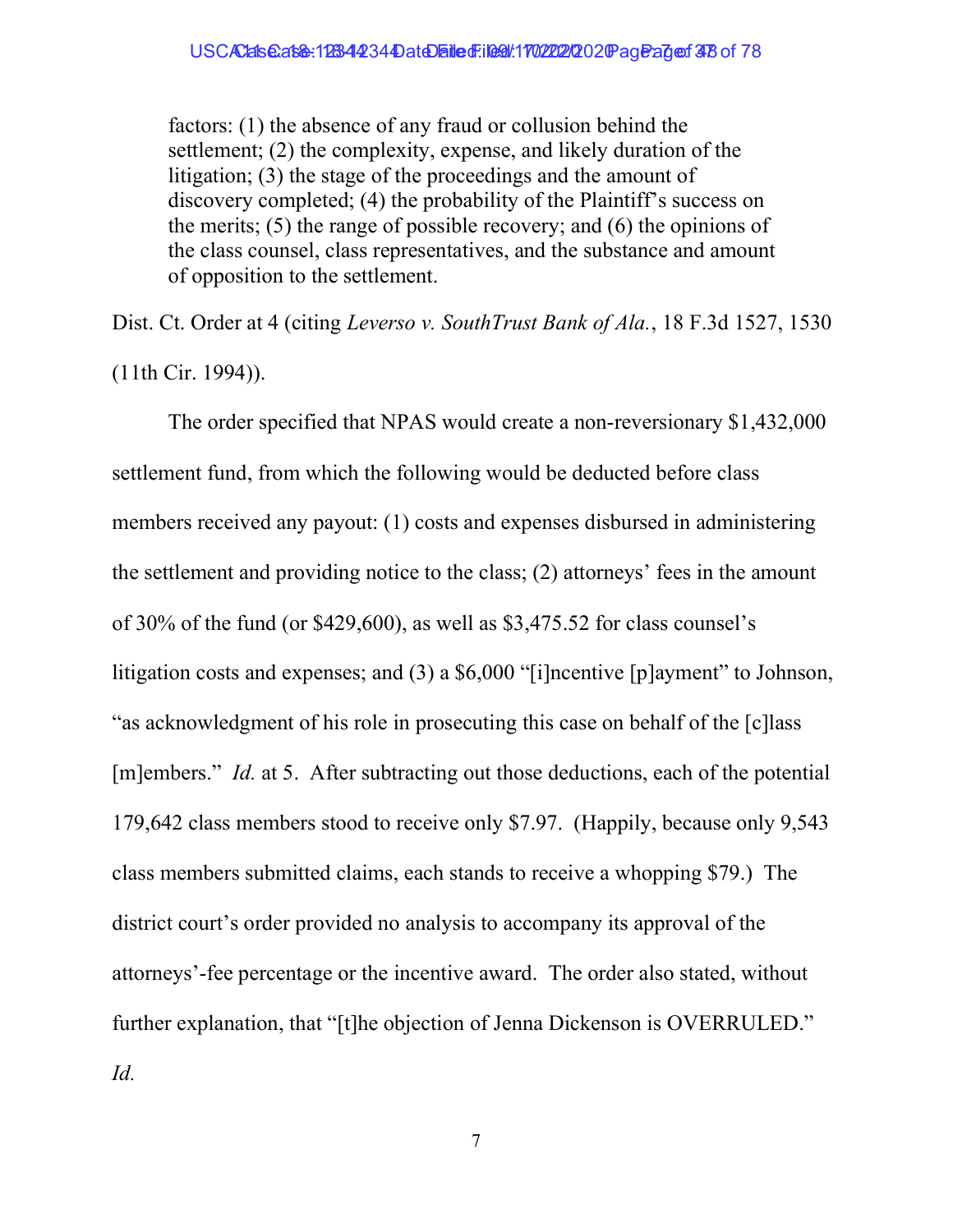This is Dickenson's appeal.

# II

Dickenson raises several challenges—three, as we categorize them—to the district court's approval of the settlement. First, she contends that the district court erred when it required class members to file objections to the settlement including to attorneys' fees—before class counsel had filed their fee petition. Second, she insists that the district court's approval of Johnson's \$6,000 incentive award contravenes Supreme Court precedent. Finally, and more broadly, she maintains that the district court didn't provide sufficient explanation to enable meaningful appellate review—either in awarding attorneys' fees, in overruling her objections, or in determining that the settlement was fair. We consider Dickenson's arguments in turn.<sup>2</sup>

# A

# 1

Dickenson's first challenge is procedural. In its order preliminarily

 $2$  "In reviewing the validity of a class action settlement, a district court's decision will be overturned only upon a clear showing of abuse of discretion." Holmes v. Cont'l Can Co., 706 F.2d 1144, 1147 (11th Cir. 1983). A district court's decision to award attorneys' fees is also reviewed for abuse of discretion, although "that standard of review allows us to closely scrutinize questions of law decided by the district court in reaching the fee award." *Camden I* Condo. Ass'n, Inc. v. Dunkle, 946 F.2d 768, 770 (11th Cir. 1991). "A district court abuses its discretion if it applies an incorrect legal standard, follows improper procedures in [reaching its decision], or makes findings of fact that are clearly erroneous." Fitzpatrick v. Gen. Mills, Inc., 635 F.3d 1279, 1282 (11th Cir. 2011) (alteration in original) (quotation omitted).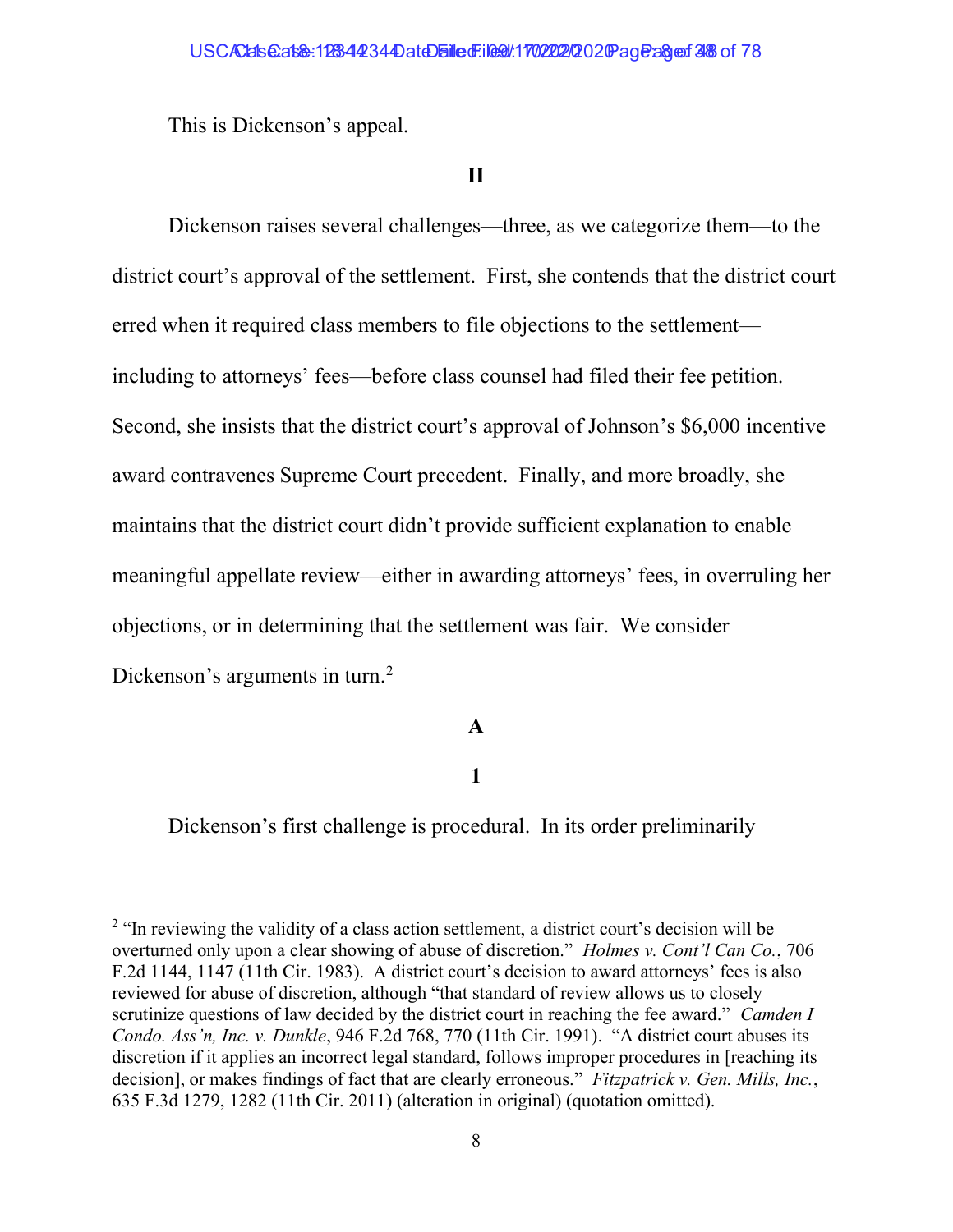approving the settlement, certifying the class, and establishing a schedule, the district court required class members to file any objection to the settlement including any objection pertaining to attorneys' fees—by March 19, 2018. In the same order, the district court gave class counsel until April 6 to file their fee petition—eighteen days after class members' objections were due. Dickenson contends that by ordering the deadlines in this manner, the district court inhibited her from objecting to the fee request, in violation of Federal Rule of Civil Procedure 23(h) and the Due Process Clause. As relevant here, Rule 23(h) provides as follows:

In a certified class action, the court may award reasonable attorney's fees and nontaxable costs that are authorized by law or by the parties' agreement. The following procedures apply:

(1) A claim for an award must be made by motion . . . at a time the court sets. Notice of the motion must be served on all parties and, for motions by class counsel, directed to class members in a reasonable manner.

(2) A class member, or a party from whom payment is sought, may object to the motion.

Fed. R. Civ. P. 23(h).<sup>3</sup>

We hold that Rule 23(h)'s plain language requires a district court to

sequence filings such that class counsel file and serve their attorneys'-fee motion

<sup>&</sup>lt;sup>3</sup> While we generally review a district court's approval of a settlement for abuse of discretion, "[i]nterpreting the Federal Rules of Civil Procedure presents a question of law subject to de novo review." Burns v. Lawther, 53 F.3d 1237, 1240 (11th Cir. 1995).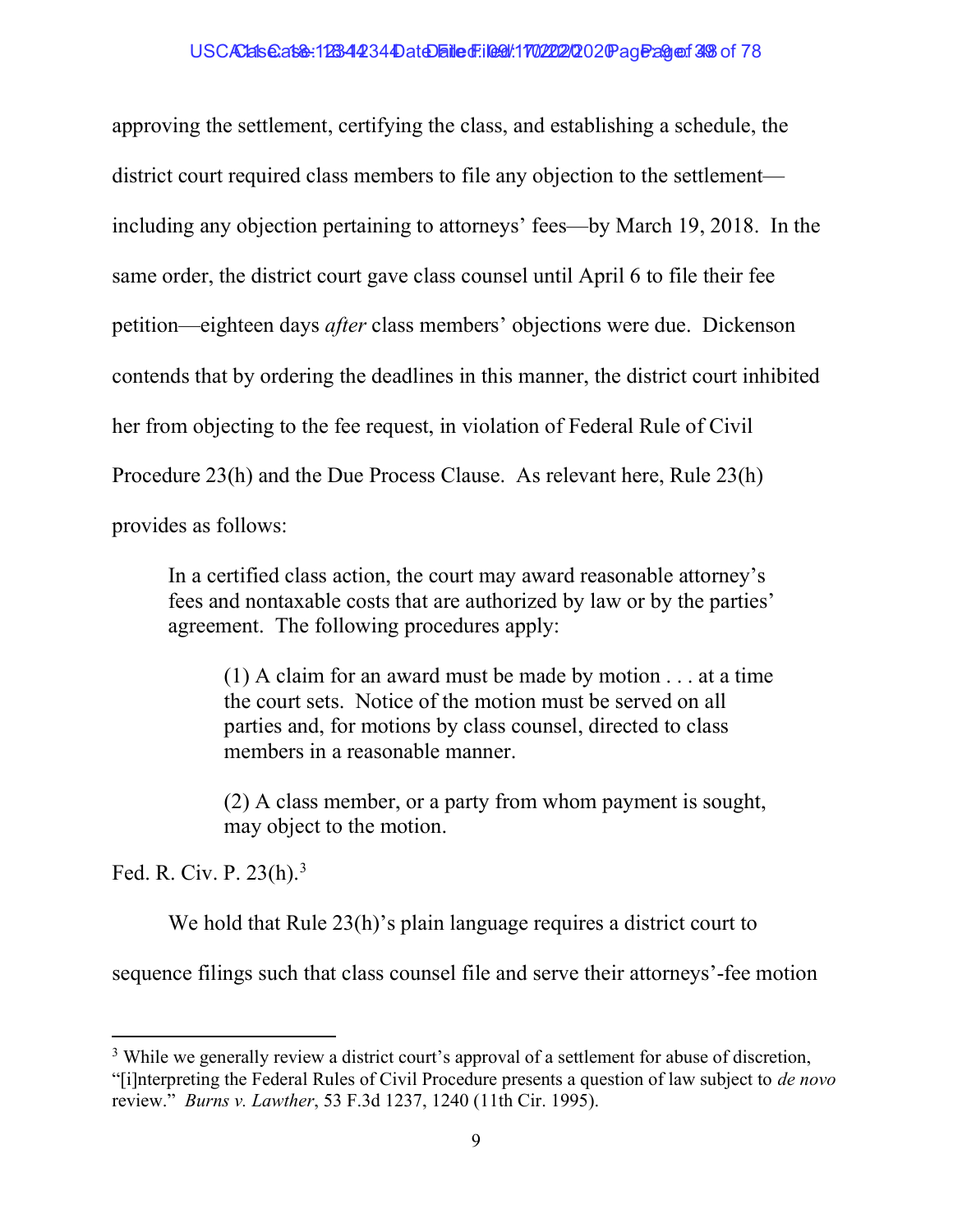## USCBaseCase12844234 Date Filed: 109d17/20202020 age: 40eof 408of 78

before any objection pertaining to fees is due. By its terms, the Rule not only authorizes attorneys'-fee awards but also goes on to specify that "[n]otice" of any attorneys'-fee motion must be "directed to class members in a reasonable manner," and then to state that a class member may "object to the motion." Id. (emphasis added). As one treatise has explained, "[t]he logical extension of the class members' right to object to class counsel's fee request is that the fee petition itself must be filed prior to the class members' objection deadline, particularly given the ease with which the petition papers can be made available to the class." William B. Rubenstein, 5 Newberg on Class Actions § 15:13 (5th ed. 2020).

Johnson asks us to disregard Rule 23(h)'s clear terms. He says that class members were adequately informed by the class *notice*, which preceded the objection deadline and which stated that class counsel planned to seek a 30% fee. But "[t]he plain text of the rule requires that any class member be allowed an opportunity to object to the fee 'motion' itself, not merely to the preliminary notice that such a motion will be filed." In re Mercury Interactive Corp. Sec. Litig., 618 F.3d 988, 993–94 (9th Cir. 2010); see also Fed. R. Civ. P. 23(h)(2), Advisory Committee Note to 2003 Amendment ("In setting the date objections are due, the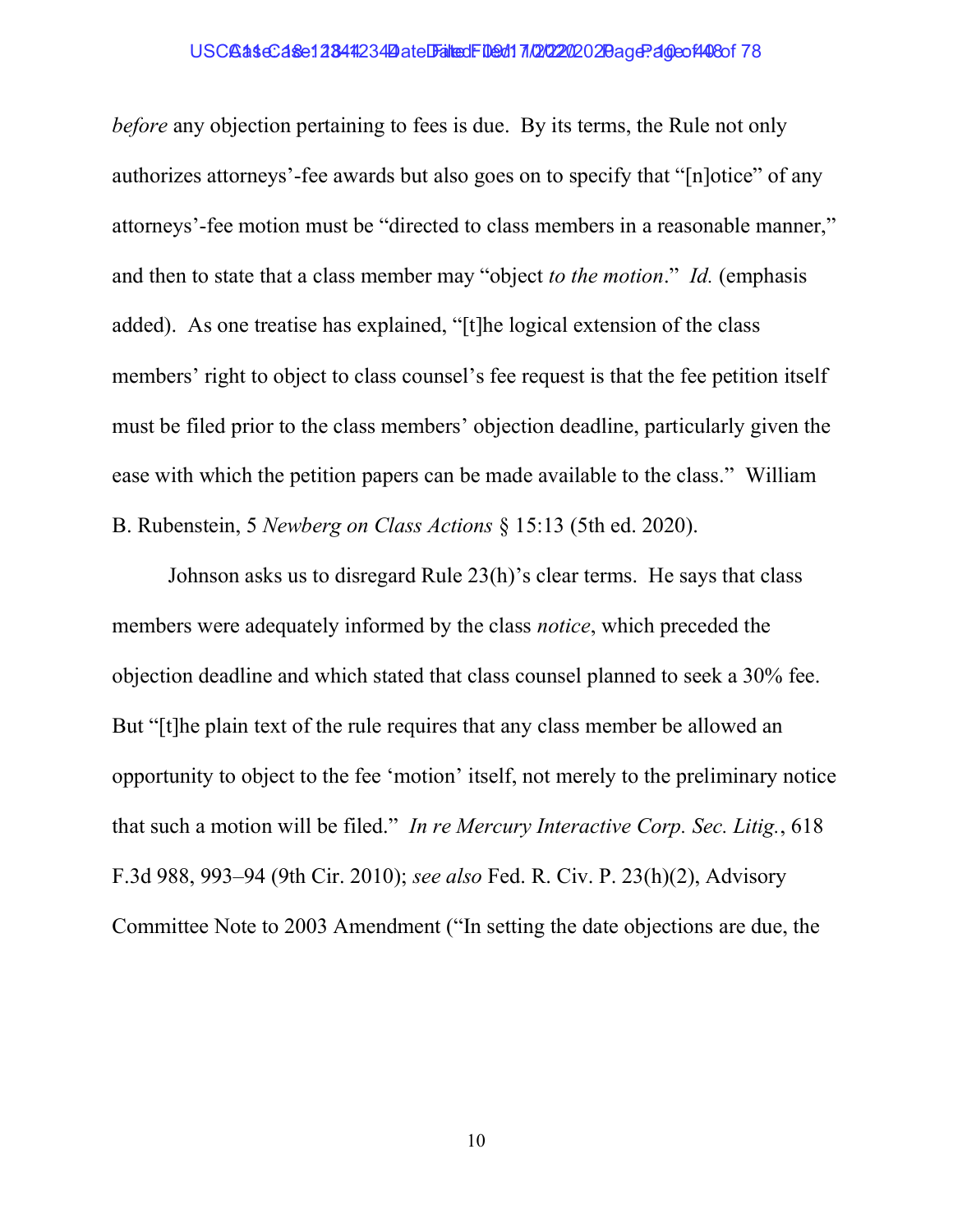## USC**GaseCase12344234 Date Falted Filed: 10202020 2Bage: 4deof448of 78**

court should provide sufficient time after the full fee motion is on file to enable potential objectors to examine the motion." (emphasis added)). $4$ 

Reading Rule 23(h) in accordance with its plain text also happens to make good practical sense in at least two respects. First, it ensures that class members have full information when considering—and, should they choose to do so, objecting to—a fee request. While class members may learn from a class notice the all-in amount that counsel plan to request, they would be "handicapped in objecting" based on the notice alone because only the later-filed fee motion will include "the details of class counsel's hours and expenses" and "the rationale ... offered for the fee request." Redman v. RadioShack Corp., 768 F.3d 622, 638 (7th Cir. 2014); see also Mercury, 618 F.3d at 994 ("Allowing class members an opportunity thoroughly to examine counsel's fee motion, inquire into the bases for various charges and ensure that they are adequately documented and supported is essential for the protection of the rights of class members."); Keil v. Lopez, 862 F.3d 685, 705 (8th Cir. 2017) (raising similar concerns).

Second, a plain-language reading of Rule 23(h) ensures that the district court is presented with a fee petition that has been tested by the adversarial process. While, in theory, class counsel act as fiduciaries for the class as a whole, once a

 $4$  See Horenkamp v. Van Winkle and Co., 402 F.3d 1129, 1132 (11th Cir. 2005) (explaining that, while "not binding," Advisory Committee Notes "are nearly universally accorded great weight in interpreting federal rules" (quotation omitted)).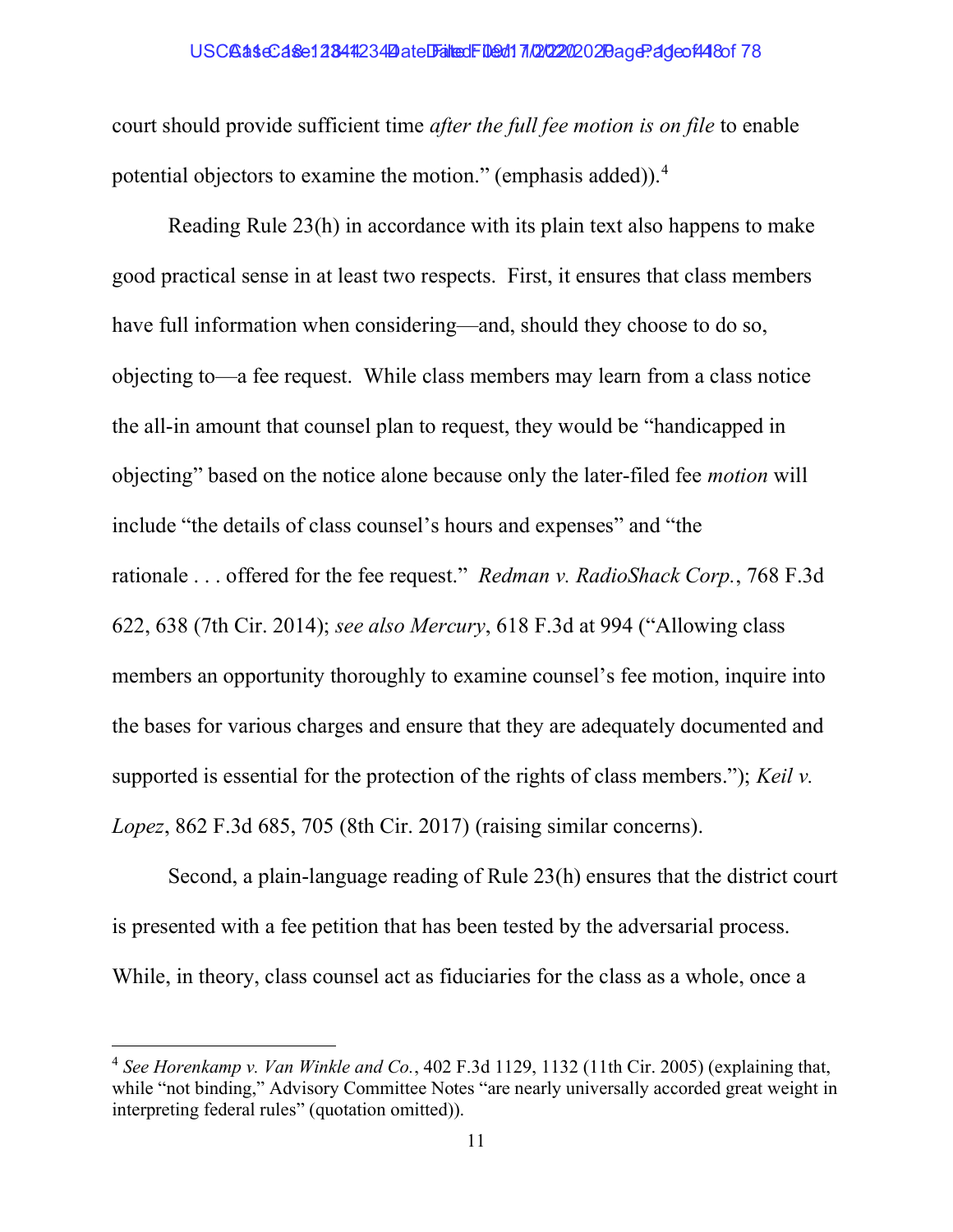## USCBaseCase12844234 Date Falted Filed: 10202020 2 Bage: 40eof 428 of 78

class action reaches the fee-setting stage, "plaintiffs' counsel's understandable interest in getting paid the most for its work representing the class" comes into conflict "with the class' interest in securing the largest possible recovery for its members." *Mercury*, 618 F.3d at 994. Accordingly, "the district court must assume the role of fiduciary for the class plaintiffs" and "ensure that the class is afforded the opportunity to represent its own best interests." Id. (quotation omitted). The district court cannot properly play its fiduciary role unless—as in litigation generally—class counsel's fee petition has been fully and fairly vetted.

For all these reasons, we have no difficulty concluding that by requiring class members to object to an award of attorneys' fees before class counsel had filed their fee petition, the district court violated Rule  $23(h)$ .<sup>5</sup>

 $<sup>5</sup>$  In so holding, we have plenty of company. At least three other circuits have reached this</sup> conclusion explicitly, see, e.g., Keil, 862 F.3d at 705 (holding "that the district court erred by setting the deadline for objections on a date before the deadline for class counsel to file their fee motion"); Redman, 768 F.3d at 637–38 (holding that class counsel's filing of an attorneys'-fee motion "after the deadline set by the court for objections to the settlement had expired" violated Rule 23(h) and stating that "[t]here was no excuse for permitting so irregular, indeed unlawful, a procedure"); Mercury, 618 F.3d at 993 ("We hold that the district court abused its discretion when it erred as a matter of law by misapplying Rule 23(h) in setting the objection deadline for class members on a date before the deadline for lead counsel to file their fee motion."), and at least one has suggested as much in dicta, see In re Nat'l Football League Players Concussion Injury Litig., 821 F.3d 410, 446 (3d Cir. 2016), as amended (May 2, 2016) (stating that the court "ha[d] little trouble agreeing that Rule 23(h) is violated in th[e] circumstances" presented in Redman and Mercury).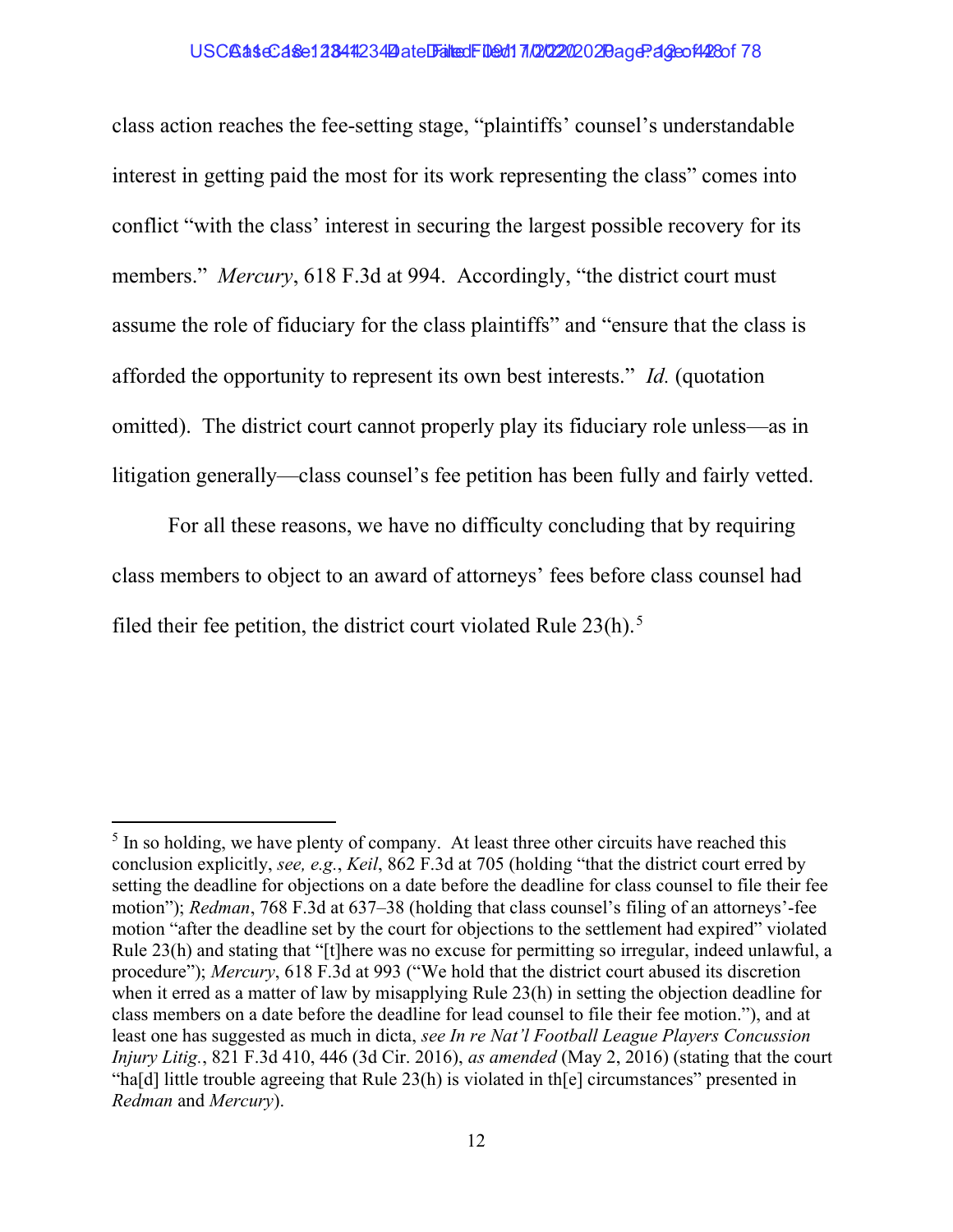2

The more difficult question is whether, in the circumstances of this case, the district court's Rule 23(h) error was harmless. Unsurprisingly, the parties disagree. Johnson contends that class members were advised in the class notice that counsel would seek a 30% award and, further, that Dickenson wasn't totally prevented from objecting—not only did she submit written objections before the fee petition was filed, but she also presented oral objections afterwards, at the fairness hearing. For her part, Dickenson responds that the error can't be deemed harmless because the district court didn't allow for supplemental briefing after the Rule 23(h) violation was brought to its attention, "gave no serious consideration to the objections that [she] filed," and further, that "other unnamed class members" might have offered "additional cogent arguments that [she] did not." Reply Br. of Appellant at 5–6.

Although we haven't yet applied the harmless-error doctrine to a Rule 23(h) violation, at least one other circuit has. In Keil, the Eighth Circuit held that a similar Rule 23(h) error was harmless because "there [wa]s no reasonable probability that it affected the outcome of the proceeding"—in particular, it said, "even if class members had an opportunity to object to the fee motion, there [wa]s no reasonable probability that their objections would have resulted in the court awarding a lower fee." 862 F.3d at 705–06. The court explained that the objectors

13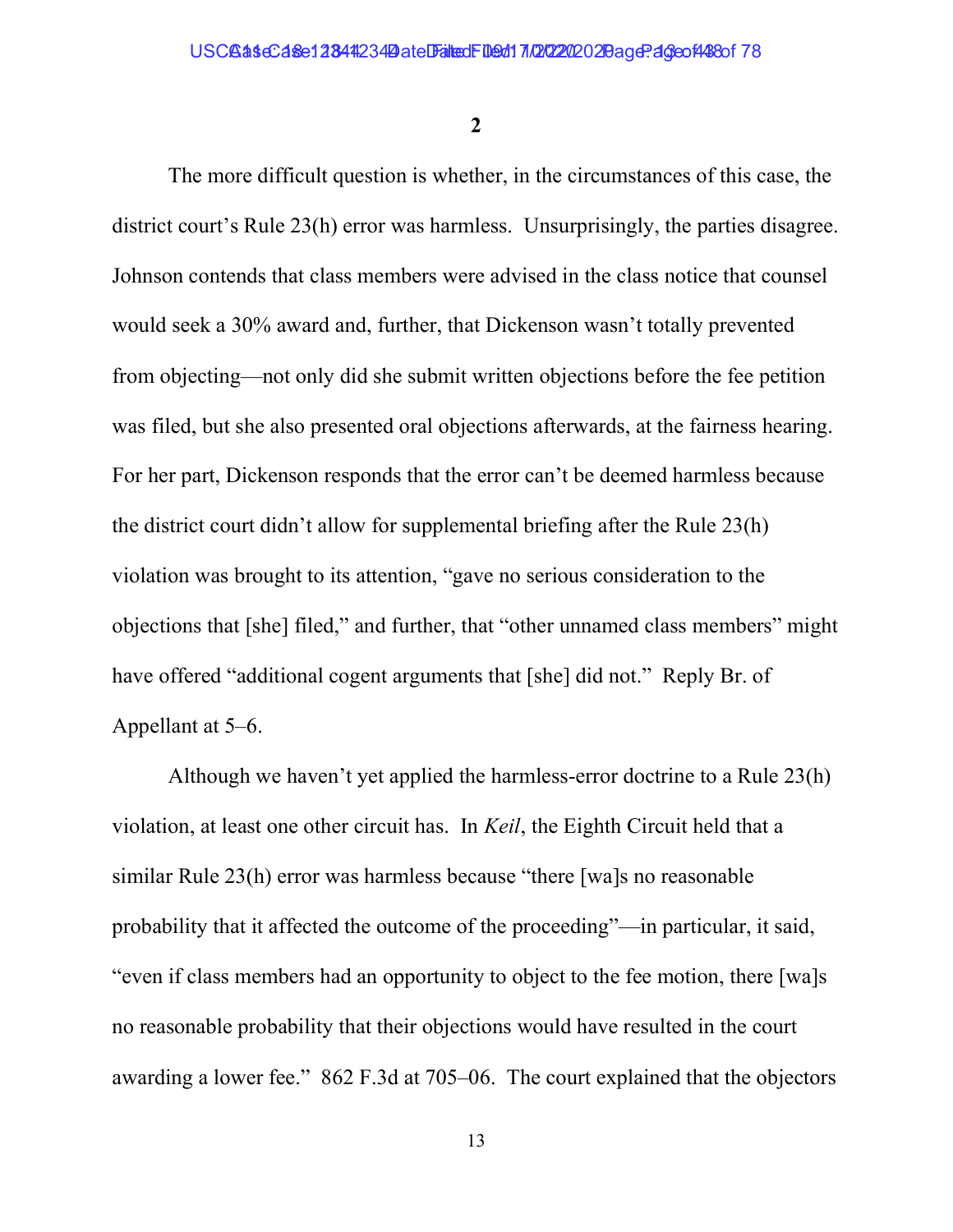## USCBaseCase1 2844 234 Date Falted Filed: 10/22/2020 20age? 4deo f448 of 78

"had an ample opportunity on appeal to respond to the specific arguments contained within class counsel's fee motion" and "[d]espite raising a number of objections, none of their arguments [were] meritorious." Id. at 705.

The *Keil* court's analysis mirrors how we ordinarily conduct harmless-error review—that is, by asking whether the complaining party's substantial rights have been affected. See, e.g., Vista Mktg., LLC v. Burkett, 812 F.3d 954, 979 (11th Cir. 2016) (explaining that "the challenging party must establish that the error affected substantial rights to obtain reversal and a new trial"); see also 28 U.S.C. § 2111 ("On the hearing of any appeal or writ of certiorari in any case, the court shall give judgment after an examination of the record without regard to errors or defects which do not affect the substantial rights of the parties." $)$ . We have explained that errors "affect a substantial right of a party if they have a 'substantial influence' on the outcome of a case or leave 'grave doubt' as to whether they affected the outcome of a case." United States v. Frazier, 387 F.3d 1244, 1266 n.20 (11th Cir.

<sup>&</sup>lt;sup>6</sup> Additionally, Federal Rule of Civil Procedure 61 states: "Unless justice requires otherwise, no error in admitting or excluding evidence—or any other error by the court or a party—is ground for granting a new trial, for setting aside a verdict, or for vacating, modifying, or otherwise disturbing a judgment or order. At every stage of the proceeding, the court must disregard all errors and defects that do not affect any party's substantial rights." Although Rule 61 "in a narrow sense . . . applies only to the district courts, it is well-settled that the appellate courts should act in accordance with the salutary policy embodied in Rule 61." McDonough Power Equip., Inc. v. Greenwood, 464 U.S. 548, 554 (1984) (citation omitted); see also id. (explaining that "Congress has further reinforced the application of Rule 61 by enacting the harmless error statute, 28 U.S.C. § 2111, which applies directly to appellate courts and which incorporates the same principle as that found in Rule 61").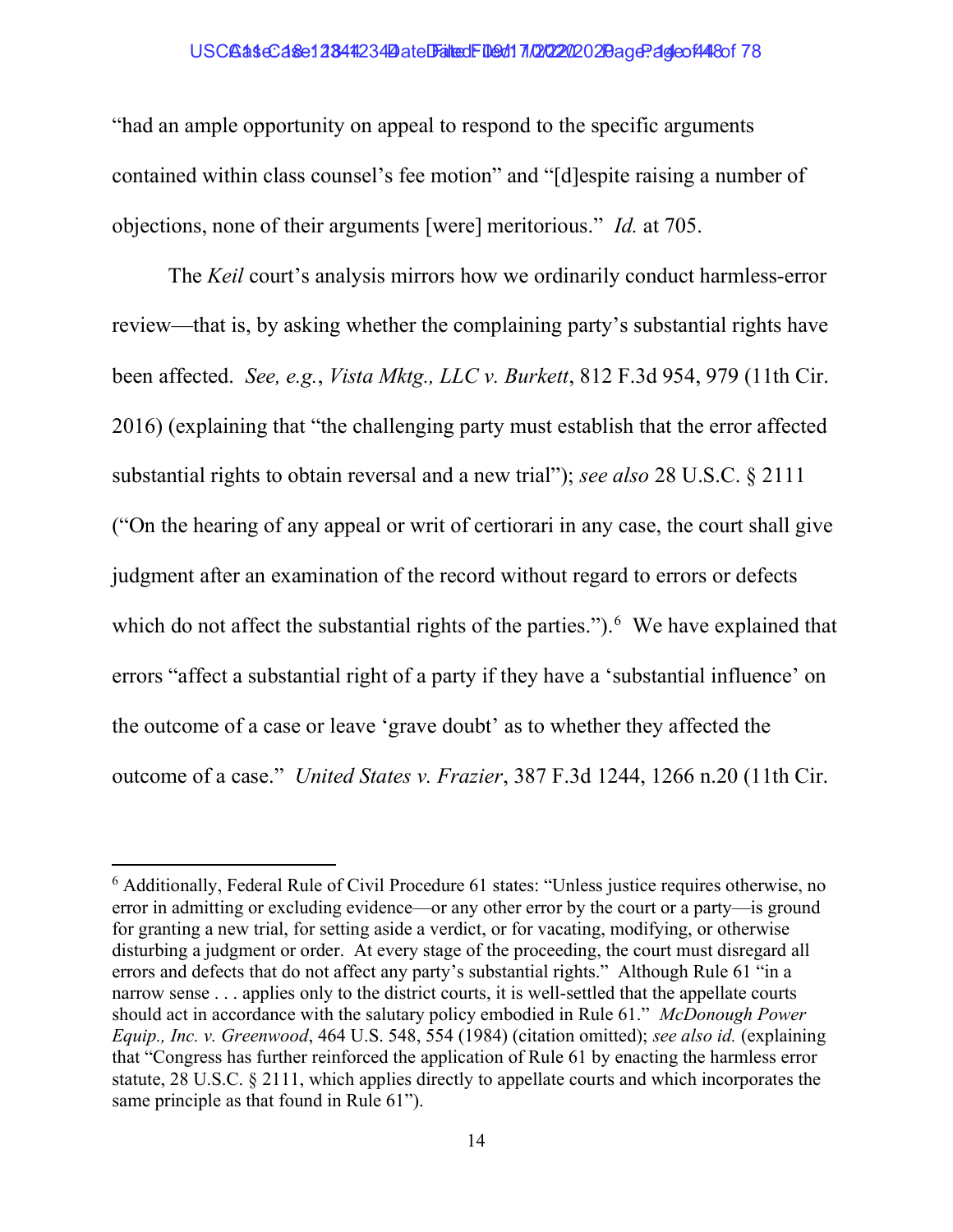2004) (en banc) (quoting Kotteakos v. United States, 328 U.S. 750, 764–65  $(1946)$ ).

In a similar context, we have held that if a district court's misapplication of a Federal Rule doesn't deny a party the opportunity to present arguments that would have changed the outcome, the error is harmless. In Restigouche, Inc. v. Town of *Jupiter*, we considered a district court's potential violation of Federal Rule of Civil Procedure 56(c), which at the time required that "the non-moving party must be given 10-day advance notice that a summary judgment motion will be taken under advisement." 59 F.3d 1208, 1213 (11th Cir. 1995). We emphasized, though, that the non-moving party there "had ample opportunity to marshal facts and arguments, and d[id] not assert on appeal that there exist[ed] additional evidence . . . which would create material issues of fact." *Id.* "Because [the nonmoving party] ha[d] not been deprived of the opportunity to present facts or arguments which would have precluded summary judgment," we held that "any violation of the 10-day notice rule [wa]s harmless." Id.

For similar reasons, we conclude that although the district court here violated Rule 23(h), its error was harmless. While a Rule 23(h) error can undoubtedly "handicap<sup>[]"</sup> class members who oppose an attorneys'-fee award because, without the fee petition itself, they lack the requisite information to formulate a compelling objection, see Redman, 768 F.3d at 638—it doesn't appear

15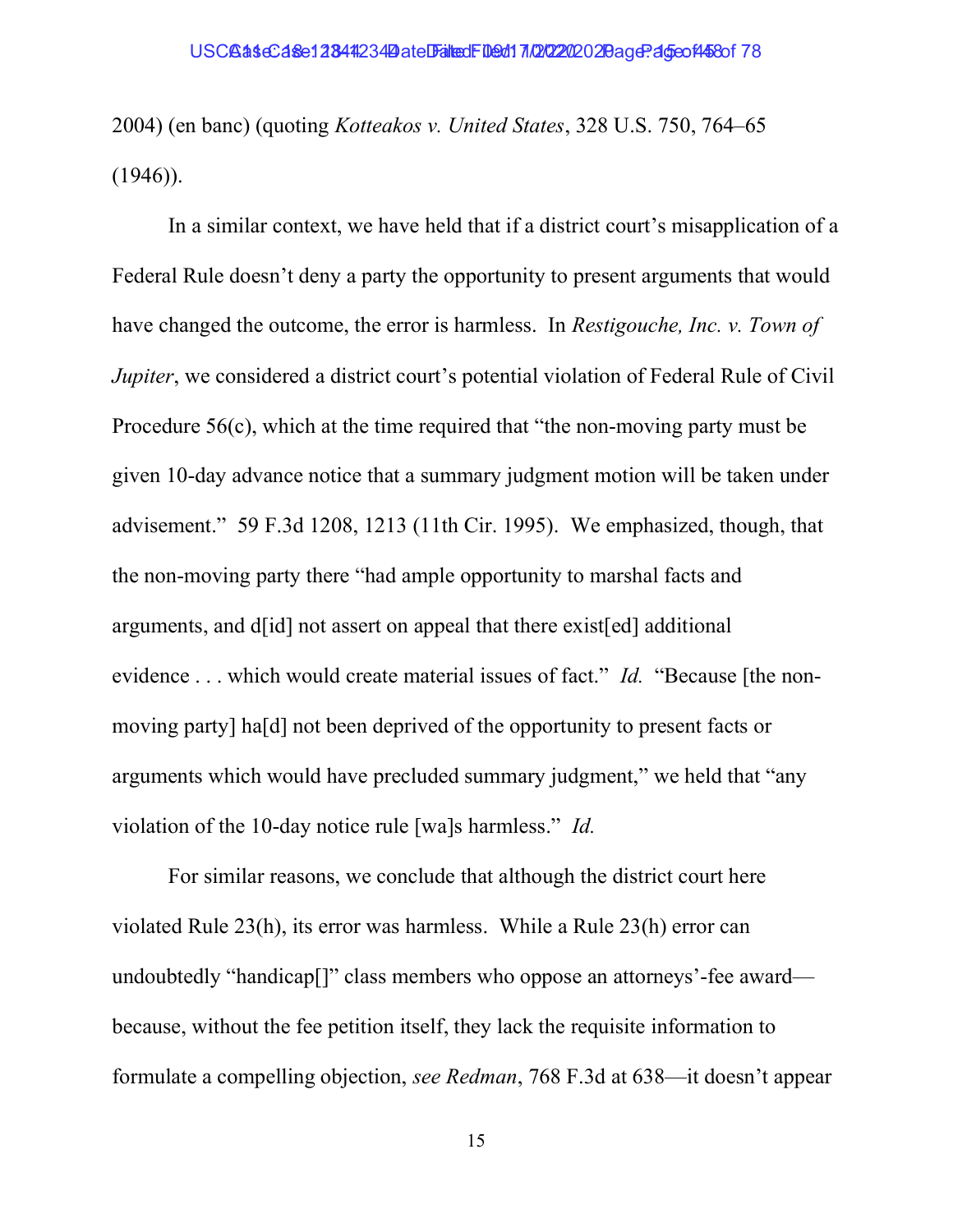that such harm materialized here. Before class counsel filed their fee petition, Dickenson lodged a detailed objection to the attorneys'-fee award, challenging it on several grounds, including (1) that the district court should conduct a lodestar analysis and (2) that Johnson's incentive award was prohibited by law and otherwise excessive. Then, at the fairness hearing—having had an opportunity to review the fee petition—Dickenson's counsel reiterated her objection but didn't raise any new arguments. Even now, on appeal—with the benefit of time to consider the fee petition even more carefully—Dickenson's objections remain essentially the same. Given the consistency of Dickenson's position in response to class counsel's attorneys'-fee request—both before and after receipt of their fee petition—we can't see how she was "deprived of the opportunity to present" additional objections. Restigouche, 59 F.3d at 1213; cf. Shinseki v. Sanders, 556 U.S. 396, 413 (2009) (holding that a "notice error" was harmless because the respondent "ha[d] not explained to the Veterans Court, to the Federal Circuit, or to us how the notice error to which he points could have made any difference"); Rubenstein, supra, § 15:13 (stating that "failure to comply with fee notice procedures does not automatically require reversal" and that "[a]bsent some prejudice to the objectors, notice failure is considered harmless error and generally excused").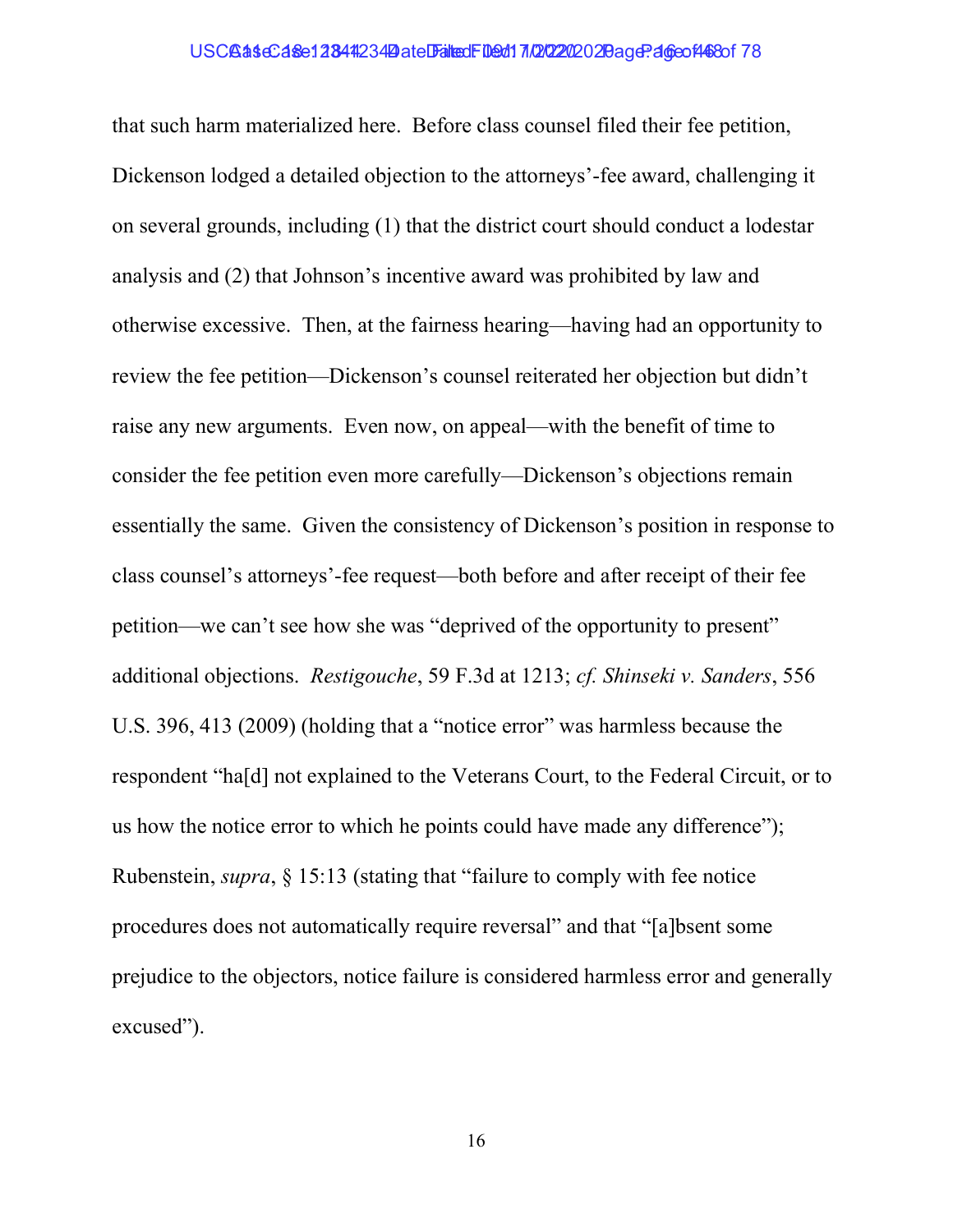## USCBaseCase12844234 Date Filed: 109d170202020 20age: 47 cof478 of 78

To be sure, Dickenson argues that "[s]he had no way of knowing what rationale or record class counsel would offer as a basis for their motion, let alone any way to frame an objection responsive to their application." Br. of Appellant at 24. The problem, it seems to us, is that by the time of the fairness hearing—let alone proceedings in this Court—she knew exactly class counsel's "rationale [and] record," and yet she hasn't offered any new arguments in opposition to their fee request. Because Dickenson makes essentially the same arguments before us that she did when filing her written pre-petition objection, we cannot conclude that the district court's procedural error was harmful—*i.e.*, that it "affected the outcome of the proceeding." *Keil*, 862 F.3d at 705.<sup>7</sup>

B

Dickenson next challenges the district court's approval of a \$6,000

"[i]ncentive [p]ayment" to Johnson as the class representative. She contends that

 $<sup>7</sup>$  Dickenson separately argues that the district court's actions in setting the deadlines violated her</sup> due-process rights. We can't imagine (and Dickenson hasn't explained) how the Due Process Clause would be any more protective of her right to be heard than our interpretation of Rule 23. In any event, we needn't address the precise interaction between Rule 23 and due-process requirements here because there was no due-process violation. "Due process requires notice 'reasonably calculated, under all the circumstances, to apprise interested parties of the pendency of the action and afford them an opportunity to present their objections.'" United Student Aid Funds, Inc. v. Espinosa, 559 U.S. 260, 272 (2010) (quoting Mullane v. Cent. Hanover Bank & Tr. Co., 339 U.S. 306, 314 (1950)). Under the circumstances presented here, the notice provided to class members—although insufficient to satisfy Rule 23(h)—informed class members the percentage of the fund that class counsel would seek and, in fact, enabled Dickenson to file an objection. Although Dickenson wasn't given the opportunity to submit another written filing after class counsel filed their fee petition, her lawyer appeared at the fairness hearing and presented her objections to the settlement and fee request. It seems to us that Dickenson received the baseline notice and opportunity to be heard that due process requires.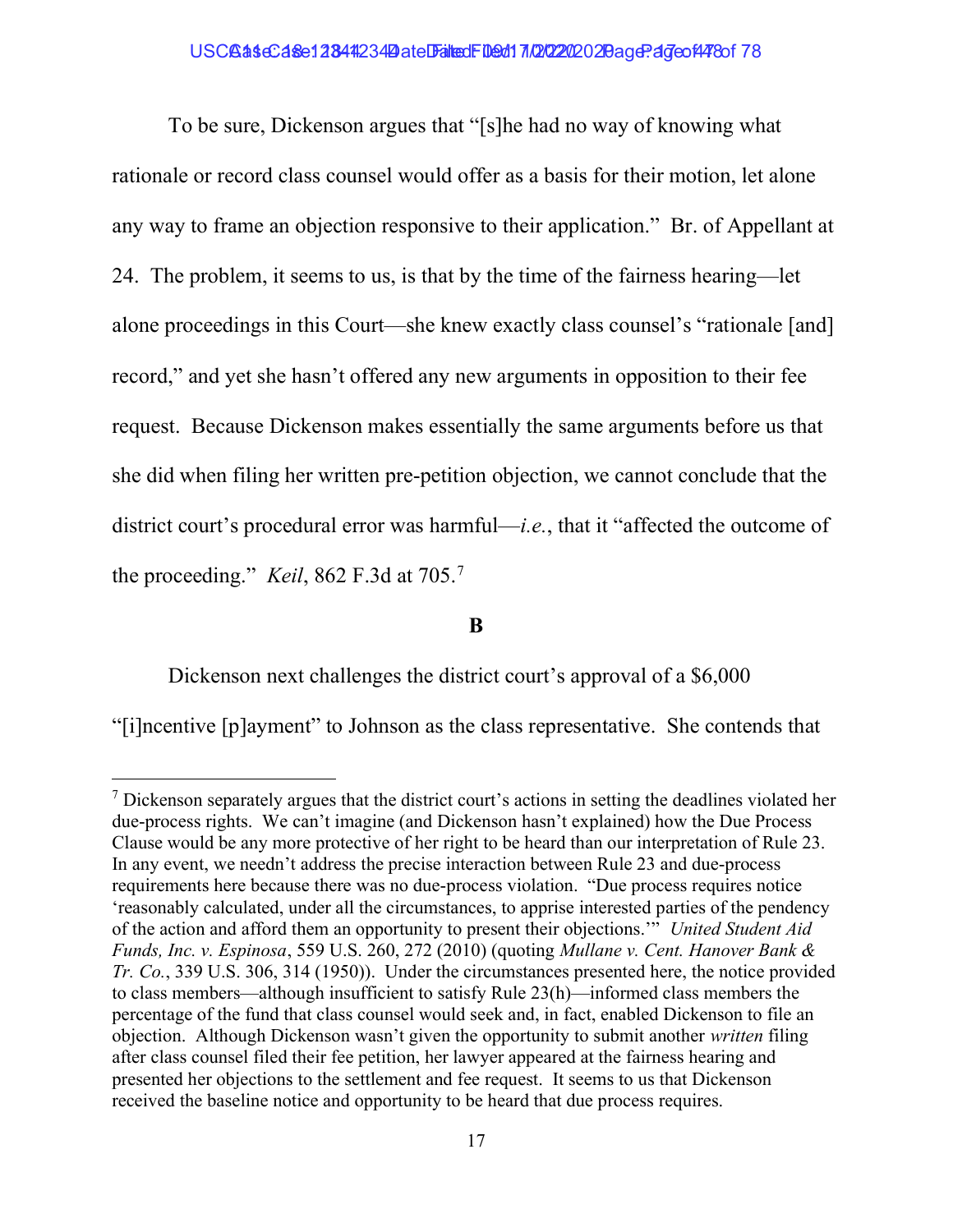the Supreme Court's decisions in Trustees v. Greenough, 105 U.S. 527 (1882), and Central Railroad & Banking Co. v. Pettus, 113 U.S. 116 (1885), prohibit incentive awards like Johnson's and, more generally, that the award creates a conflict of interest between Johnson and the other class members. In short, we agree with Dickenson that Supreme Court precedent prohibits incentive awards like the one earmarked for Johnson here. To explain why, we will (1) review *Greenough* and Pettus, (2) demonstrate their application to modern-day incentive awards, and (3) respond to Johnson's counterarguments.

1

Greenough and Pettus are the seminal cases establishing the rule applicable in so many class-action cases, including this one—that attorneys' fees can be paid from a "common fund." See, e.g., Boeing Co. v. Van Gemert, 444 U.S. 472, 478 (1980) ("Since the decisions in [Greenough] and [Pettus], this Court has recognized consistently that a litigant or a lawyer who recovers a common fund for the benefit of persons other than himself or his client is entitled to a reasonable attorney's fee from the fund as a whole."). Importantly for our purposes, Greenough and Pettus also establish limits on the types of awards that attorneys and litigants may recover from the fund. Because of their significance to our decision—and because they seem to have been largely overlooked in modern classaction practice—we will explain the cases in some detail.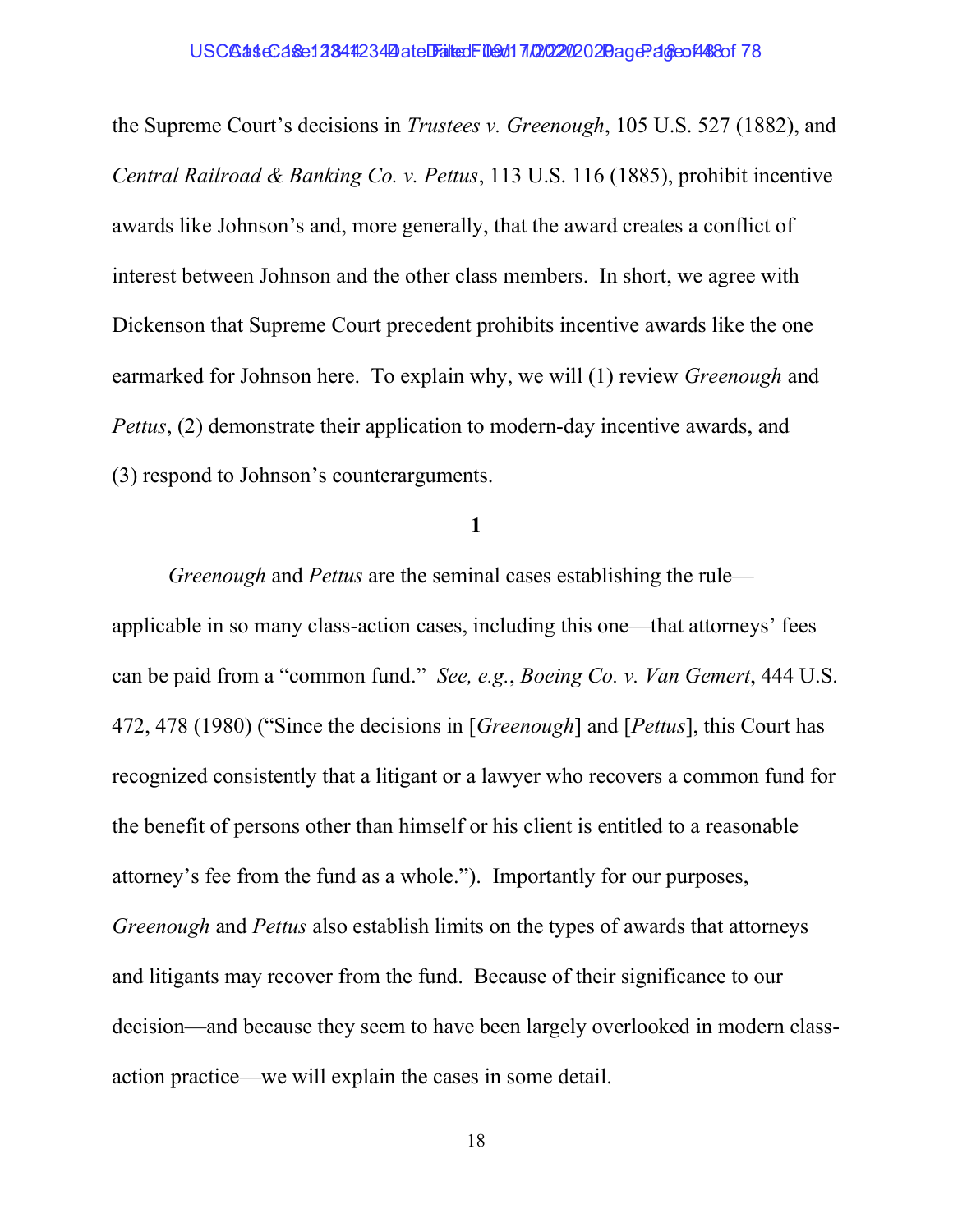First, and most importantly, *Greenough*. In that case, Francis Vose, who held bonds of the Florida Railroad Company, sued the trustees of the Internal Improvement Fund of Florida (and others) on behalf of himself and other bondholders. Greenough, 105 U.S. at 528. Vose argued "that the trustees were wasting and destroying the fund by selling at nominal prices" land that had been earmarked to service the bonds that he and the other bondholders held. *Id.* at 528– 29. He was successful. After "[t]he litigation was carried on with great vigor and at much expense, . . . a large amount of the trust fund was secured and saved." Id. at 529. As a result, "a considerable amount of money was realized, and dividends [were] made amongst the bondholders, most of whom came in and took the benefit of the litigation." Id. Vose "bore the whole burden of this litigation" himself, and he "advanced most of the expenses which were necessary for the purpose of rendering it effective and successful." *Id.* Accordingly, he filed a petition seeking "an allowance out of the fund" to cover "his expenses and services." Id.

A special master recommended that Vose be granted an award from the fund. First, the master recommended that Vose receive an award for "necessary expenditures," including what amounted to attorneys' fees and litigation expenses. Id. at 530 ("fees of solicitors and counsel," "costs of court," "sundry small incidental items for copying records and the like," "sundry fees paid in maintaining other suits in New York," fees paid in appealing to the Supreme Court, "attorneys'

19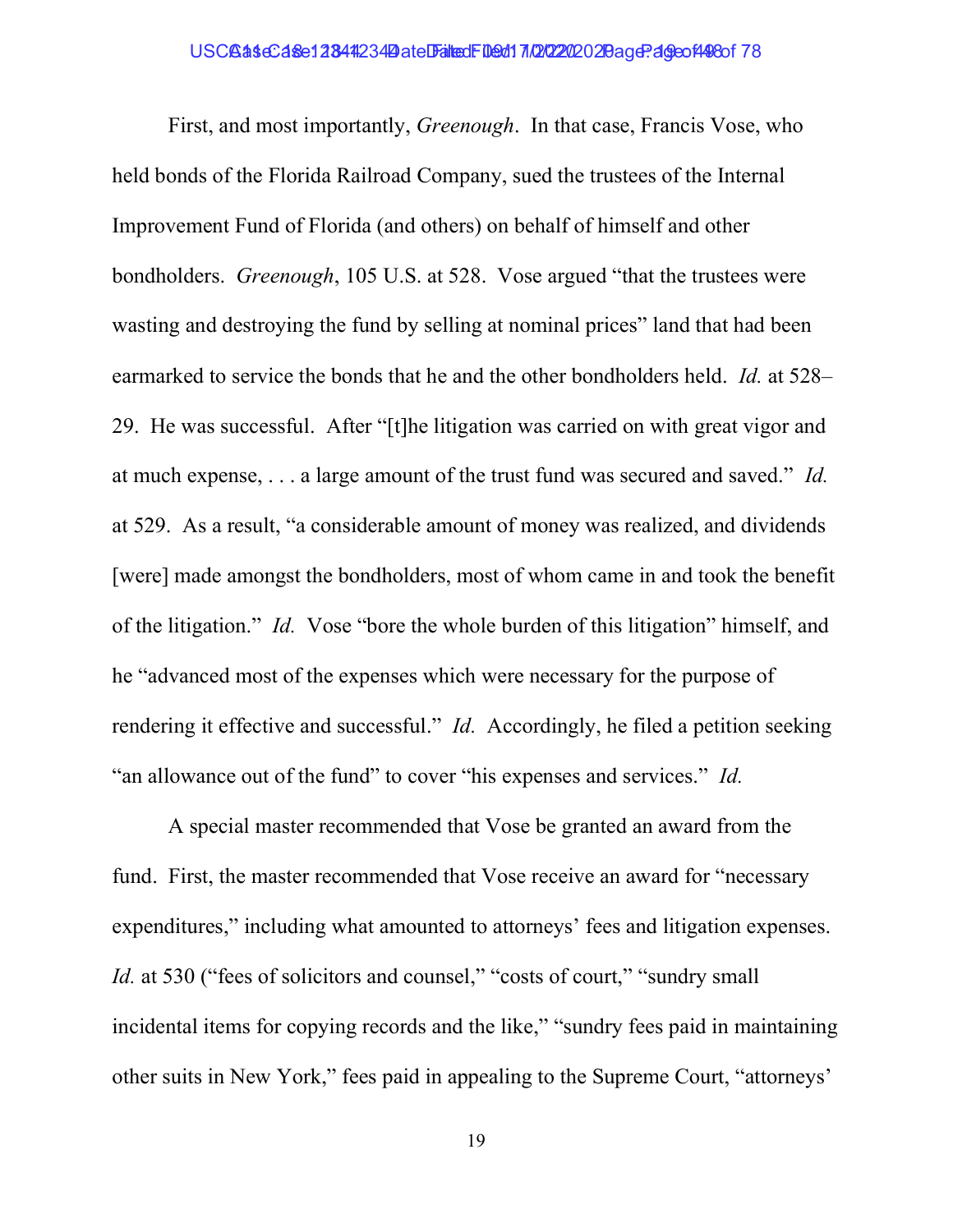## USCB as eC as e1 2344 234 Date Falted Filed: 10/22/2020 2 Bage: 20 eo 548 of 78

fees for resisting fraudulent coupons," and "expenses paid to attorneys and agents to investigate fraudulent grants of the trust lands"). Second, and separately, the master "reported in favor of an allowance to Vose for his personal services and expenditures"—in particular, "an allowance of \$2,500 a year for ten years of personal services" and reimbursement for Vose's "personal expenditures" for "railroad fares and hotel bills." Id.

The lower court approved the master's recommendations in the main, "allowing generally the fees of the officers of the court, and those of the attorneys and solicitors employed in the cause, including charges as between attorney and client," as well as "sundry expenses for looking after and reclaiming the trust lands." *Id.* at 531. The court also approved an award "for the personal expenses" and services of Vose." Id. The court disallowed, however, "certain fees paid to advisory counsel and other items not directly connected with the suit." Id.

On appeal, the Supreme Court approved of some of the payments to Vose but disapproved of others. It held that it was proper for the lower court to reimburse Vose for "his reasonable costs, counsel fees, charges, and expenses incurred in the fair prosecution of the suit, and in reclaiming and rescuing the trust fund." *Id.* at 537. The Court explained that Vose had sued on "behalf of the other bondholders having an equal interest in the fund," who "ha[d] come in and participated in the benefits resulting from his proceedings." Id. at 532. "There is

20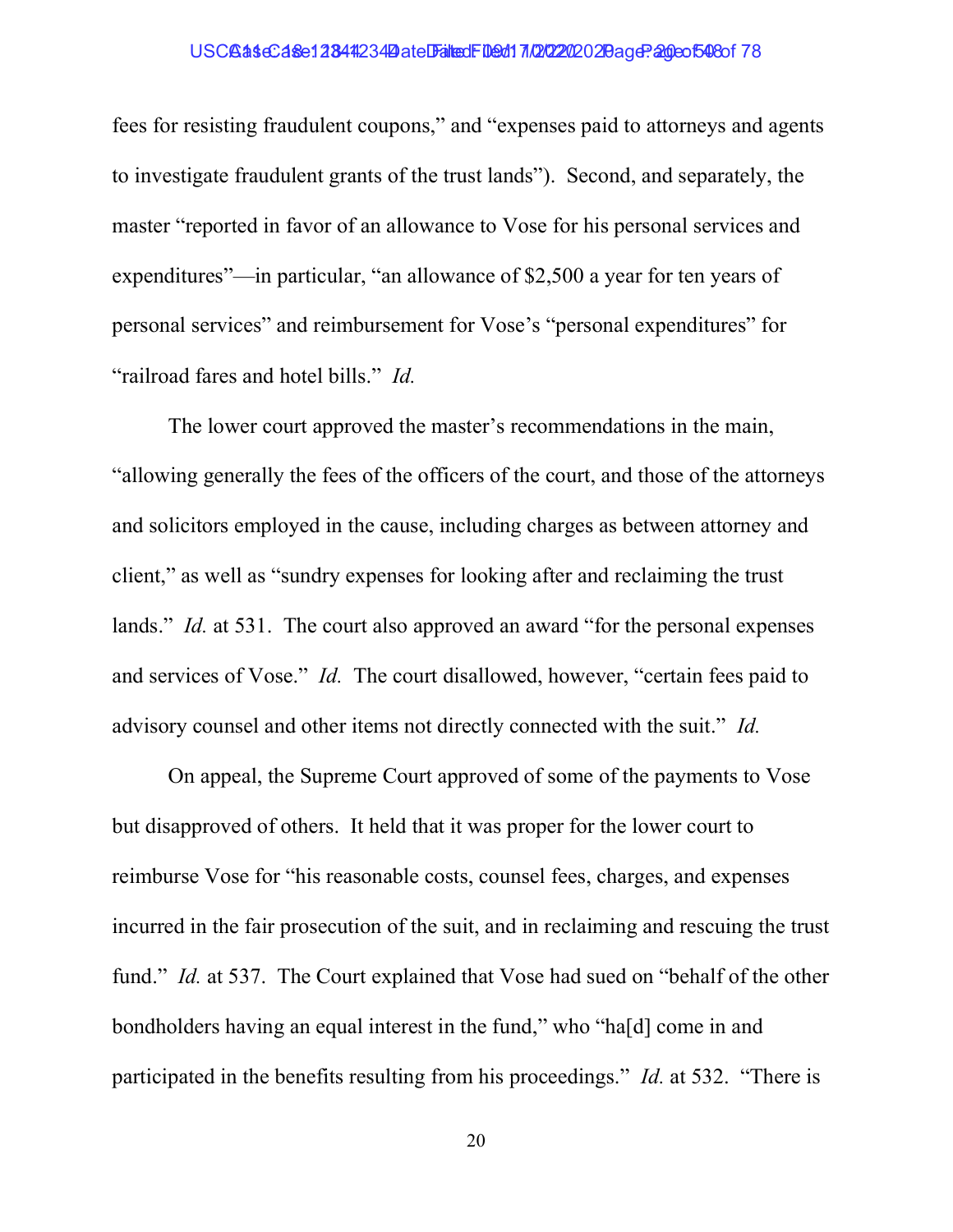## USCBaseCase12844234 Date Filed: 109d17/20202020 age: 2deof548 of 78

no doubt," the Court said, that Vose "expended a large amount of money for which no allowance has been made" and that he gave "his time for years almost exclusively to the pursuit" of the action. *Id.* If Vose wasn't compensated out of the fund for these expenses, the Court explained, the other bondholders would be unjustly enriched. See id.

Importantly for our analysis of modern-day incentive awards, however, the Court went on to hold that "there [was] one class of allowances" that was "decidedly objectionable"—namely, "those made for [Vose's] personal services and private expenses." *Id.* at 537. The Court explained that "[t]he reasons which apply to his expenditures incurred in carrying on the suit, and reclaiming the property subject to the trust"—*i.e.*, those that it approved—"do not apply to his personal services and private expenses." Id. The Court reasoned that while there might be reasons to award *trustees* "for their personal services"—e.g., "to secure greater activity and diligence in the performance of the trust, and to induce persons of reliable character and business capacity to accept the office of trustee"—such "considerations have no application to the case of a creditor seeking his rights in a judicial proceeding." Id. at 537–38. In the case of a creditor, like Vose, "the allowance of a salary for [his] time and . . . [his] private expenses" in carrying on litigation "would present too great a temptation to parties to intermeddle in the management of valuable property or funds in which they have only the interest of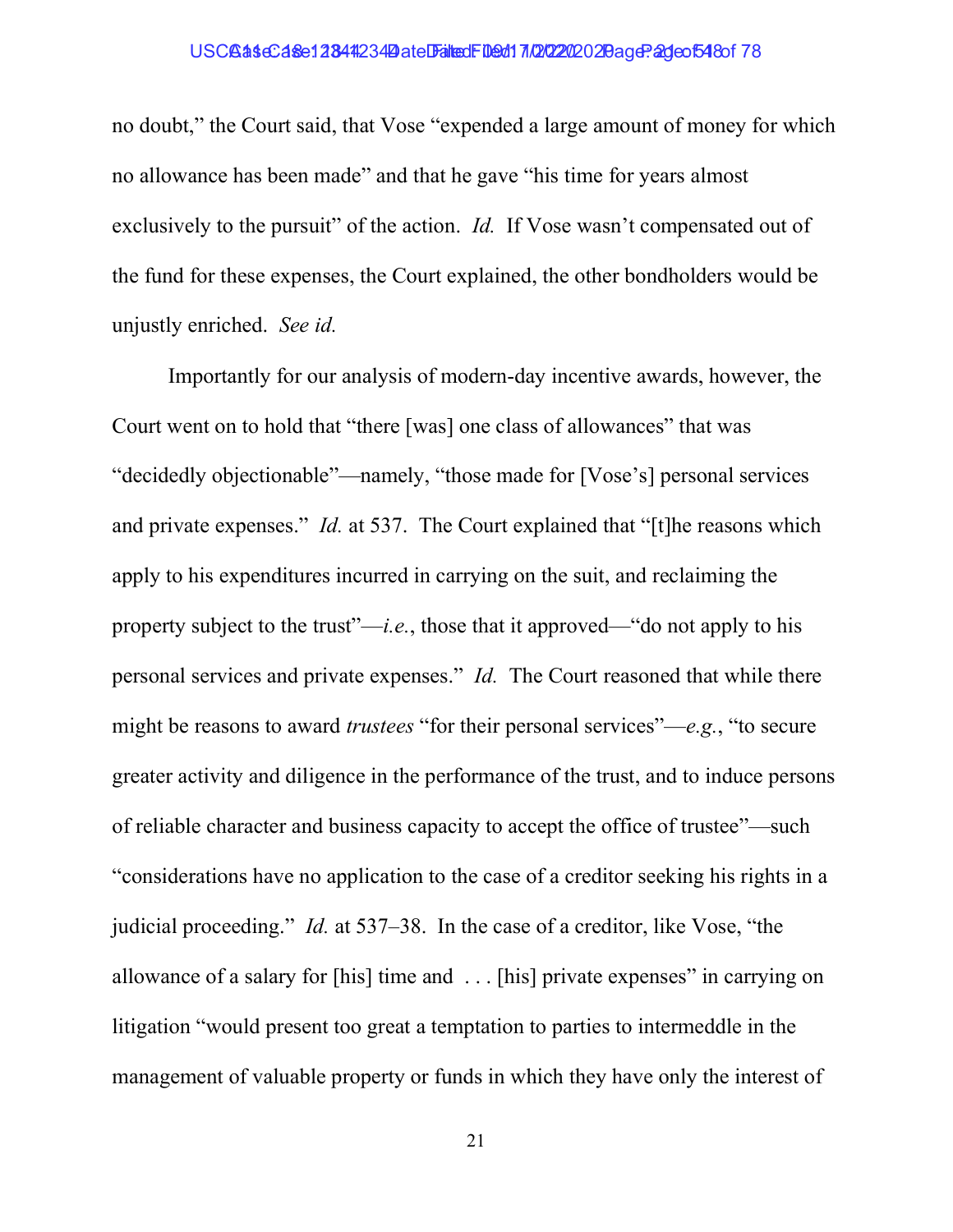creditors." Id. at 538. The Court thus concluded that "[s]uch an allowance has neither reason nor authority for its support." Id.

To sum up, then, the Supreme Court in *Greenough* upheld Vose's award of attorneys' fees and litigation expenses but rejected as without legal basis the award for his "personal services and private expenses"—in particular, the yearly salary and reimbursement for the money he spent on railroad fares and hotel bills.

Pettus came just three years later. In some respects, Pettus broke new ground. We have described Pettus, for instance, as "the first Supreme Court case recognizing that attorneys"—as distinct from the lead plaintiff—"had a claim to fees payable out of a common fund which has been created through their efforts," and noted that, in Pettus, "a fee was awarded based upon a percentage of the fund recovered for the class." Camden I Condo. Ass'n, Inc. v. Dunkle, 946 F.2d 768, 771 (11th Cir. 1991). But as relevant to our analysis of incentive awards, Pettus is significant principally as a reiteration of the dichotomy drawn in Greenough: While a class representative's claim for "the expenses incurred in carrying on the suit and reclaiming the property subject to the trust" is proper, his "claim to be compensated, out of the fund or property recovered, for his personal services and private expenses" is "unsupported by reason or authority." Pettus, 113 U.S. at 122.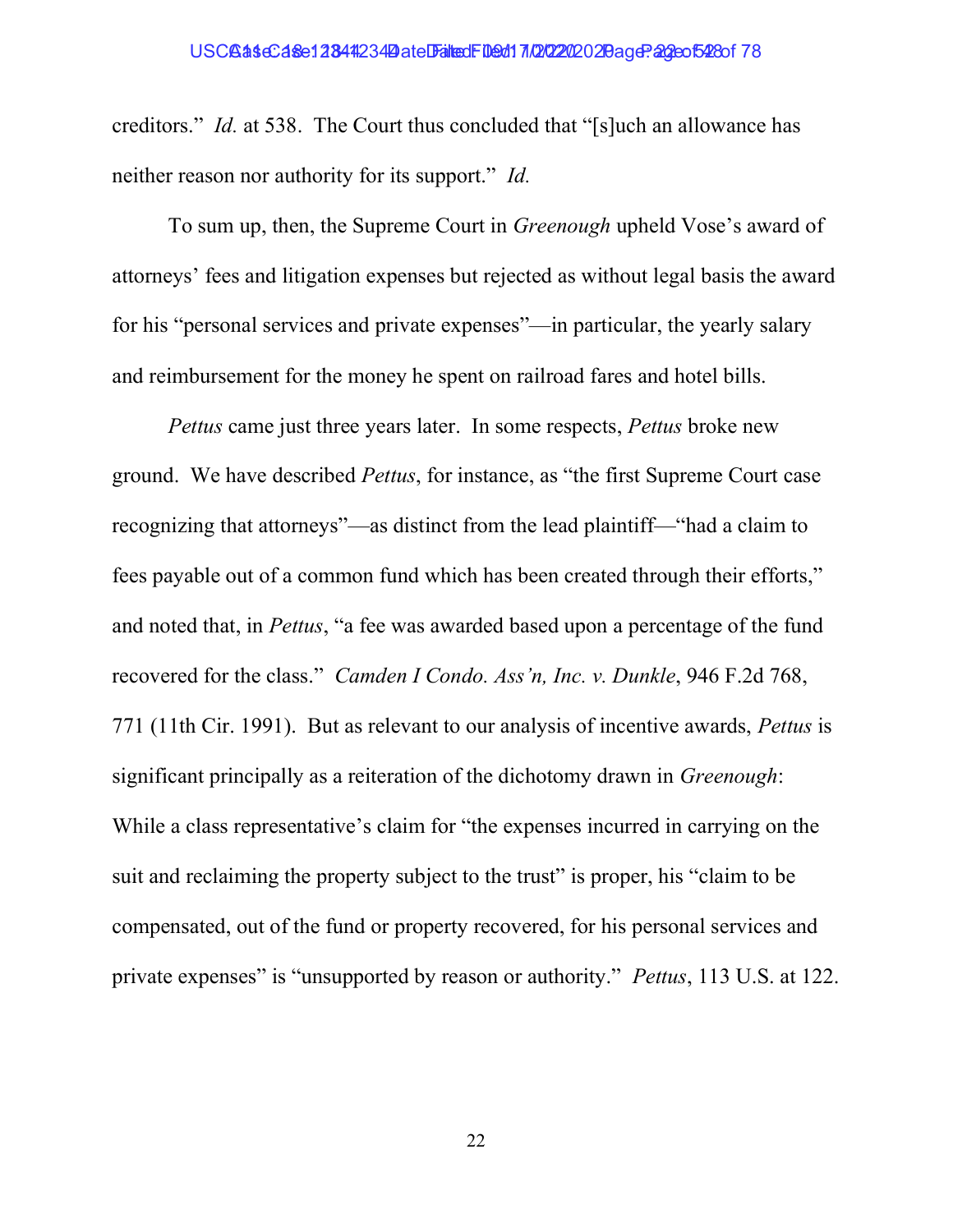2

We take the rule of *Greenough*, confirmed by *Pettus*, to be fairly clear: A plaintiff suing on behalf of a class can be reimbursed for attorneys' fees and expenses incurred in carrying on the litigation, but he cannot be paid a salary or be reimbursed for his personal expenses. It seems to us that the modern-day incentive award for a class representative is roughly analogous to a salary—in *Greenough*'s terms, payment for "personal services." See, e.g., Chieftain Royalty Co. v. Enervest Energy Institutional Fund XIII-A, L.P., 888 F.3d 455, 468 (10th Cir. 2017) ("[C]ourts regularly give incentive awards to compensate named plaintiffs for the work they performed—their time and effort invested in the case."); Berry  $\nu$ . Schulman, 807 F.3d 600, 613 (4th Cir. 2015) (similar); Sullivan v. DB Invs., Inc., 667 F.3d 273, 333 n.65 (3d Cir. 2011) (similar).

If anything, we think that modern-day incentive awards present even more pronounced risks than the salary and expense reimbursements disapproved in Greenough. Incentive awards are intended not only to compensate class representatives for their time  $(i.e.,$  as a salary), but also to promote litigation by providing a prize to be won (i.e., as a bounty). As our sister circuits have described them—even while giving them general approval—incentive awards are designed "to induce [a class representative] to participate in the suit," Matter of Cont'l Ill. Sec. Litig., 962 F.2d 566, 571 (7th Cir. 1992), as amended on denial of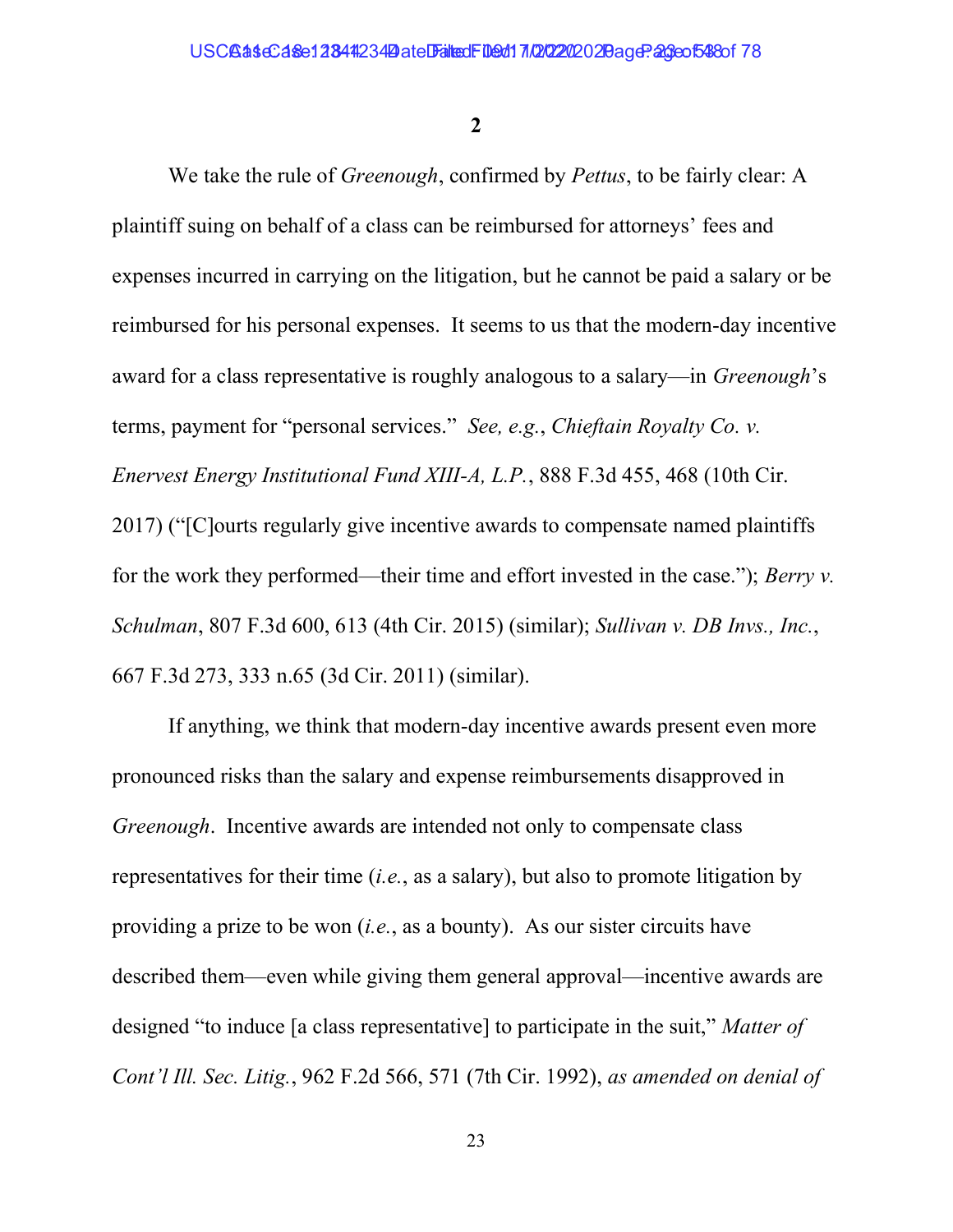reh'g (May 22, 1992), and "to make up for financial or reputational risk undertaken in bringing the action" and "to recognize [a class representative's] willingness to act as a private attorney general," Rodriguez v. West Publ'g Corp., 563 F.3d 948, 958–59 (9th Cir. 2009); see also, e.g., Hadix v. Johnson, 322 F.3d 895, 897 (6th Cir. 2003) (explaining that "applications for incentive awards are scrutinized carefully by courts who sensibly fear that incentive awards may lead named plaintiffs to expect a bounty for bringing suit or to compromise the interest of the class for personal gain"). $8$ 

The incentive award that Johnson seeks, it seems to us, is part salary and part bounty. Class counsel's fee petition asserted that Johnson was entitled to the \$6,000 incentive payment because he "took critical steps to protect the interests of the class, and spent considerable time pursuing their claims"—e.g., by "frequently" communicat [ing] with his counsel," "ke [eping] himself apprised of th [e] matter," "approving drafts before filing," and "respond[ing] to NPAS Solutions' discovery

 $8$  So far as we can tell, the only circuit to have directly confronted whether *Greenough* and *Pettus* prohibit incentive awards summarily dismissed the cases as "inapposite" because they presented a different "factual setting[]." Melito v. Experian Mktg. Sols., Inc., 923 F.3d 85, 96 (2d Cir.), cert. denied sub nom. Bowes v. Melito, 140 S. Ct. 677 (2019). We are unpersuaded by the Second Circuit's position. Other circuits have recognized the continuing vitality of *Greenough* as prohibiting awards for "private" and "personal" expenses in common-fund cases, although they haven't applied the decisions specifically to incentive awards. See, e.g., Granada Invs., Inc. v. DWG Corp., 962 F.2d 1203, 1208 (6th Cir. 1992) (explaining that costs awarded to the shareholders' representative in derivative litigation "related to advancing the litigation" and were "not 'private' in the sense found objectionable in *Greenough*"); Matter of Cont'l Ill. Sec. Litig., 962 F.2d at 571 (citing Greenough for the proposition that expenses other than attorneys' fees can be awarded out of a common fund, "provided they are not personal").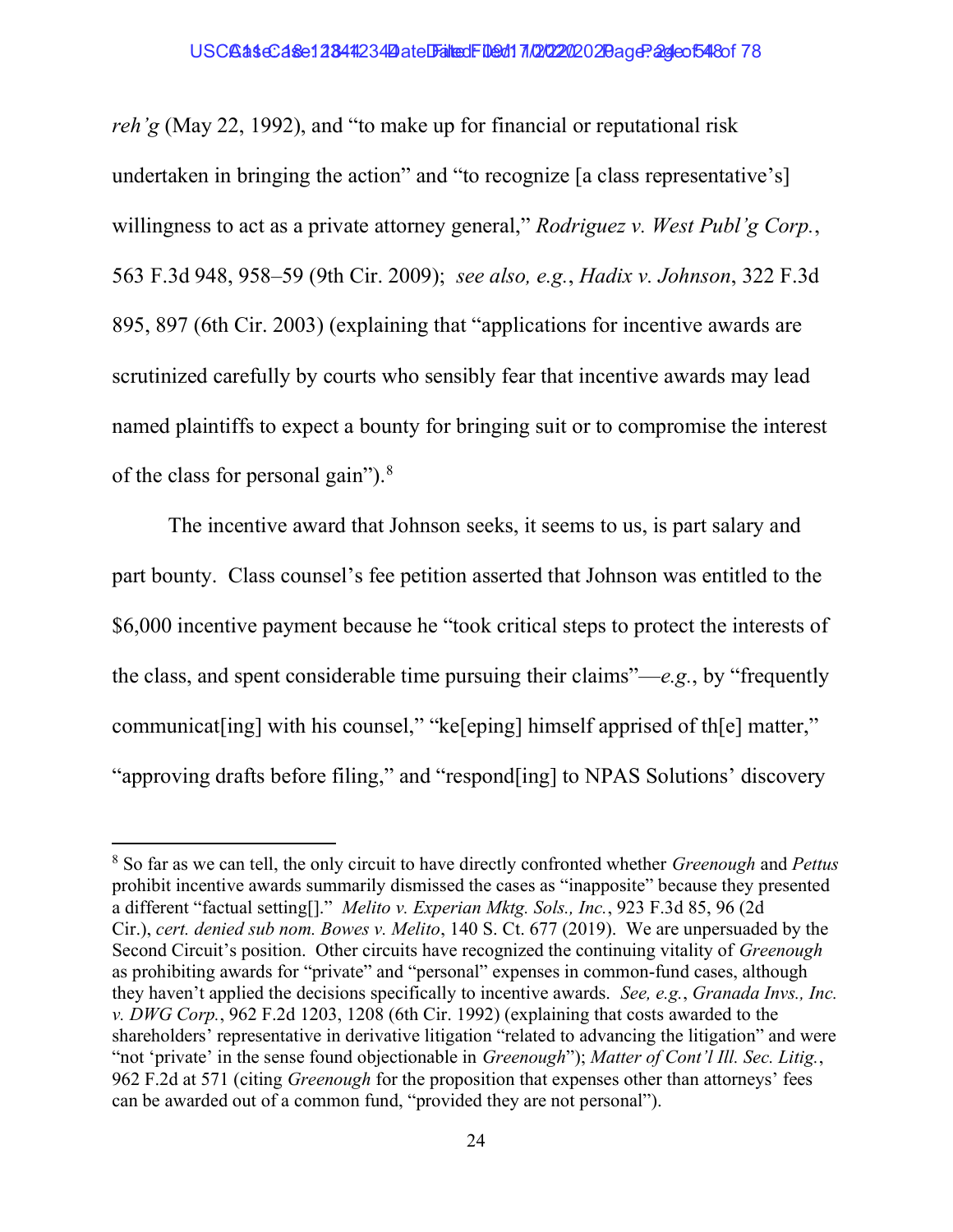## USC**GaseCase12344234 Date Falted Filed: 11/2020** 2020 age: 25 eo 548 of 78

requests." In other words, he wants to be compensated for the time he spent litigating the case, or his "personal services"—an award that the Supreme Court has deemed "decidedly objectionable." *Greenough*, 105 U.S. at 537. In his brief to us, Johnson also suggests that he is requesting a bonus for bringing the suit, inasmuch as he has "subjected himself to scrutiny from NPAS Solutions, class members, and the public at large," "successfully brought a class action that provides meaningful cash benefits to thousands of persons," and "provided an important public service by enforcing consumer protection laws." Br. of Appellee Johnson at 48. Whether Johnson's incentive award constitutes a salary, a bounty, or both, we think it clear that Supreme Court precedent prohibits it.<sup>9</sup>

<sup>&</sup>lt;sup>9</sup> We note, in addition, that our holding that *Greenough* and *Pettus* prohibit incentive awards accords with our precedent carefully scrutinizing settlements that give class representatives preferred treatment. We have explained that, "by choosing to bring their action as a class action . . . named plaintiffs 'disclaim[] any right to a preferred position in the settlement.'" Kincade v. Gen. Tire & Rubber Co.,  $635$  F.2d 501, 506 n.5 (5th Cir. 1981) (quotation omitted); see also Bonner v. City of Prichard, 661 F.2d 1206, 1209 (11th Cir. 1981) (holding that all decisions of the former Fifth Circuit handed down before October 1, 1981 are binding precedent). We can't see why paying an incentive award isn't tantamount to giving a "preferred position" to a class representative "simply by reason of his status." Kincade, 635 F.2d at 506 n.5. Other circuits have likewise viewed the preferential treatment of some class members with skepticism. See, e.g., *Vassalle v. Midland Funding LLC*, 708 F.3d 747, 755 (6th Cir. 2013) (holding that "the district court abused its discretion in finding that the settlement was fair, reasonable, and adequate" because "the named plaintiffs receive 'preferential treatment,' while the relief provided to the unnamed class members [was] 'perfunctory'" (quotation omitted)); Staton v. Boeing Co., 327 F.3d 938, 976 (9th Cir. 2003) ("Such special rewards for counsel's individual clients are not permissible when the case is pursued as a class action. Generally, when a person 'join[s] in bringing [an] action as a class action . . . he has disclaimed any right to a preferred position in the settlement.'" (alterations in original) (quotation omitted)).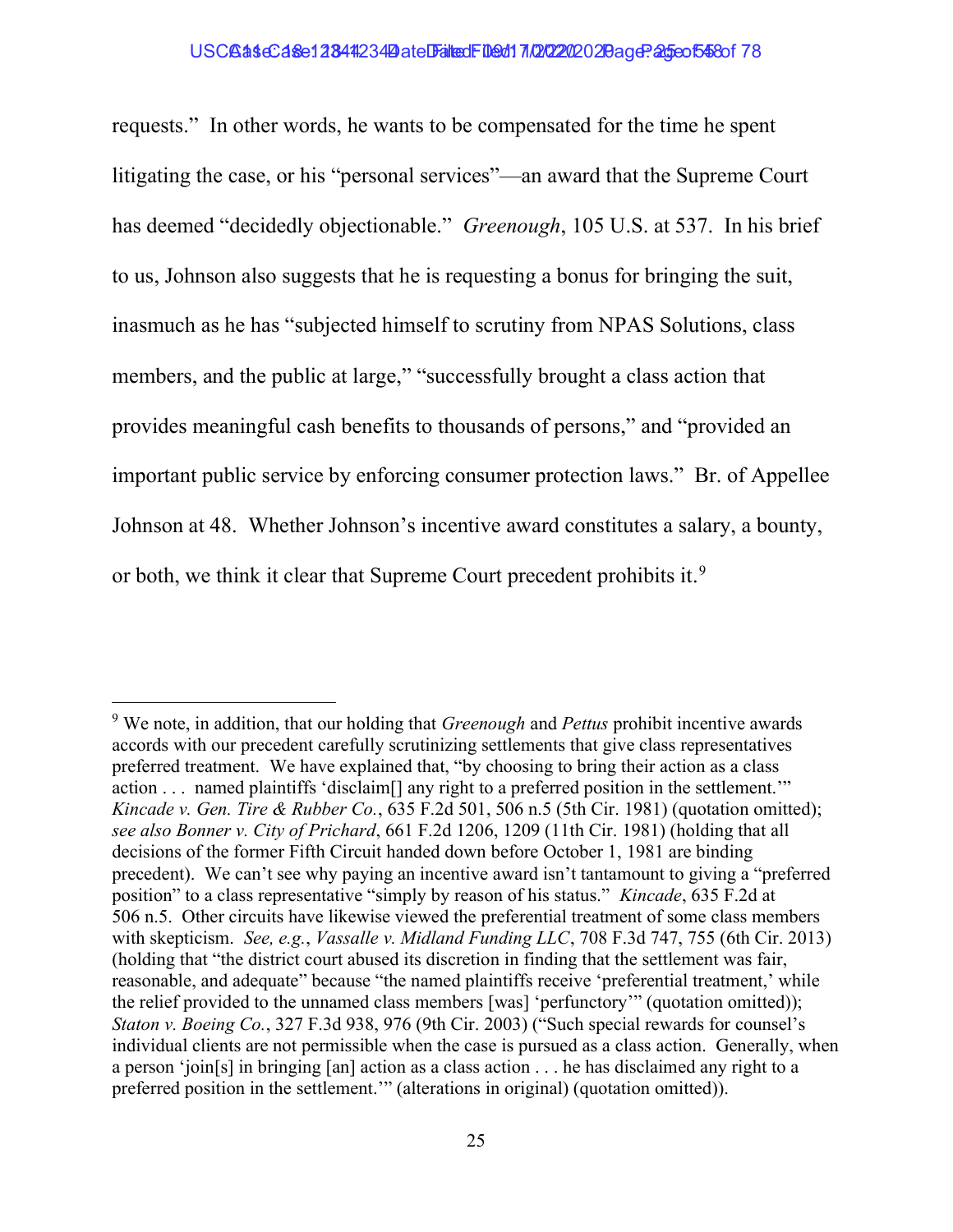3

To Greenough and Pettus, Johnson offers two responses. As an initial matter, he argues that those decisions aren't binding here because neither "discusses incentive awards to class representatives, as both pre-date Rule 23 by decades." Br. of Appellee Johnson at 47. Two problems. First, Johnson fails to engage with the logic of Greenough, which, while not directed to class representatives per se, involved an analogous litigation actor—i.e., a "creditor seeking his rights in a judicial proceeding" on behalf of both himself and other similarly situated bondholders. 105 U.S. at 538. Second, Johnson's argument implies that Rule 23 has something to say about incentive awards, and thus has some bearing on the continuing vitality of *Greenough* and *Pettus*. But it doesn't and so it doesn't: "Rule 23 does not currently make, and has never made, any reference to incentive awards, service awards, or case contribution awards." Rubenstein, *supra*, § 17:4.<sup>10</sup> The fact that Rule 23 post-dates *Greenough* and Pettus, therefore, is irrelevant.

<sup>&</sup>lt;sup>10</sup> For example, Rule 23(h) states, in relevant part, that "[i]n a certified class action, the court may award reasonable attorney's fees and nontaxable costs that are authorized by law or by the parties' agreement." One could argue that this suggests that, by implication, that items other than "attorney's fees and nontaxable costs" can't be awarded. Cf. Fla. Right to Life, Inc. v. Lamar, 273 F.3d 1318, 1327 (11th Cir. 2001) (explaining that under "the interpretive canon of expressio unius est exclusio alterius . . . the expression of one thing implies the exclusion of another" (quotation omitted)).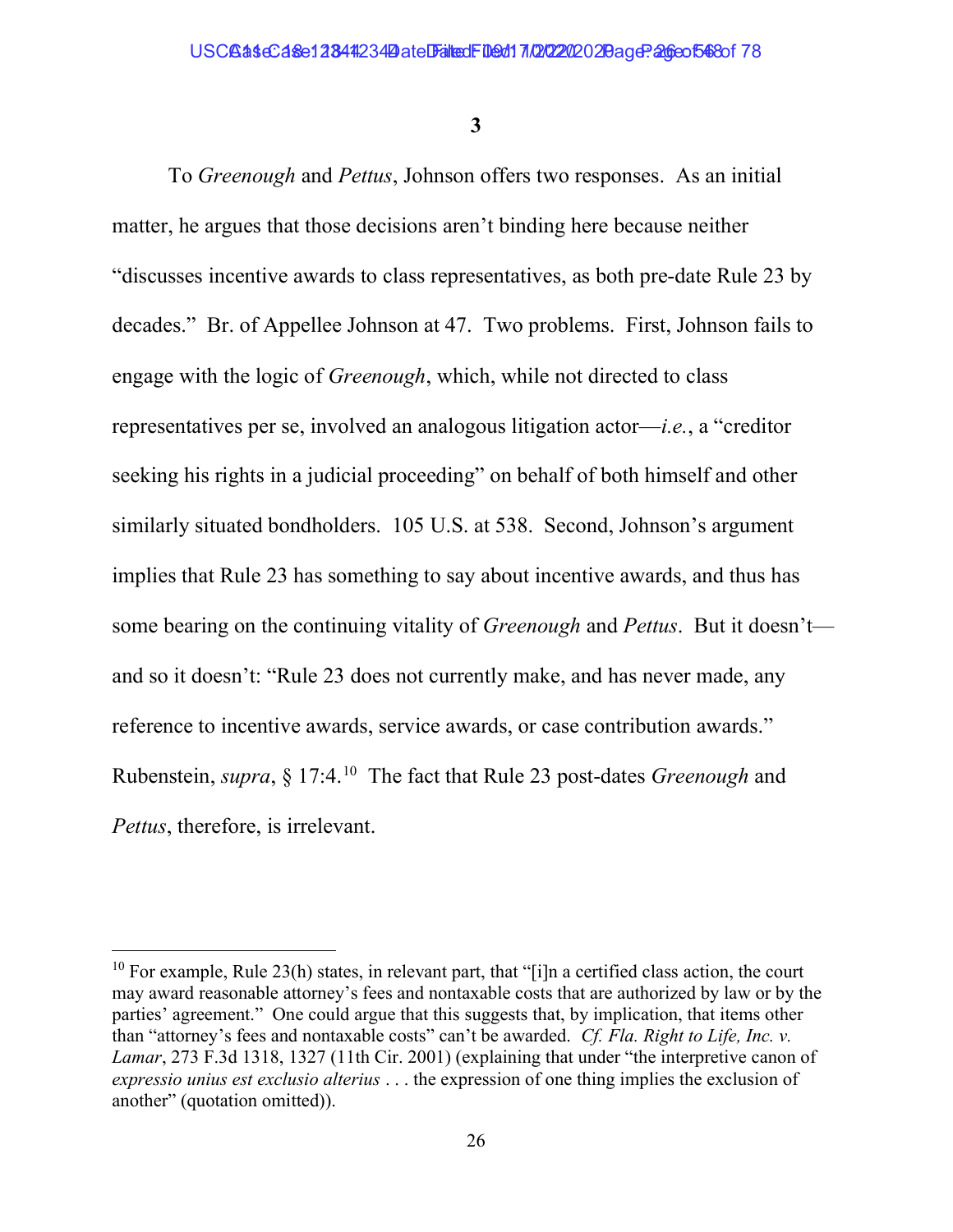Separately, Johnson appeals to ubiquity. "[I]ncentive awards are routine in class actions," he contends, so Greenough and Pettus can't possibly prohibit them. Br. of Appellee Johnson at 47. Johnson is partly right; incentive awards do seem to be "fairly typical in class action cases." Berry, 807 F.3d at 613 (quotation omitted). But, so far as we can tell, that state of affairs is a product of inertia and inattention, not adherence to law. The uncomfortable fact is that "[t]he judiciary has created these awards out of whole cloth," and "few courts have paused to consider the legal authority for incentive awards." Rubenstein, supra, § 17:4; see also In re Dry Max Pampers Litig., 724 F.3d 713, 722 (6th Cir. 2013) ("[T]o the extent that incentive awards are common, they are like dandelions on an unmowed lawn—present more by inattention than by design.").<sup>11</sup> Needless to say, we are not at liberty to sanction a device or practice, however widespread, that is foreclosed by Supreme Court precedent. Cf. Bosse v. Oklahoma, 137 S. Ct. 1, 2 (2016) ("Our decisions remain binding precedent until we see fit to reconsider them, regardless

 $11$  It is perhaps unsurprising that inertia has taken over, because challenges to incentive awards are so few and far between. And understandably so. Because "most class suits settle, the parties typically agree to pay the class representatives some incentive award," and "[t]he only adversarial challenge to this would come from objectors." Rubenstein, supra, § 17:4. "Absent class members," for their part, are "unlikely to object to such awards because even if they were successful, the money would simply remain in the common fund to be distributed to the class and the single member's share of it would be negligible." Id. Consider that redistribution of Johnson's \$6,000 among all 9,543 claimants would increase each person's take by only \$.63. Needless to say, this set of circumstances has "created few occasions in which courts have been required to consider seriously the legal basis" for incentive awards. Id.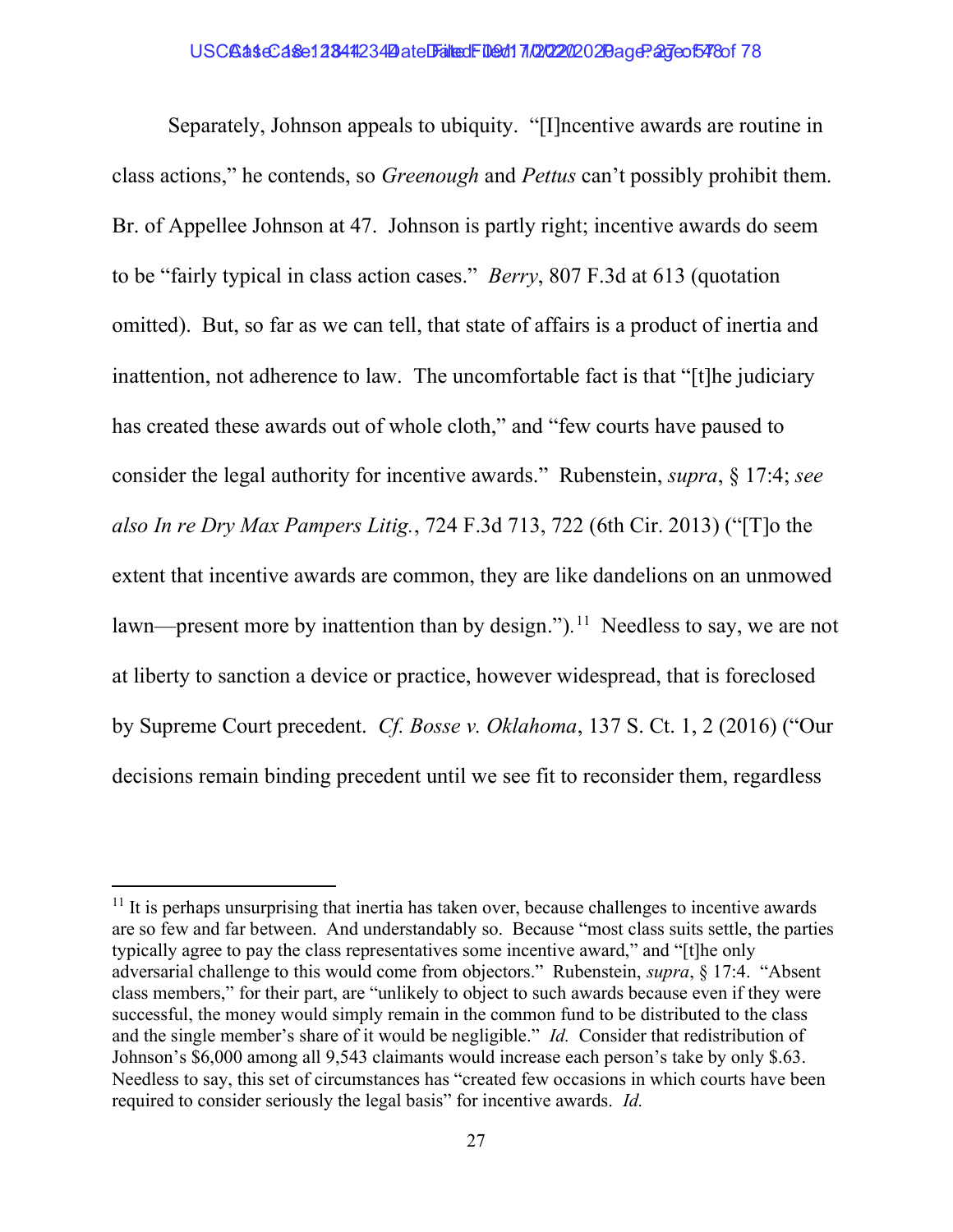of whether subsequent cases have raised doubts about their continuing vitality." (quotation omitted)).<sup>12</sup>

\* \* \*

In conclusion, we hold that *Greenough* and *Pettus* prohibit the type of incentive award that the district court approved here—one that compensates a class representative for his time and rewards him for bringing a lawsuit. Although it's true that such awards are commonplace in modern class-action litigation, that doesn't make them lawful, and it doesn't free us to ignore Supreme Court precedent forbidding them. If the Supreme Court wants to overrule Greenough

 $12$  We note that the Supreme Court recently alluded to incentive awards in footnoted dicta. In China Agritech, Inc. v. Resh, the Court addressed the question whether, following denial of class certification, a putative class member could commence a new class action "beyond the time allowed by the applicable statute of limitations." 138 S. Ct. 1800, 1804 (2018). The Court held that while the limitations period is tolled "during the pendency of a putative class action" such that an unnamed class member can file an individual suit following a denial of class certification, he may not file "a follow-on class action past expiration of the statute of limitations." Id. In the course of its opinion, the Court observed that, as a practical matter, would-be lead plaintiffs have "little reason to wait in the wings, giving another plaintiff first shot at representation," noting (among other things) the "attendant financial benefit" of being the lead dog. Id. at 1810–11. To the "attendant financial benefit" language, the Court appended a footnote citing Cook v. Niedert, 142 F.3d 1004, 1016 (7th Cir. 1998), in which the Seventh Circuit had "affirm[ed] [a] class representative's \$25,000 incentive award." China Agritech, 138 S. Ct. at 1811 n.7. While Supreme Court dicta are not "to be lightly cast aside" and can be "of considerable persuasive value," F.E.B. Corp. v. United States, 818 F.3d 681, 690 n.10 (11th Cir. 2016) (quotations omitted), China Agritech doesn't impact our holding or analysis here, for two reasons. First, it is clear in context that the Court there was simply acknowledging a reality of modern class-action practice in response to policy arguments that the parties had put before it, rather than endorsing the legality of incentive awards. See China Agritech, 138 S. Ct. at 1810–11. Second, and even more importantly, the Court didn't cite or consider—let alone overrule—*Greenough* and *Pettus*. The Supreme Court has told us that it "does not normally overturn, or so dramatically limit, earlier authority sub silentio," Shalala v. Ill. Council on Long Term Care, Inc., 529 U.S. 1, 18 (2000), and so we, as a lower court, remain bound to apply *Greenough* and *Pettus*.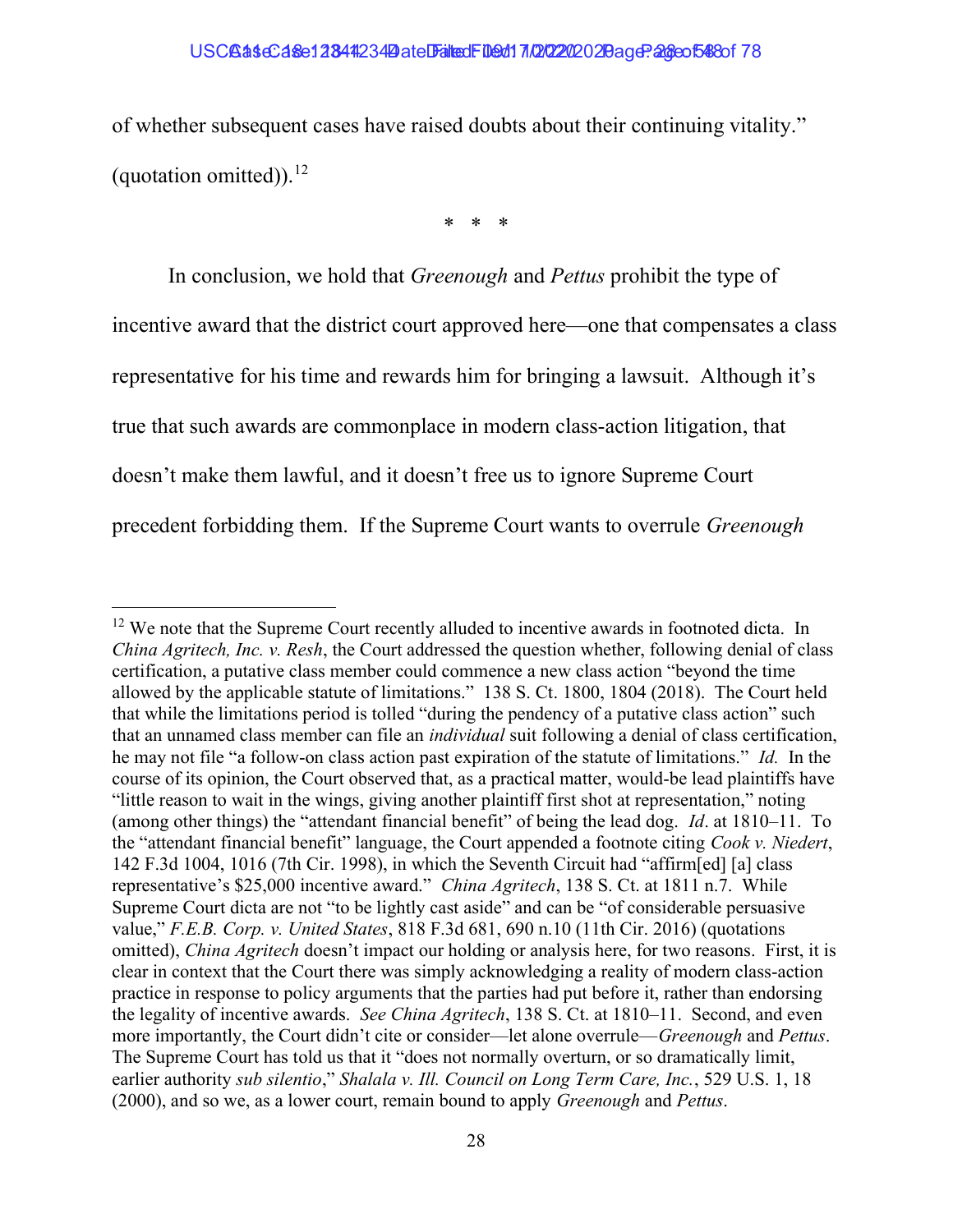and Pettus, that's its prerogative. Likewise, if either the Rules Committee or Congress doesn't like the result we've reached, they are free to amend Rule 23 or to provide for incentive awards by statute. But as matters stand now, we find ourselves constrained to reverse the district court's approval of Johnson's \$6,000 award.<sup>13</sup>

## C

Finally, we consider Dickenson's argument that the district court didn't sufficiently explain itself to enable meaningful appellate review. In particular, she contends that the district court failed to adequately explain (1) its award of attorneys' fees, (2) its denial of her objections, and (3) its approval of the settlement. As we will explain, we agree.

## 1

First, the district court's approval of the attorneys'-fee award. Federal Rule of Civil Procedure 23(h)(3) states that when awarding "reasonable attorney's fees

 $13$  Rather than contesting our reading of *Greenough* and *Pettus*, our dissenting colleague asserts that we have "disregard[ed]" *Holmes v. Continental Can Co.*, 706 F.2d 1144 (11th Cir. 1983), which she says is "binding in our Circuit." Dissenting Op. at 37–38. *Holmes* is binding, to be sure, but only with respect to the issue that it addressed and decided. Holmes had nothing to do with incentive awards; instead, the question there was whether an apparent inequity in the distribution of a settlement fund—half to eight named plaintiffs, half to the remaining 118 class members—rendered the settlement itself unfair. See 706 F.2d at 1147–50. And the answer to that question didn't turn on whether any of the named plaintiffs were entitled to a salary or bounty, but rather on whether (as the settlement proponents contended and the objectors denied) the "disparities in money payments were justified by the value of the unique, individual claims of the named plaintiffs." Id. at 1148. Unsurprisingly to us, the Holmes panel never even mentioned—let alone saw a need to explain away or distinguish—either Greenough or Pettus.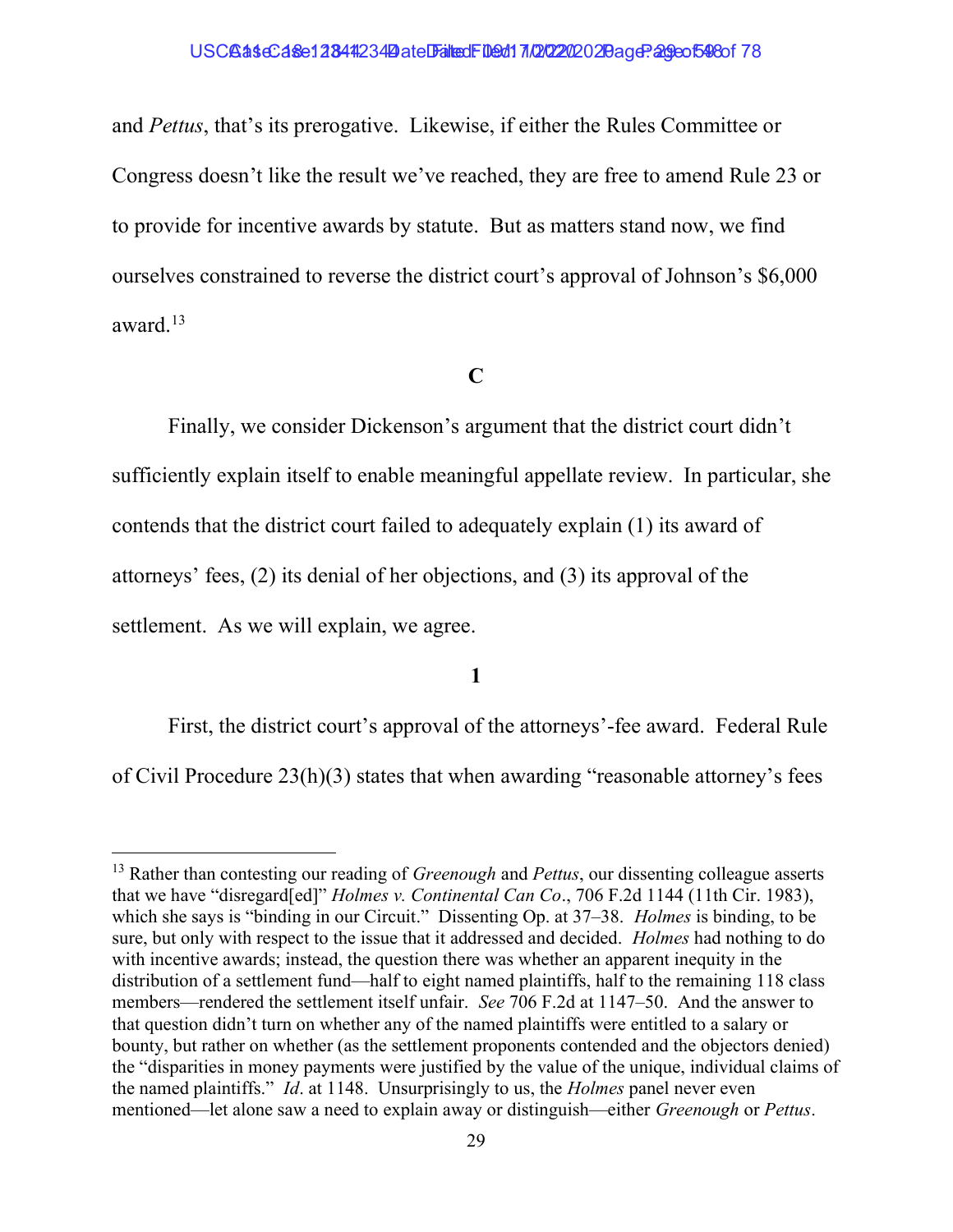and nontaxable costs," the court "must find the facts and state its legal conclusions under Rule 52(a)." See also Fed. R. Civ. P.  $52(a)(1)$  (requiring that a court "must" find the facts specially and state its conclusions of law separately"). Although "a district court has ample discretion in awarding fees," its order "must allow meaningful review—the district court must articulate the decisions it made, give principled reasons for those decisions, and show its calculation." In re Home Depot Inc., 931 F.3d 1065, 1088–89 (11th Cir. 2019); see also Camden I, 946 F.2d at 775 ("The district court's reasoning should identify all factors upon which it relied and explain how each factor affected its selection of the percentage of the fund awarded as fees."). "In other words, the court must 'provide a concise but clear explanation of its reasons for the fee award.'" Home Depot, 931 F.3d at 1089 (quoting Hensley v. Eckerhart, 461 U.S. 424, 437 (1983)); see also Perdue v. Kenny A. ex rel. Winn, 559 U.S. 542, 558 (2010) (explaining that even in "a matter that is committed to the sound discretion of a trial judge . . . [i]t is essential that the judge provide a reasonably specific explanation for all aspects" of its determination because otherwise "adequate appellate review is not feasible").

 The district court here didn't make the required findings or conclusions. In its final order, the district court didn't explain its approval of the attorneys'-fee award, the litigation costs, or the incentive payment; instead, it merely said that class counsel's request with respect to each was "approved." Under these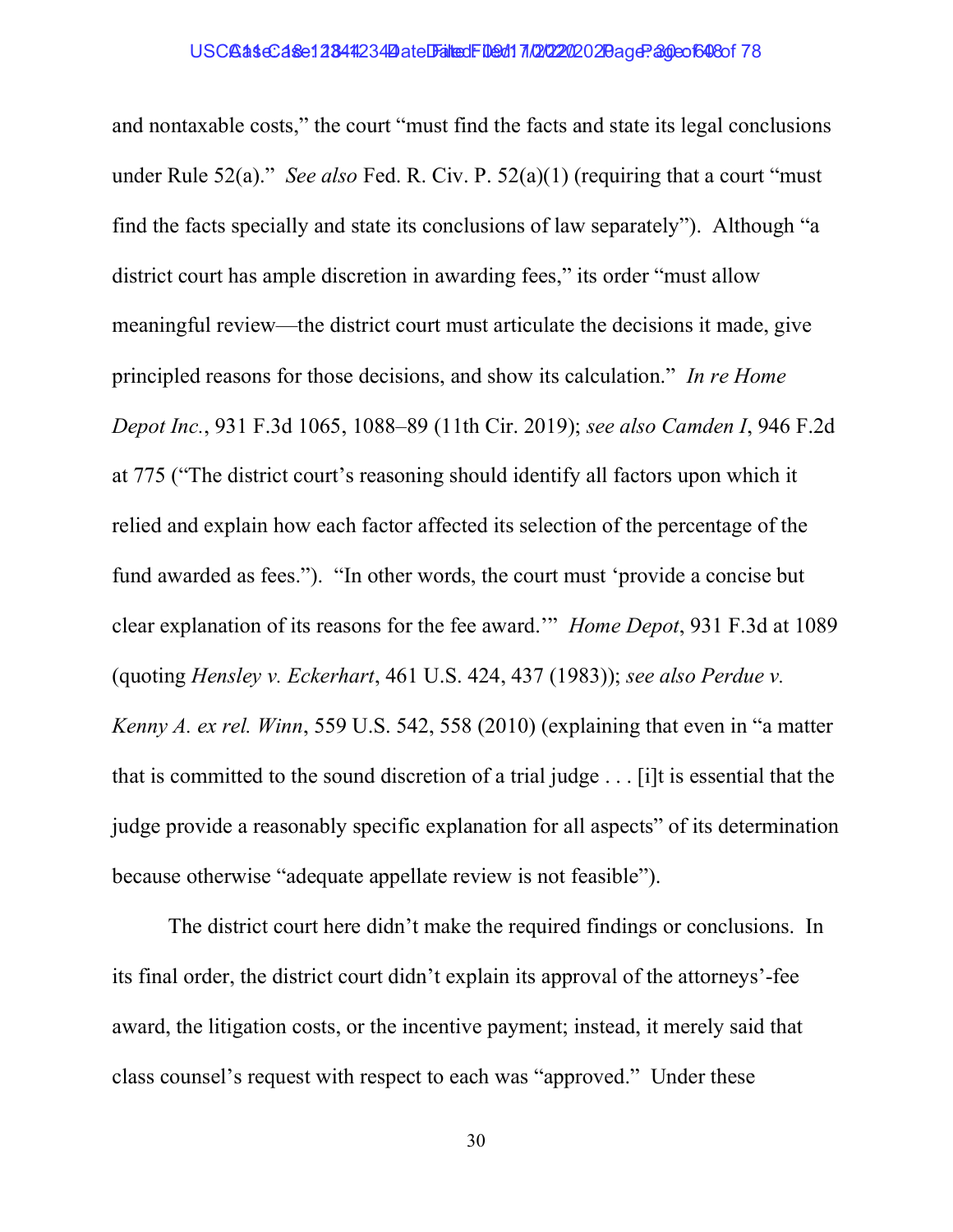circumstances, the appropriate disposition is to remand for additional findings on the fees and costs issues. See, e.g., Compulife Software Inc. v. Newman, 959 F.3d 1288, 1309 (11th Cir. 2020) ("Rule 52 violations require us to vacate and remand for new findings and conclusions because '[w]e are . . . a court of review, not a court of first view.'" (alterations in original) (quoting Callahan v. U.S. Dep't of Health & Human Servs., 939 F.3d 1251, 1266 (11th Cir. 2019))); Complaint of Ithaca Corp., 582 F.2d 3, 4 (5th Cir. 1978) ("When, because of absence of findings of fact or conclusions of law, an appellate court cannot determine whether the record supports the trial court decision, it should remand the action for entry of findings of fact and conclusions of law."). $^{14}$ 

2

Second, the district court's denial of Dickenson's objections. When a class member objects to a settlement, "the trial judge must assume additional

<sup>&</sup>lt;sup>14</sup> We briefly address—and reject—Dickenson's argument that the district court's fee award is unlawful because the Supreme Court's decision in Perdue v. Kenny A. ex rel. Winn, 559 U.S. 542 (2010), overruled Camden I Condominium Ass'n v. Dunkle, 946 F.2d 768 (11th Cir. 1991), which instructs courts to calculate a common-fund award as a percentage of the fund using a 12 factor test. As we recently explained, Perdue didn't abrogate Camden I. See Home Depot, 931 F.3d at 1084–85 (stating that "[t]here is no question that the Supreme Court precedents stretching from Hensley to Perdue are specific to fee-shifting statutes" and that "Supreme Court precedent requiring the use of the lodestar method in statutory fee-shifting cases does not apply to common-fund cases"). Camden I therefore remains good law, and the district court should apply it in the first instance on remand. Cf. Piambino v. Bailey, 610 F.2d 1306, 1329 (5th Cir. 1980) (explaining that it "is not our normal practice" to "independently evaluate the reasonableness of" attorneys' fees because "the District Court is infinitely better situated to conduct the factual inquiry necessary").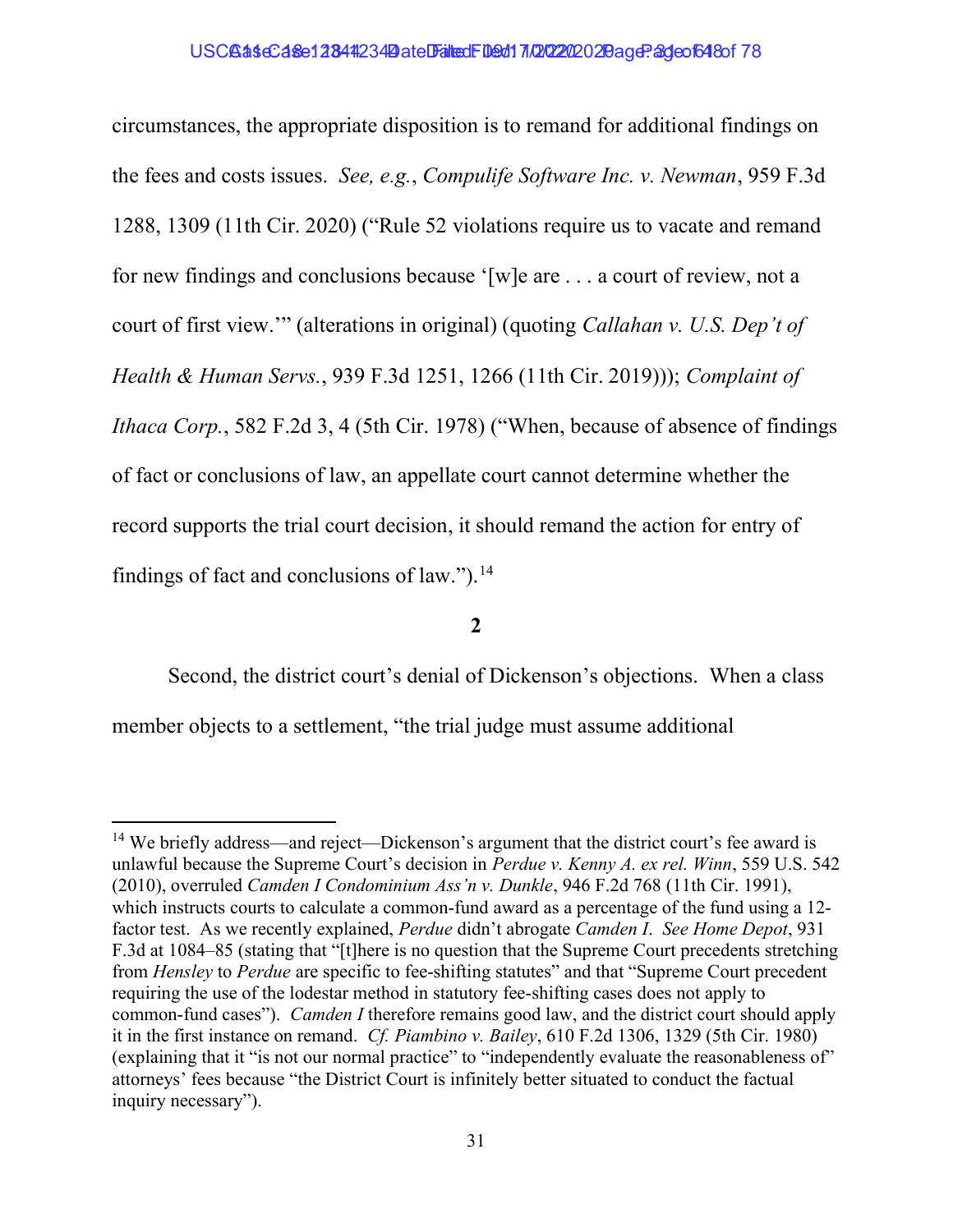## USCBaseCase12844234 Date Filed: 109d17/20202020 age: 32eof628of 78

responsibilities"—most notably, to "examine the settlement in light of the objections raised and set forth on the record a reasoned response to the objections including findings of fact and conclusions of law necessary to support the response." Cotton v. Hinton, 559 F.2d 1326, 1331 (5th Cir. 1977); see also Home Depot, 931 F.3d at 1089 (explaining that "[t]he level of specificity required by district courts is proportional to the specificity of the fee opponent's objections").

Here, the district court gave no "reasoned response" whatsoever to Dickenson's objections in its final order, instead stating simply that "[t]he objection of Jenna Dickenson is OVERRULED." True, at the fairness hearing, the district court summarized Dickenson's objections and stated that it had "carefully considered" them, but it proceeded to dismiss them without further explanation. Nothing else in the record gives any indication that the district court meaningfully considered or responded to Dickenson's objections. Because the district court didn't "set forth on the record a reasoned response to [Dickenson's] objections" and provide "findings of fact and conclusions of law necessary to support [its] response," we conclude that a remand is necessary so that the district court can do so. Cotton, 559 F.2d at 1331.

3

Third, the district court's approval of the settlement. Before approving a class-action settlement, a district court must "determine that it [is] fair, adequate,

32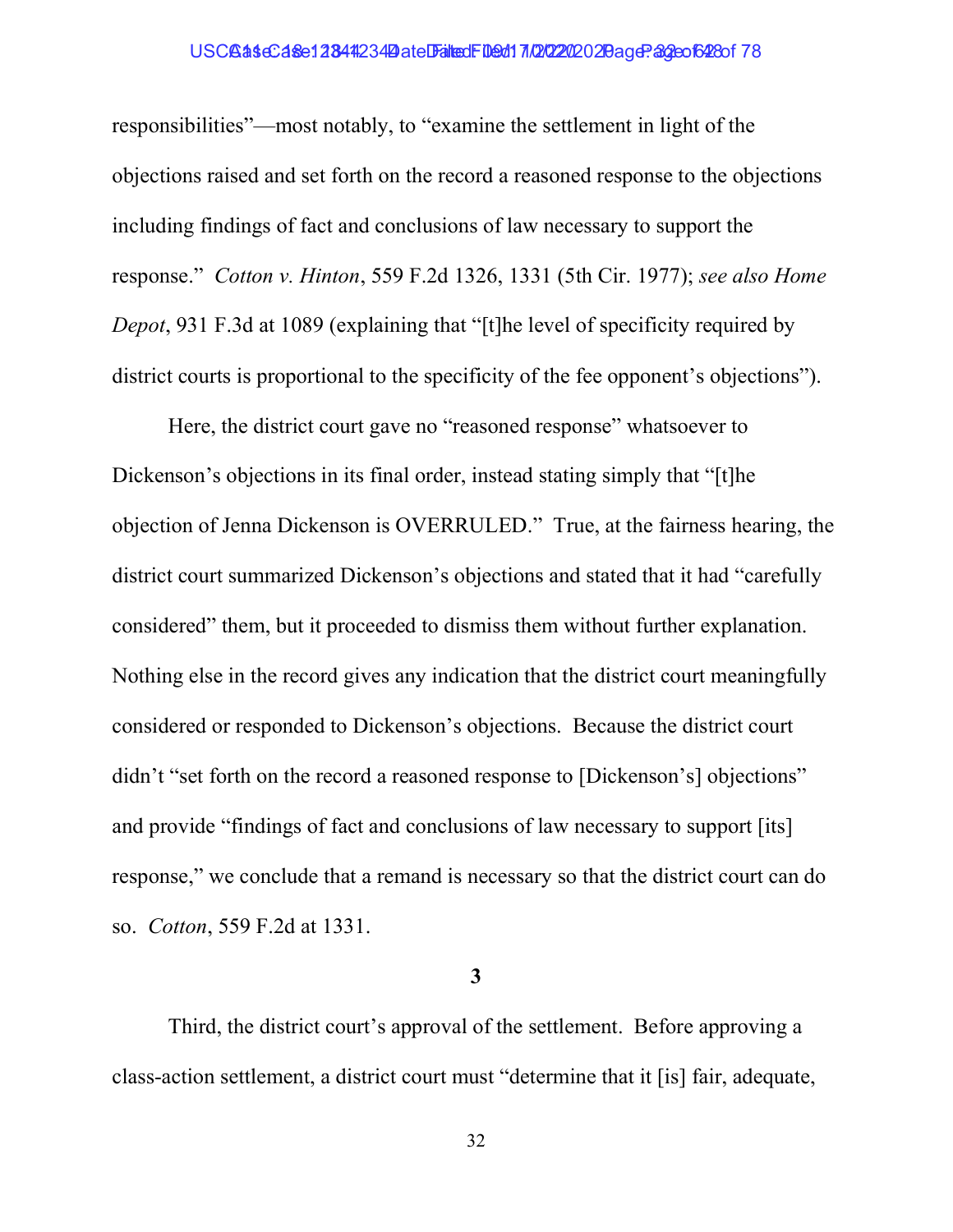## USCBaseCase12844234 Date Filed: 109d17/20202020 age: 23 cof638 of 78

reasonable, and not the product of collusion." Leverso, 18 F.3d at 1530. In so doing, "[a] threshold requirement is that the trial judge undertake an analysis of the facts and the law relevant to the proposed compromise." *Cotton*, 559 F.2d at 1330. "A 'mere boiler-plate approval phrased in appropriate language but unsupported by evaluation of the facts or analysis of the law' will not suffice." Id. (quoting Protective Comm. v. Anderson, 390 U.S. 414, 434 (1968)). We have also recognized that a district court must "support [its] conclusions by memorandum opinion or otherwise in the record" because appellate courts "must have a basis for judging the exercise of the trial judge's discretion." Id.; see also Holmes v. Cont'l Can Co., 706 F.2d 1144, 1147 (11th Cir. 1983) ("Appellate courts 'must have a basis for judging the exercise of the district judge's discretion.'" (quoting Cotton, 559 F.2d at 1330)).

The district court's final order approving the settlement agreement falls far short of what our precedents require. There, the court recited the factors that we identified in Leverso v. SouthTrust Bank of Alabama, 18 F.3d 1527 (11th Cir. 1994), and then, without any accompanying analysis, conclusorily asserted that the settlement "is in all respects fundamentally fair, reasonable, adequate, and in the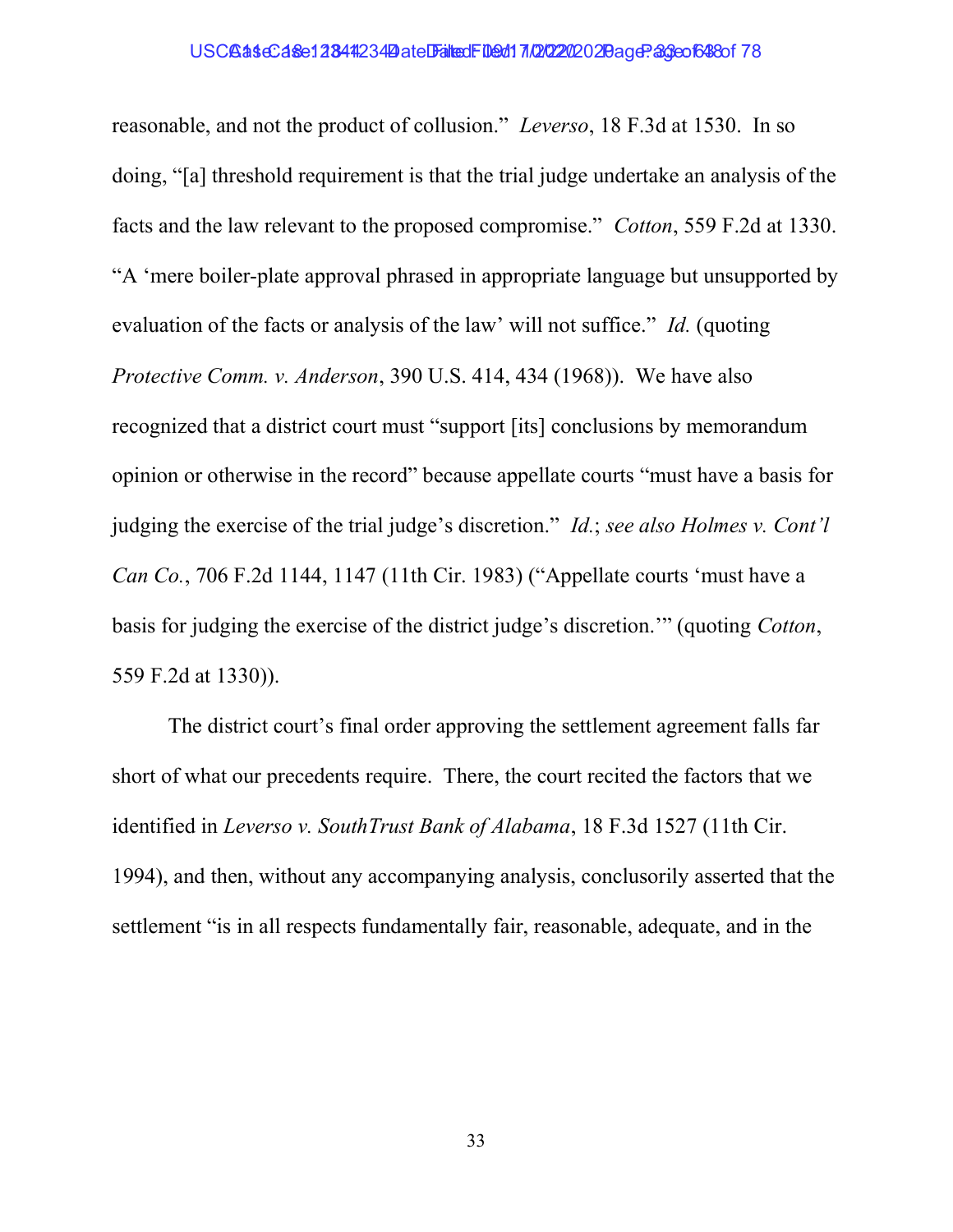best interest of the class members, when considering" the factors "in their totality." Dist. Ct. Order at 4.<sup>15</sup>

While there may be cases in which we can look past the district court's lack of reasoning to conduct our own review, see, e.g., Friends of the Everglades v. S. Fla. Water Mgmt. Dist., 678 F.3d 1199, 1201 (11th Cir. 2012), this isn't one of them. From the record before us, we can't tell whether the district court abused its discretion. "[W]ere we at this juncture to affirm the approval of the settlement[], we would not be reviewing the district court's exercise of discretion but, rather, exercising our own discretion on the basis of the record before us." In re Corrugated Container Antitrust Litig., 643 F.2d 195, 218 (5th Cir. 1981). We must therefore remand to the district court for a fuller explanation. See id. at 206– 07 (stating that "we are, under these circumstances, compelled to remand to the district court for findings of fact sufficient for us to determine whether its approval of the settlements was a proper exercise of discretion").<sup>16</sup>

 $15$  The district court's order preliminarily approving the settlement provided no additional analysis and, in fact, recited the same conclusory statement. Nor does the fairness-hearing transcript enlighten us as to the district court's reasoning. There, the court simply recounted the case's procedural history and summarized the settlement and Dickenson's objections to it, heard argument from the parties, concluded that it had "carefully considered all of the submissions before the Court," and announced that it was "going to enter the proposed final order and judgment that has been proposed by the Plaintiff and Defense."

 $16$  Even if we were to conclude that the record was sufficient for us to review the district court's approval of the settlement, we would still be obliged to remand. Federal Rule of Civil Procedure  $23(e)(2)(C)$  requires district courts to consider "the terms of any proposed award of attorney's fees" in determining whether "the relief provided for the class is adequate." Accordingly, it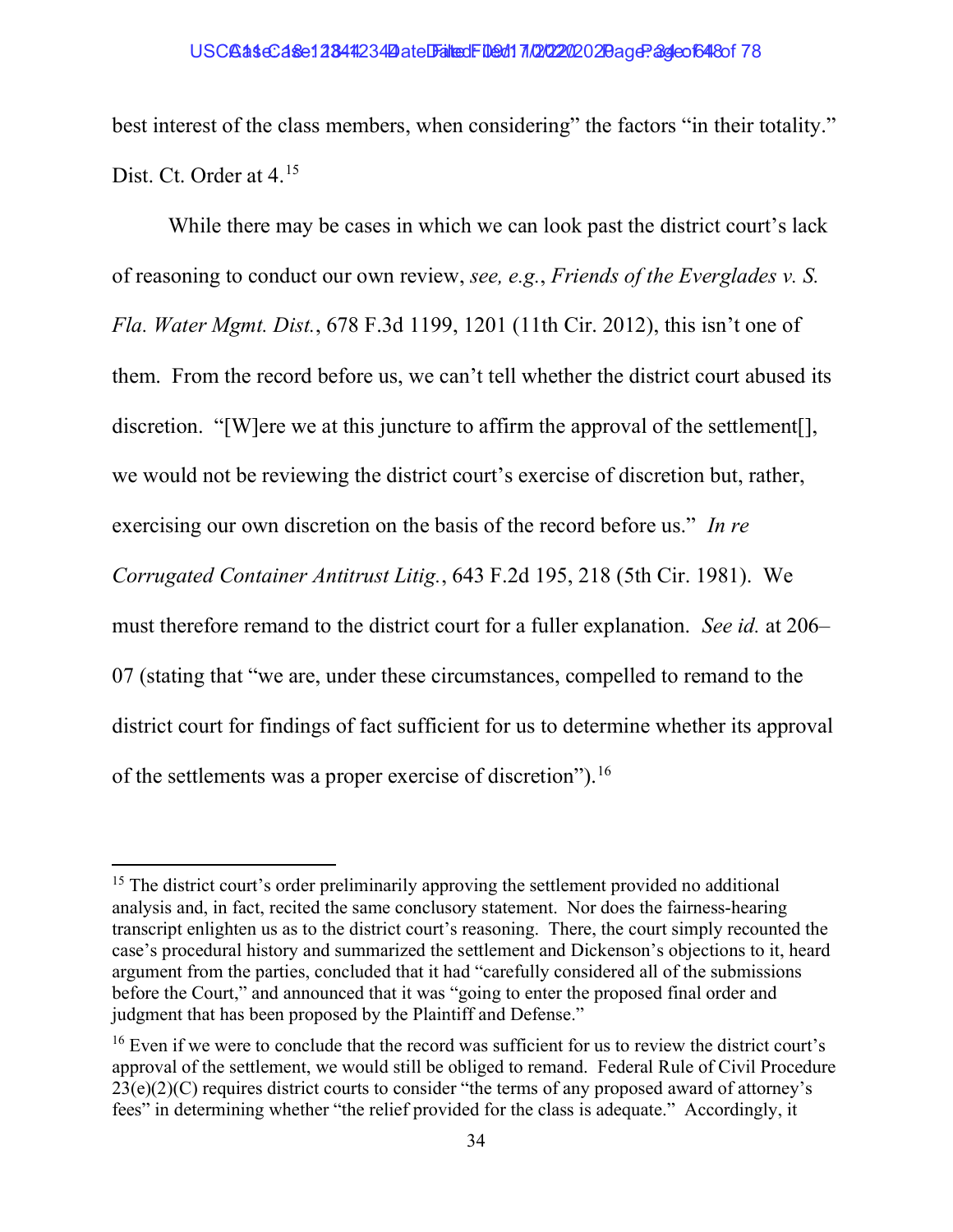\* \* \*

As with the district court's approval of Johnson's incentive award, it is no answer to say, "That's just how it's done." The law is what the law is, and the law requires more than a rubber-stamp signoff. We must conclude, therefore, that the district court failed to adequately explain its award of attorneys' fees, its denial of Dickenson's objections, or its approval of the settlement. Accordingly, we vacate the district court's order and remand so that the court can make the required onthe-record findings and conclusions.

## III

In sum, we hold that the district court violated Rule 23(h) by setting the deadline for class members to object to the settlement—including its attorneys' fees provisions—before the due date for class counsel's fee petition, but we conclude that, on the record here, that error was harmless. We reverse the district court's approval of Johnson's \$6,000 incentive award, as it is prohibited by the Supreme Court's decisions in Greenough and Pettus. Finally, we conclude that we must remand the case so that the district court can adequately explain its fee award

seems to us that the district court will in any event have to re-do its adequacy-of-the-settlement analysis after it explains its attorneys'-fees decision.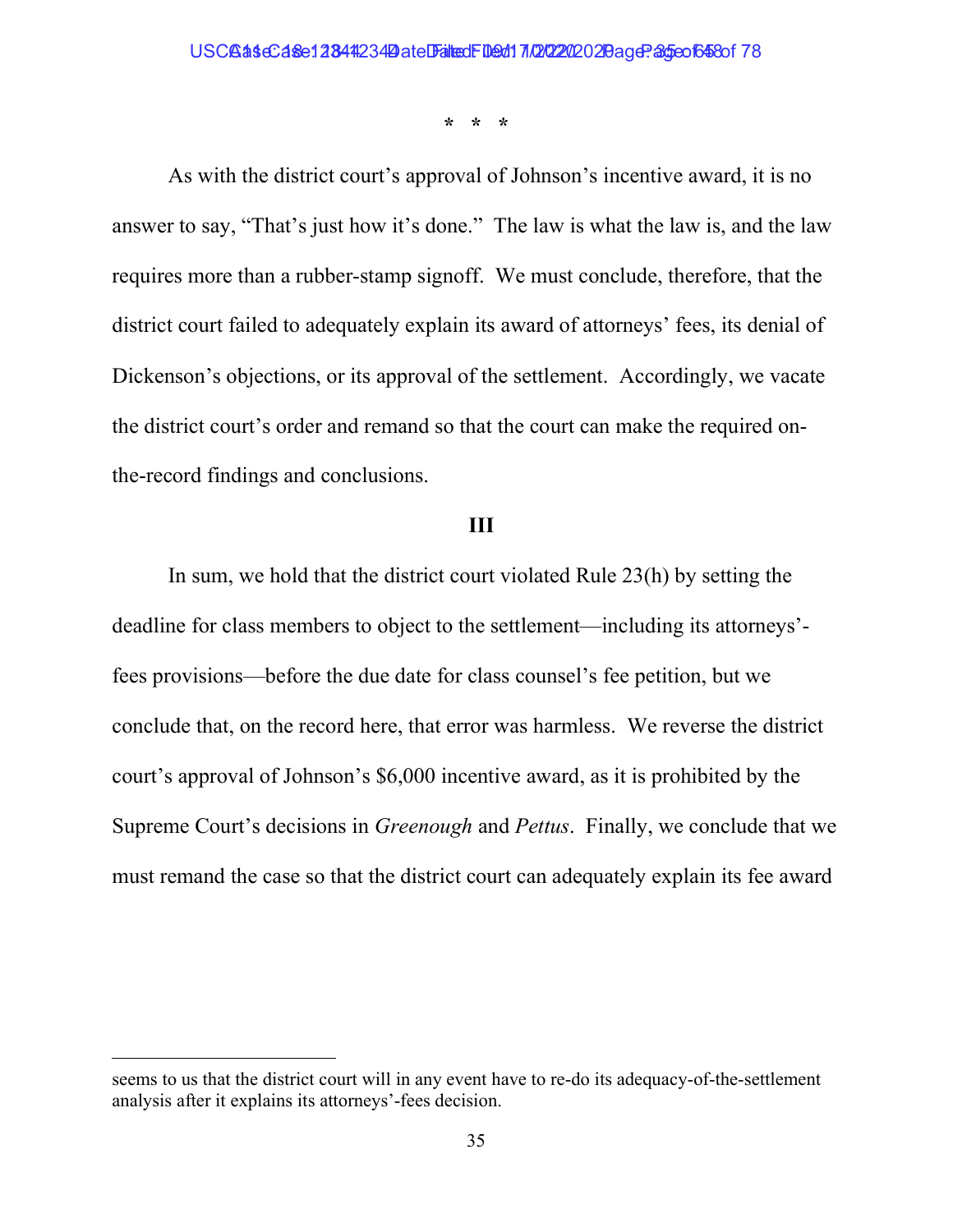to class counsel, its denial of Dickenson's objections, and its approval of the settlement.

# REVERSED IN PART, VACATED IN PART, AND REMANDED.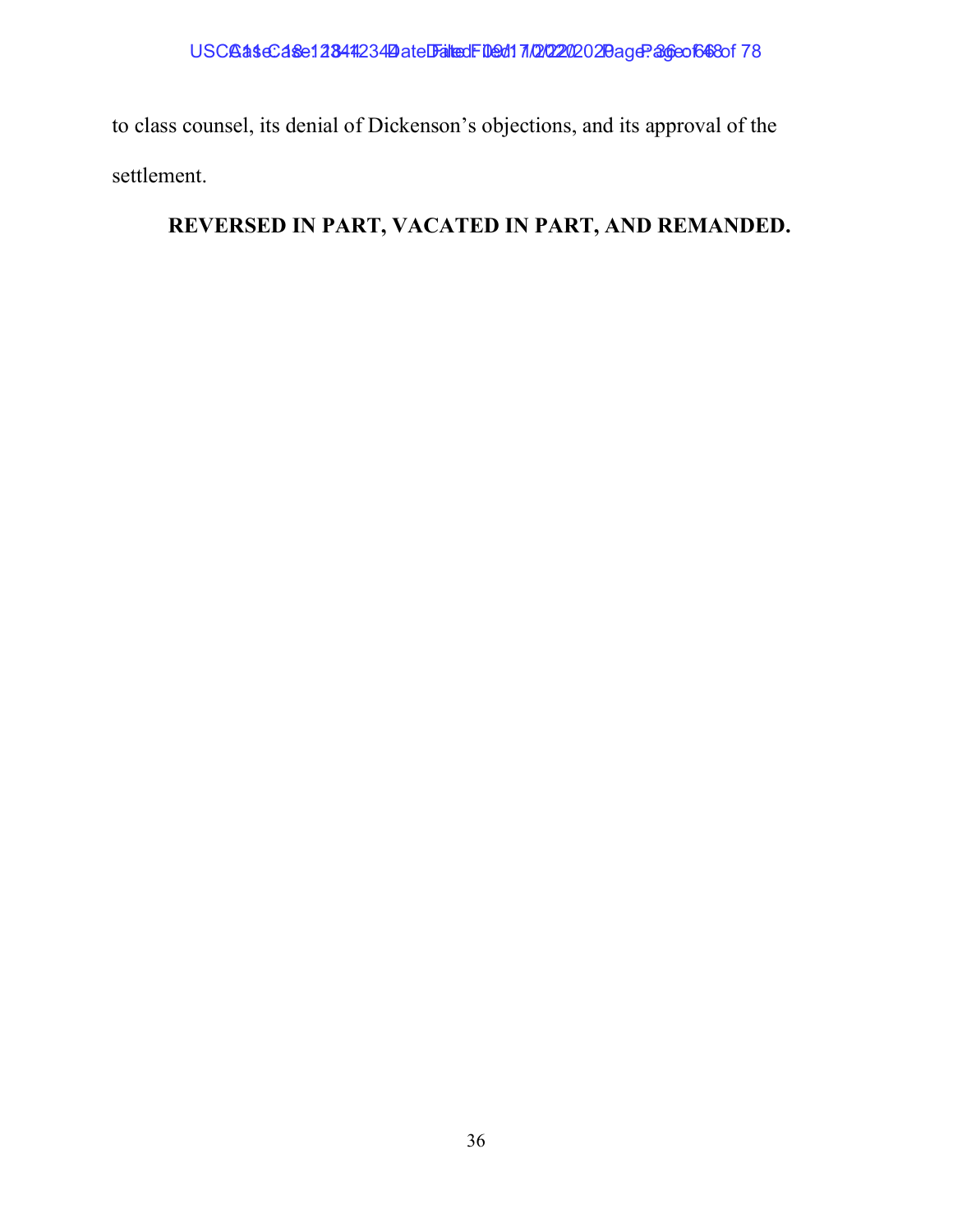MARTIN, Circuit Judge, concurring in part and dissenting in part:

This is Jenna Dickenson's appeal of the District Court order approving, over her objections, the settlement agreement of this class action brought under the Telephone Consumer Protection Act. Ms. Dickenson also objected to the District Court's award of attorneys' fees and the incentive award to named plaintiff Charles Johnson. Those awards are challenged in this appeal as well.

I write separately because I disagree with the majority's decision to take away the incentive award approved by the District Court for the named plaintiff. See Maj. Op. at 23–25. In reversing this incentive award, the majority takes a step that no other court has taken to do away with the incentive for people to bring class actions. For class actions, the class must be represented by a named plaintiff, who incurs costs serving in that role. Those costs may include time and money spent, along with all the slings and arrows that accompany present day litigation. By prohibiting named plaintiffs from receiving incentive awards, the majority opinion will have the practical effect of requiring named plaintiffs to incur costs well beyond any benefits they receive from their role in leading the class. As a result, I expect potential plaintiffs will be less willing to take on the role of class representative in the future.

The majority's analysis also disregards the analysis set forth in this Court's ruling in Holmes v. Continental Can Co., 706 F.2d 1144 (11th Cir. 1983), which is

37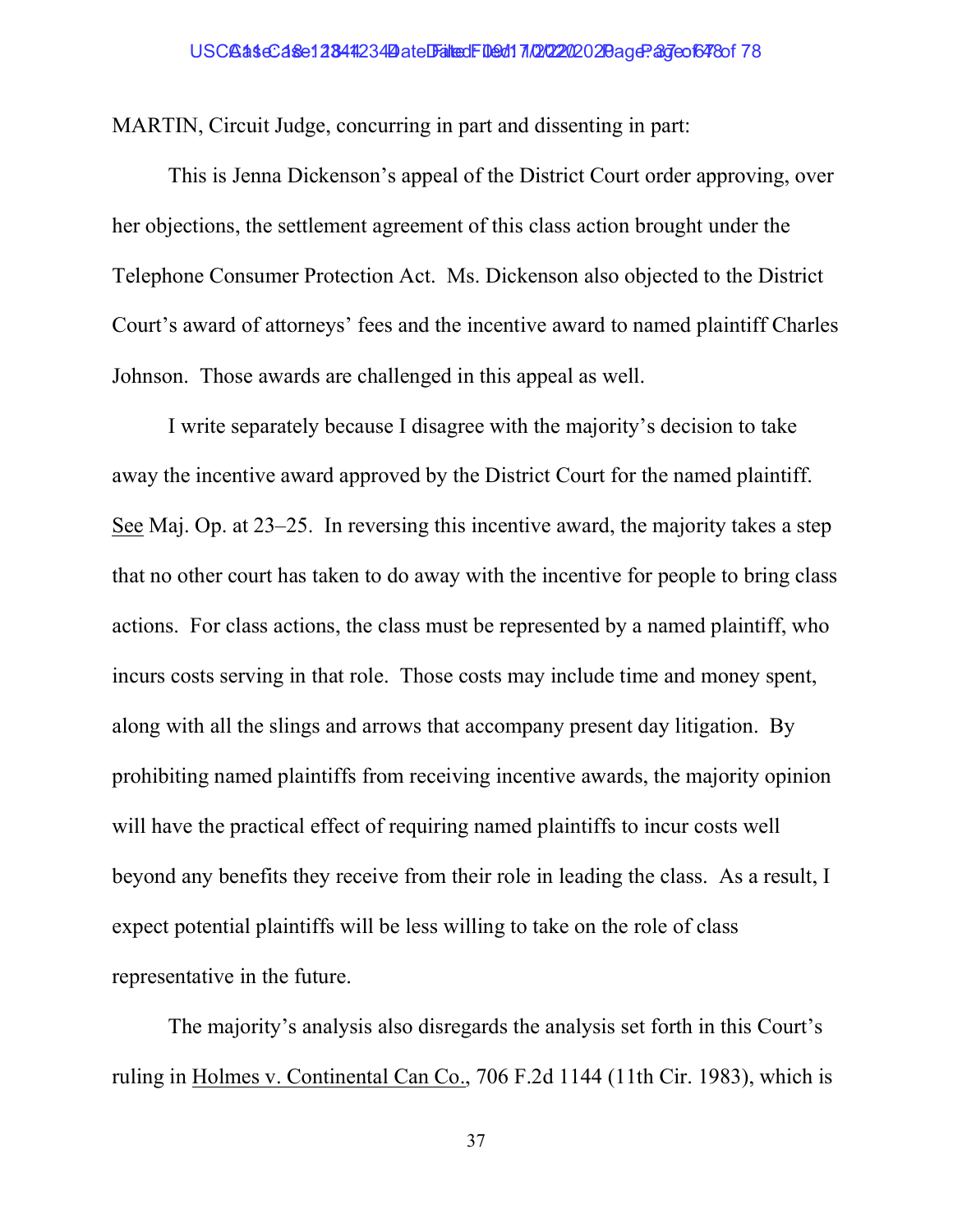binding in our Circuit. I understand Holmes to have required our panel to determine whether the incentive award to Mr. Johnson is fair. That is, we were charged with deciding whether the award creates a conflict between Mr. Johnson and other class members like Ms. Dickenson. I respectfully dissent from the majority's failure to conduct this analysis.

## I.

My review of class action treatises makes clear that incentive awards (also referred to as service awards or case contribution awards) are routine. As the majority seems to observe, courts have not generally addressed their legal basis for approving incentive awards. See William B. Rubenstein, 5 Newberg on Class Actions §§ 17:2 & n.1, 17.4 (5th ed., June 2020 Update) [hereinafter Newberg]. But a review of the history of incentive awards provides worthwhile background for our discussion here. In the 1980s and 1990s, courts began to approve awards for named plaintiffs and to develop tests to determine the appropriate conditions for granting an award. See Theodore Eisenberg & Geoffrey P. Miller, Incentive Awards to Class Action Plaintiffs: An Empirical Study, 53 UCLA L. Rev. 1303, 1310–11 (2006) [hereinafter Incentive Awards]. In discussing the first case to use the term "incentive award," Newberg says "although labeling the payment an 'incentive award,' the rationale that the court employs speaks more to compensation than incentive, suggesting that the class representatives are being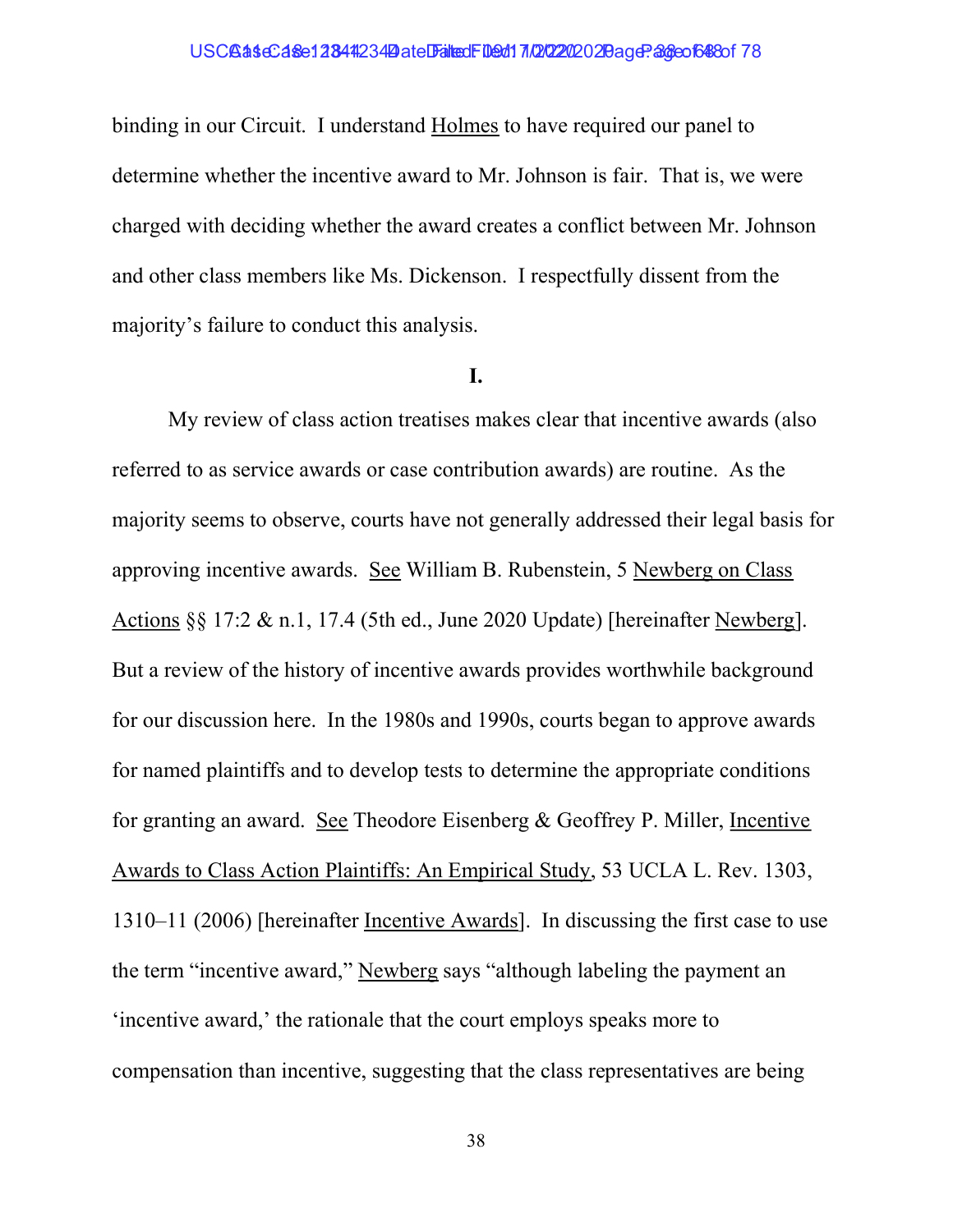## USCBaseCase12844234 Date Falted Filed: 17/2020 20age: 29 eo 1648 of 78

paid for their service to the class, not so as to ensure that class members will step forward in the future." § 17:2 (discussing Re Cont'l/Midlantic S'holders Lit., Civ. A. No. 86-6872, 1987 WL 16678 (E.D. Pa. Sept. 1, 1987) (unreported)).

This viewpoint sparked debate. "Even as incentive awards were achieving recognition, however, the pendulum had begun to swing against them." Incentive Awards, 53 UCLA L. Rev. at 1311. The arguments centered around whether incentive awards create a conflict between the named plaintiff's interests and those of the class members she is representing. See id. at 1312–13; see also Newberg § 17:1. Courts across the country discuss the reasons for and against incentive awards, but few have "paused to consider the legal authority for incentive awards."<sup>1</sup> Newberg § 17:4. Rule 23 does not make (and has never made) any

 $<sup>1</sup>$  Newberg posits two possible bases for incentive awards. First, in common fund cases,</sup> "restitution supports a fee award" because "the presence of a fund under the court's supervision serves as both the source of the award and, in a sense, as the source of authority for an award." Newberg § 17:4 (emphasis omitted); see also Incentive Awards, 53 UCLA L. Rev. at 1313 ("From a doctrinal perspective, incentive awards have been justified as a form of restitution for a benefit conferred on others."). The theory is that "if the class representative provides a service to the class without the class paying for it, the class members will be unjustly enriched by virtue of receiving these services for free, and/or the class representatives are not realizing the full value of their services." Newberg § 17:4.

But the restitution analogy doesn't fit squarely within the unjust enrichment doctrine because a person who does not seek services does not generate any entitlement to payment. Id. Rather, the traditional attorneys' fee award in common fund cases can be viewed as an "exception" to the traditional unjust enrichment rule, which is "typically justified by the fact that class counsel are providing professional (legal) services to the class." Id. In other words, a person providing professional services should be compensated so that the person receiving services is not unjustly enriched. Yet even this possible basis for incentive awards does not typically apply to a named plaintiff, because the class representative generally is not providing professional services. See id. ("If you dive into a lake and save a drowning person, you are entitled to no fee." (quotation marks omitted)).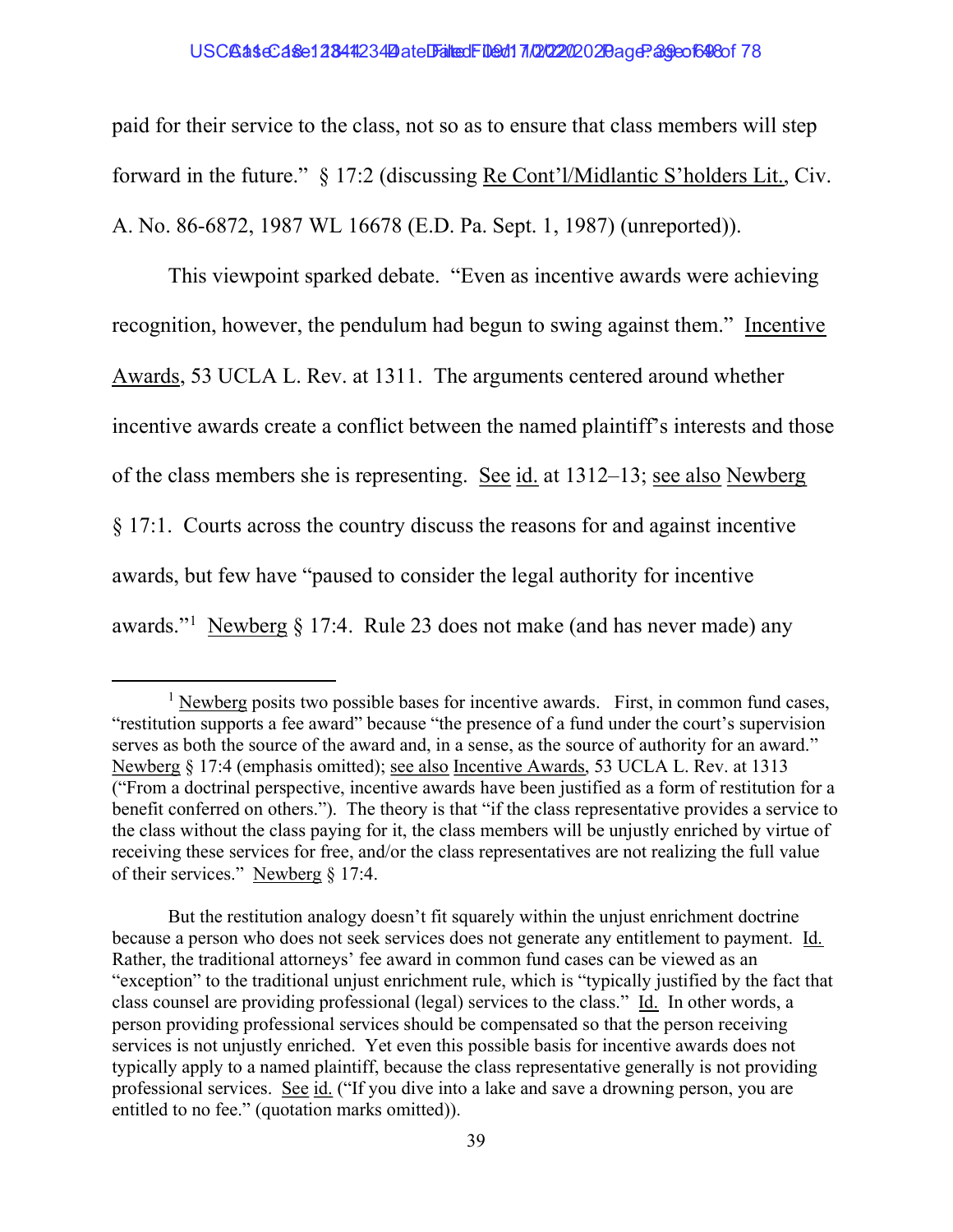## USCBaseCase12844234 Date Filed: 109d170202020 20age: 2000 748 of 78

reference to incentive awards. See id. Indeed, Newberg recognizes that, as of June 2020, no court has addressed its authority to approve incentive awards head on. Id. Instead, courts have "created these awards out of whole cloth." Id. The few scattered references in reported case law "suggest that courts generally treat incentive awards as somewhat analogous to attorney's fee awards." Id. In effect, courts have treated class representatives as providing professional services to the class, despite a named plaintiff not engaging in traditional—i.e., legal—services. See id. (explaining there is an exception to the unjust enrichment rule that provides a legal basis for incentive awards). Courts gradually expanded the application of this rule in common fund cases like this one.

Around the 1990s, courts "tended to limit incentive awards to cases where the representative plaintiff had provided special services to the class—for example, providing financial or logistical support to the litigation or acting as an expert consultant." Incentive Awards, 53 UCLA L. Rev. at 1310. For instance, the Seventh Circuit upheld the District Court's rejection of a proposed \$10,000 award to a named plaintiff "for his admittedly modest services." Matter of Cont'l Ill. Sec. Litig., 962 F.2d 566, 571–72 (7th Cir. 1992), as amended on denial of reh'g (May 22, 1992).

But over time, circuits began to endorse the sort of incentive awards we see today. Courts recognized that incentive awards serve the purposes of Rule 23 even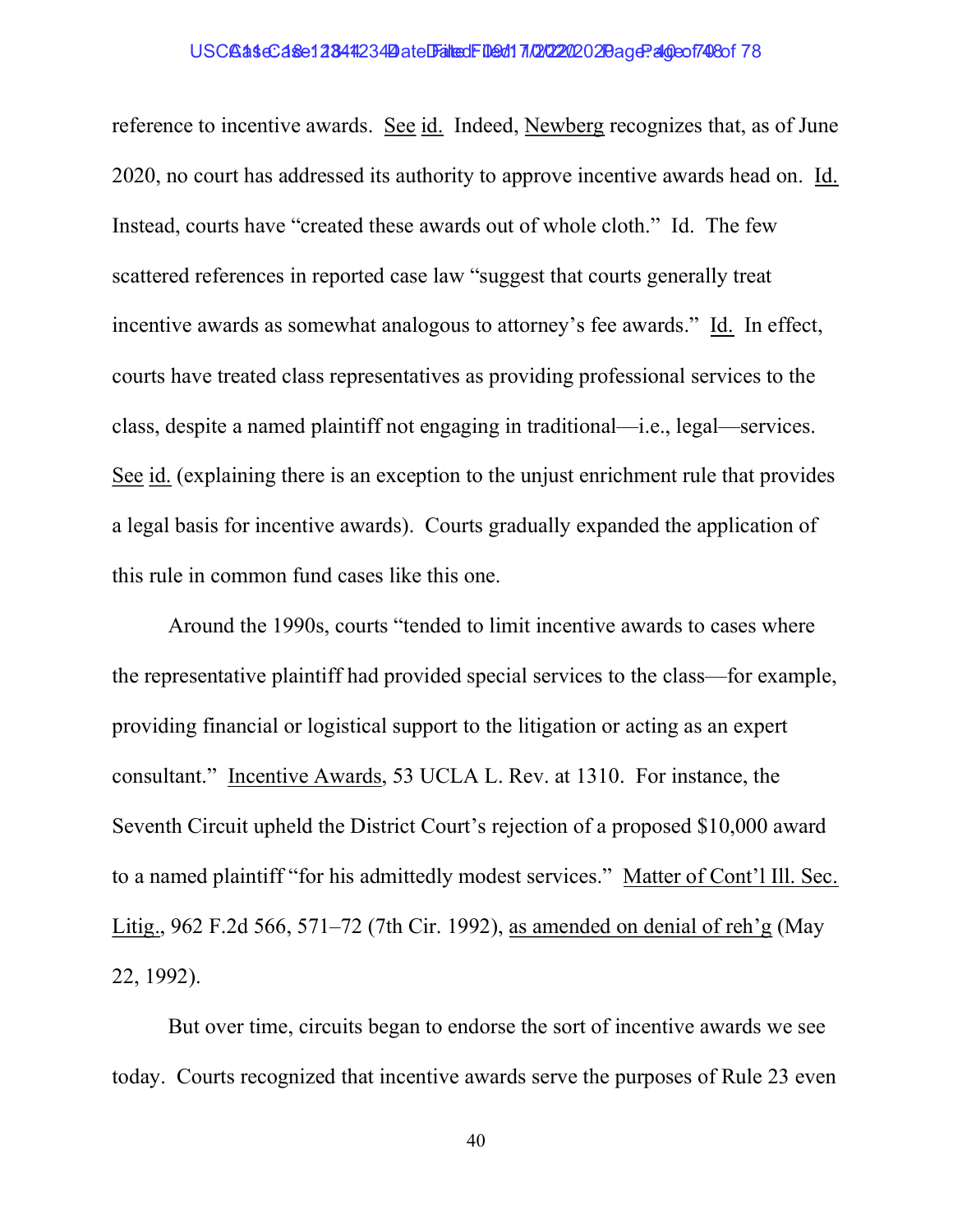in circumstances in which the plaintiff did not provide special services. The principal inquiry became not whether there is any legal basis for an incentive award, but whether such an award is fair.

# II.

Many other circuits, including this one, look to the fairness of an award to a named class representative. If it does not appear that an incentive award "compromise[s] the interest of the class" for the class representative's personal gain, courts routinely uphold them. See Hadix v. Johnson, 322 F.3d 895, 897 (6th Cir. 2003); see id. at 898 (holding that "this case is clearly not a case where an incentive award is proper"). This Court has approved of this analysis. In Holmes v. Continental Can Co., 706 F.2d 1144 (11th Cir. 1983), we recognized that courts routinely "refuse[] to approve settlements on the ground that a disparity in benefits" between the named plaintiffs and the absent members of the class "evidenced either substantive unfairness or inadequate representation." Id. at 1148. Therefore, "[w]hen a settlement explicitly provides for preferential treatment for the named plaintiffs in a class action, a substantial burden falls upon the proponents of the settlement to demonstrate and document its fairness." Id. at 1147; see id. at 1146–1147 (explaining that eight named plaintiffs were not entitled to receive approximately one-half of the common fund based on their meritorious individual claims). The "inference of unfairness" associated with such unequal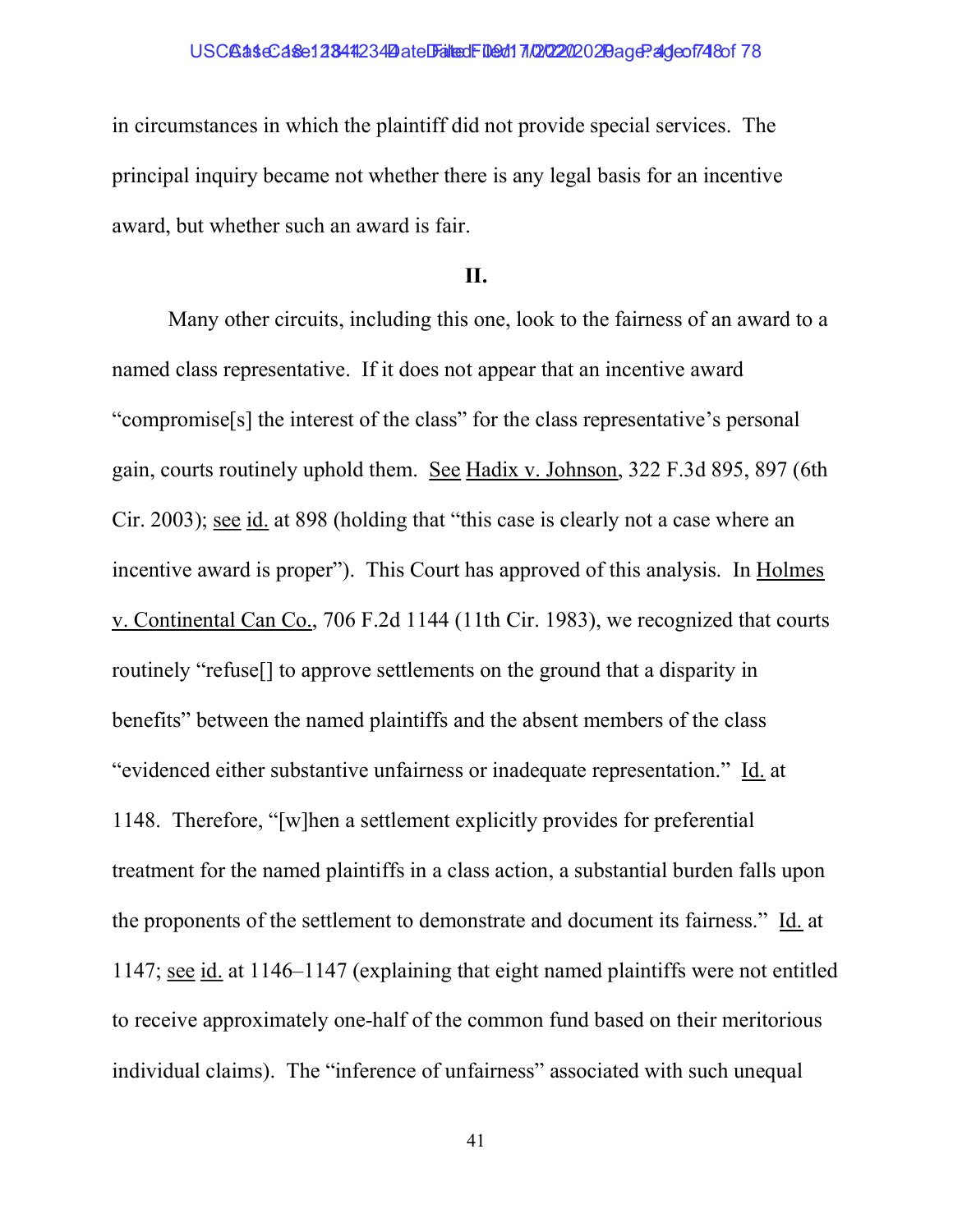## USCBaseCase12844234 Date Filed: 109d17/20202020 age: 40eof7428of 78

distributions "may be rebutted by a factual showing that the higher allocations to certain parties are rationally based on legitimate considerations." Id. at 1148.

Our approach tracks the case law of our sister circuits. For example, the Ninth Circuit requires district courts to "individually" evaluate the award to each named plaintiff, "using relevant factors including the actions the plaintiff has taken to protect the interests of the class, the degree to which the class has benefitted from those actions, the amount of time and effort the plaintiff expended in pursuing the litigation . . . ." See Staton v. Boeing Co., 327 F.3d 938, 977 (9th Cir. 2003) (alterations adopted and quotation marks omitted). In In re U.S. Bancorp Litigation, 291 F.3d 1035 (8th Cir. 2002), the Eighth Circuit relied on similar factors to approve as fair \$2,000 payments to five named plaintiffs out of a class potentially numbering more than 4 million in a settlement of \$3 million. Id. at 1038 (citing, inter alia, Cook v. Niedert, 142 F.3d 1004, 1016 (7th Cir. 1998)). Several other circuits have also recognized the proper inquiry as being whether the incentive award is fair. See, e.g., Chieftain Royalty Co. v. Enervest Energy Inst. Fund XIII-A, L.P., 888 F.3d 455, 468–69 (10th Cir. 2017) (rejecting percentagebased incentive award because, among other things, it encouraged a class representative to favor monetary remedy over injunctive relief, "creating a potential conflict between the interest of the class representative and the class"); Berry v. Schulman, 807 F.3d 600, 613–14 (4th Cir. 2015) (rejecting objector's

42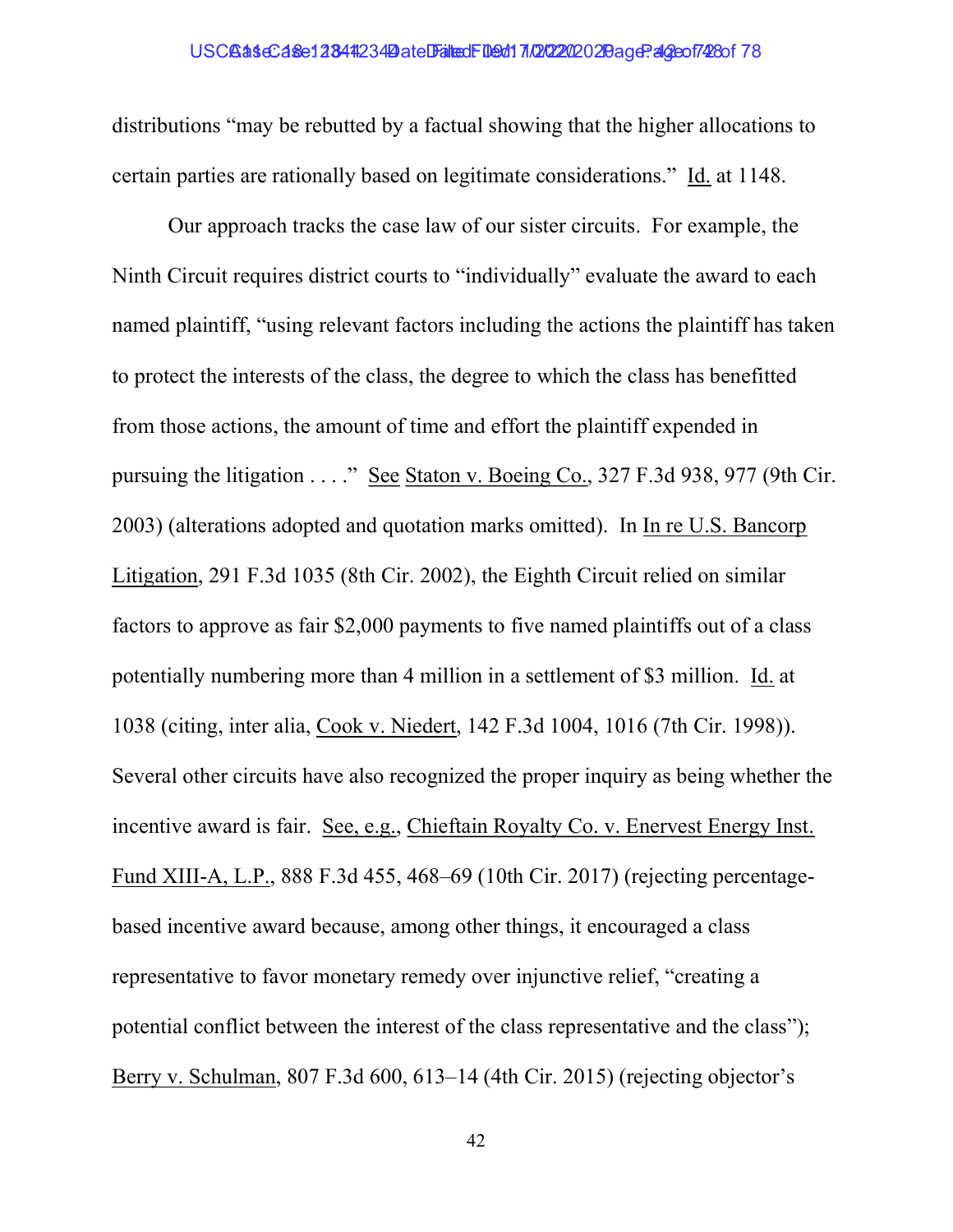## USCBaseCase12844234 Date Falted Filed: 10/22/2020 20age: 2006748 of 78

argument that incentive award created a conflict of interest and upholding award); Cobell v. Salazar, 679 F.3d 909, 922 (D.C. Cir. 2012) (holding that incentive award was fair and did not create "an impermissible conflict" because the settlement agreement "provided no guarantee" that class representatives would receive incentive payments; agreement left it to discretion of the district court); Sullivan v. DB Invs., Inc., 667 F.3d 273, 333 n. 65 (3d Cir. 2011) (holding that district court did not abuse its discretion in approving incentive award because it "discussed the role played by the several class representatives and the risks taken by these parties in prosecuting this matter").

This fairness-to-ensure-no-conflict analysis goes to the heart of Ms. Dickenson's stated concerns, and its application would dispel her fear of collusion here. See Br. of Appellant at 53 ("Johnson . . . did nothing to dispel the presumption of unfairness."). Our court adopted this analysis in Holmes. And it addresses the concerns about incentive awards raised by at least one member of the Supreme Court. In Frank v. Gaos, 586 U.S. , 139 S. Ct. 1041 (2019), a majority of the Supreme Court acknowledged that a proposed settlement award included incentive payments for the named plaintiffs, and did not question the viability of those incentive awards.<sup>2</sup>  $\underline{Id}$  at 1045. The majority of the Court

 $2$  One year earlier, the Supreme Court similarly recognized the viability of a "financial benefit" to a class representative that goes "above and beyond her individual claim." China Agritech, Inc. v. Resh, 138 S. Ct. 1800, 1810–11 & n.7 (2018). The majority calls this dicta, Maj. Op. at 28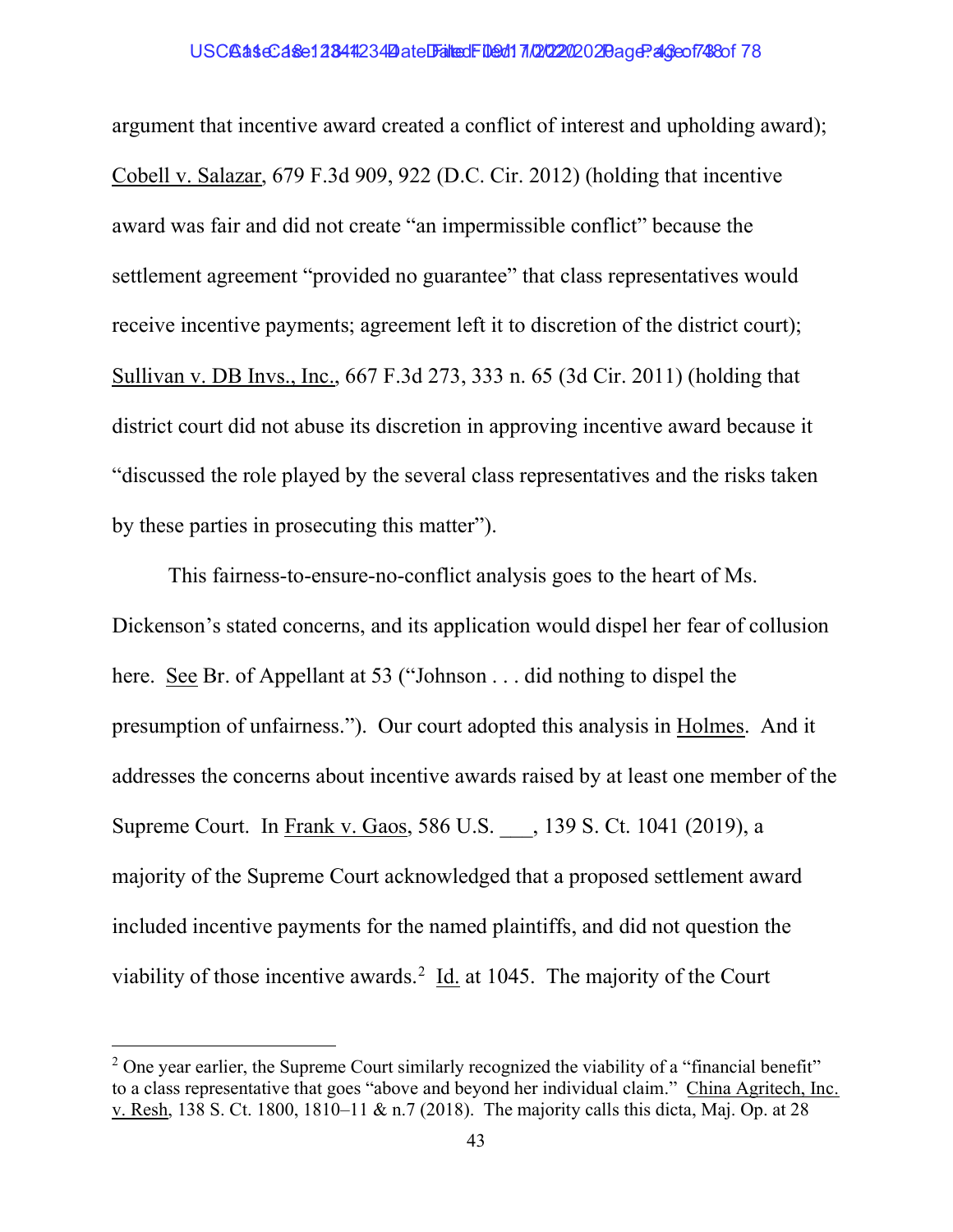## USCBaseCase12844234 Date Filed: 109d170202020 20age: 2dgeof748 of 78

remanded the case to the Ninth Circuit for that court to decide standing. Id. at 1046. Again, the majority did not address the merits of the settlement award. Id. Justice Thomas dissented, however, and in doing so, took issue with the cy pres payments to non-party nonprofits on behalf of the class as well as the incentive awards to the named plaintiffs. Justice Thomas noted that the cy pres-only arrangement did not obtain any relief for the class, while securing "significant benefits" for class counsel and the named plaintiff. Id. at 1047 (Thomas, J., dissenting). Justice Thomas said this "strongly suggests that the interests of the class were not adequately represented." Id. I read Justice Thomas's brief dissent in Frank to address his concern about whether the cy pres arrangement in that case was fair, as opposed to whether disparate awards in class actions are legally permissible as a general matter. I continue to have confidence that the fairness analysis developed by many circuit courts, including our own, can protect against conflicts between a class representative and absent class members.

Based on this Court's precedent in Holmes, and in keeping with the approach taken by other circuits, I believe it was the job of our panel to determine, in light of the totality of the circumstances, whether the District Court abused its discretion in finding the \$6,000 award to Mr. Johnson was fair in this case. See

n.12, but it cannot seriously dispute that the Supreme Court acknowledged that a class representative may be entitled to compensation in his or her role as the person bringing suit.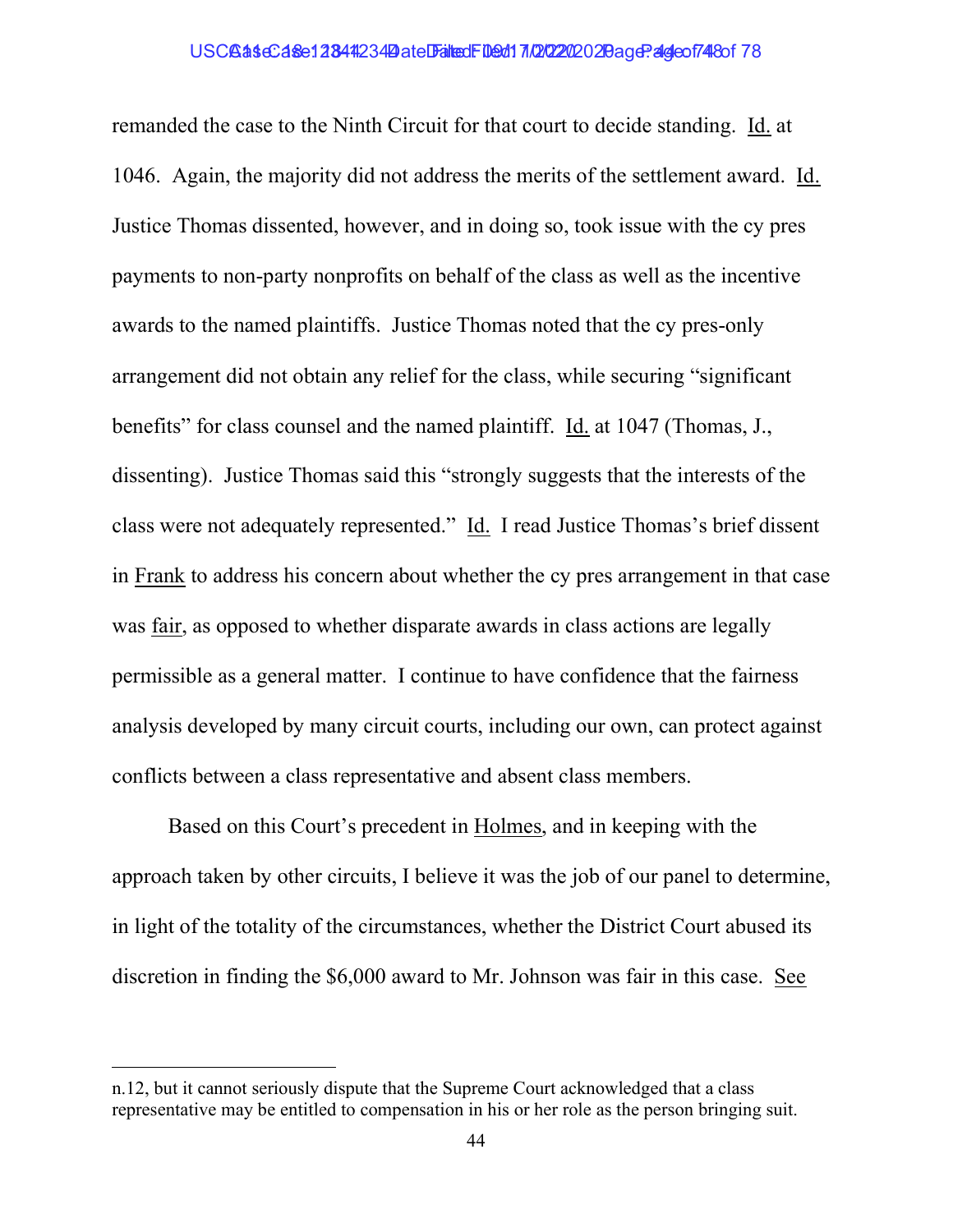Holmes, 706 F.2d at 1147; Hadix, 322 F.3d at 897–98. And I do not believe the District Court abused its discretion in finding that the \$6,000 award was fair.

The settlement agreement here was not contingent on Mr. Johnson receiving an incentive award. It merely allowed him to seek one. If the District Court had denied Mr. Johnson an incentive award, the class still would have had the benefit of his representation under the terms of the settlement fund set out in the agreement. I think this arrangement mitigates any concern that the settlement was unfair to the class. Cf. Holmes, 706 F.2d at 1146–47 (scrutinizing a settlement agreement that required, rather than merely allowed, the court to approve disparate treatment of class members); In re Dry Max Pampers Litig., 724 F.3d 713, 722 (6th Cir. 2013) (reversing a settlement approval where the settlement required \$1,000 payments to named plaintiffs). The record also contains class counsel's affidavit attesting to the fact that Mr. Johnson invested his own time and effort in litigating the action, including by regularly conferring with his counsel and responding to the defendant's written discovery requests. Thus there was a factual basis for the District Court's decision to give Mr. Johnson an incentive award. Under the fairness analysis, I would uphold the District Court's ruling.

## III.

Now back to the majority's holding. The majority opinion observes that Trustees v. Greenough, 105 U.S. 527 (1881), and Central Railroad & Banking Co.

45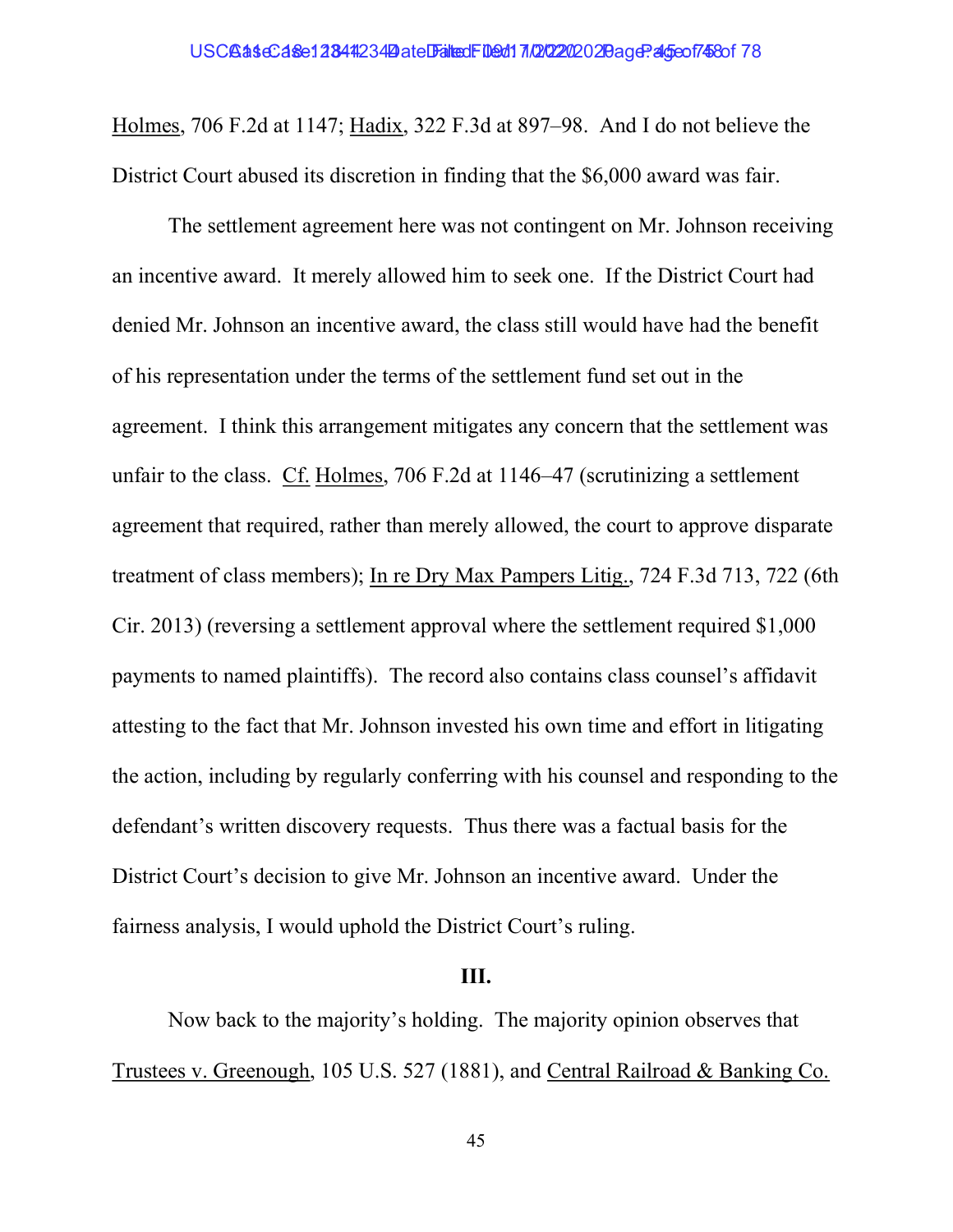v. Pettus, 113 U.S. 116 (1885), "seem to have been largely overlooked in modern class-action practice." Maj. Op. at 18. It holds that the "modern-day incentive award" is equivalent to a salary and is barred by Greenough and Pettus. Id. at 23, 25. At the same time, the majority opinion recognizes that no other court has directly confronted the issue here: whether Greenough and Pettus prohibit awards like the \$6,000 awarded to Mr. Johnson in this case. See id. at 24 n.8.

I believe the majority's decision goes one step too far in deciding this issue and does so in the face of our binding precedent that recognizes a monetary award to a named plaintiff is not categorically improper. See Holmes, 706 F.2d at 1147 (setting standards for what an appropriate award looks like). True, Holmes mentioned that the proposed preferential treatment was based on the named plaintiffs' meritorious individual claims, id., but the analysis itself matters. This approach from Holmes has been adopted by several other circuits and applied to awards that look to me more like salaries than awards for litigation expenses. Indeed, one legal basis for an incentive award is the services performed by a named plaintiff, which may include "their time and effort invested in the case." Chieftain Royalty, 888 F.3d at 468. And that is the basis on which Mr. Johnson sought compensation here. I don't think the majority opinion does enough to directly grapple with why it is not sufficient for us, like other circuits, to determine whether there is evidence of a conflict between Mr. Johnson and class members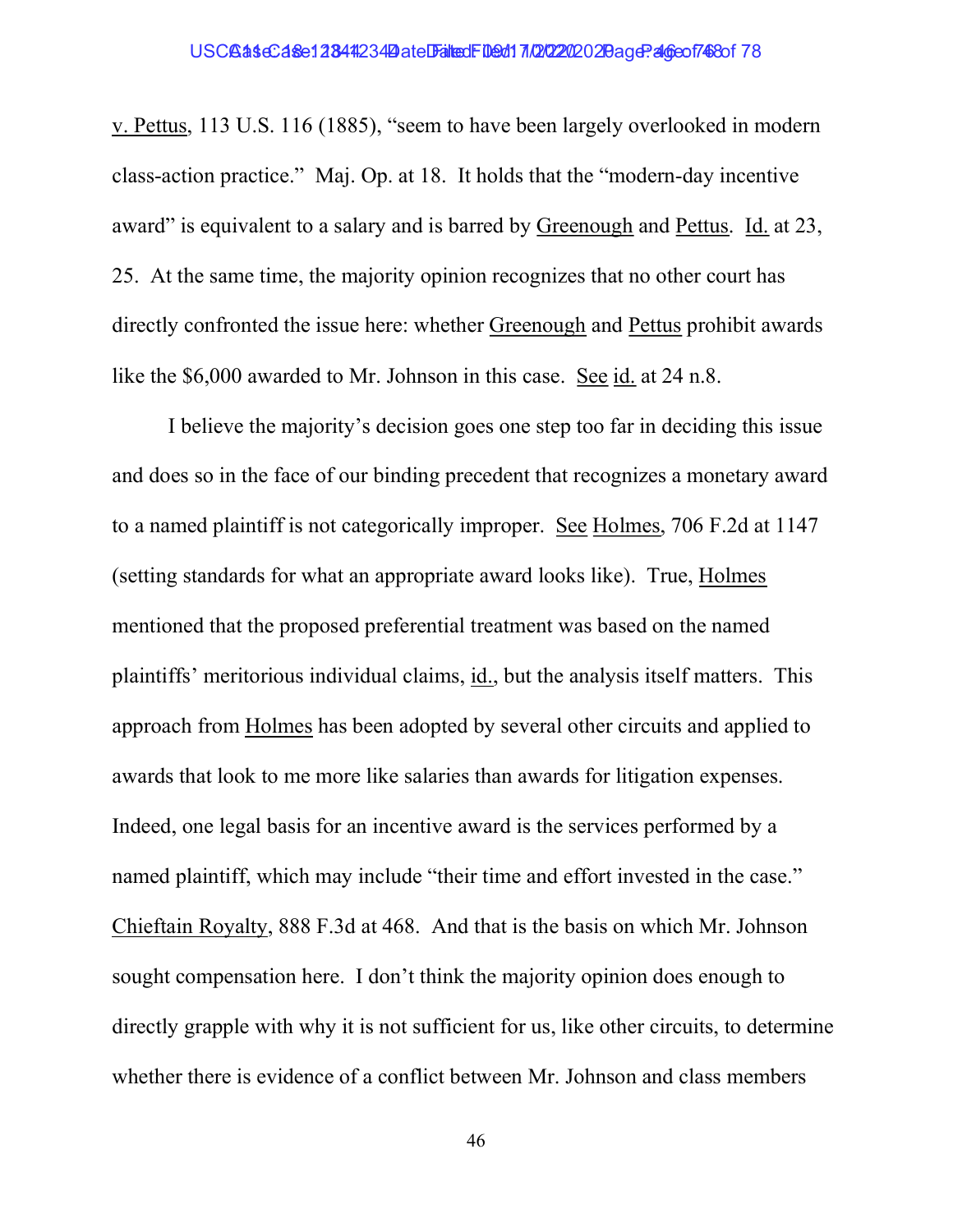like Ms. Dickenson.<sup>3</sup> See Maj. Op. at 8, 33 (citing Holmes for the abuse of discretion standard); see also id. at 29 n.13 (acknowledging that Holmes, which answered the question of whether there was "an apparent inequity" between named plaintiffs and the remaining class members in the distribution of a settlement fund, "is binding"). I would not reverse the award to Mr. Johnson based on Greenough and Pettus. Because the \$6,000 award to Mr. Johnson seems to provide "for preferential treatment" for a named plaintiff, I believe our Circuit precedent binds us to determine whether Mr. Johnson has demonstrated the settlement agreement is fair. See Holmes, 706 F.2d at 1147. I think he has.

\* \* \*

The majority's decision to do away with incentive awards for class representatives in class actions takes our court out of the mainstream. To date, none of our sister circuit courts have imposed a rule prohibiting incentive awards. Indeed, none has even directly addressed its authority to approve incentive awards. But upon deciding to undertake this issue here, the majority skips any analysis about our modern authority to approve these awards. It goes straight to decisions from the 1880s that do not reflect the current views of the Supreme Court or other

 $3$  The majority opinion calls the \$6,000 awarded to Mr. Johnson "part salary and part bounty." Maj. Op. at 24. The majority expresses concerns about a bounty compromising the interests of the class, see id. at 24–25, but it fails to take any step to alleviate those concerns. It bears repeating that Holmes's fairness analysis would eliminate any apprehension that the incentive award created a conflict between Mr. Johnson's interests and the interests of the absent class members.